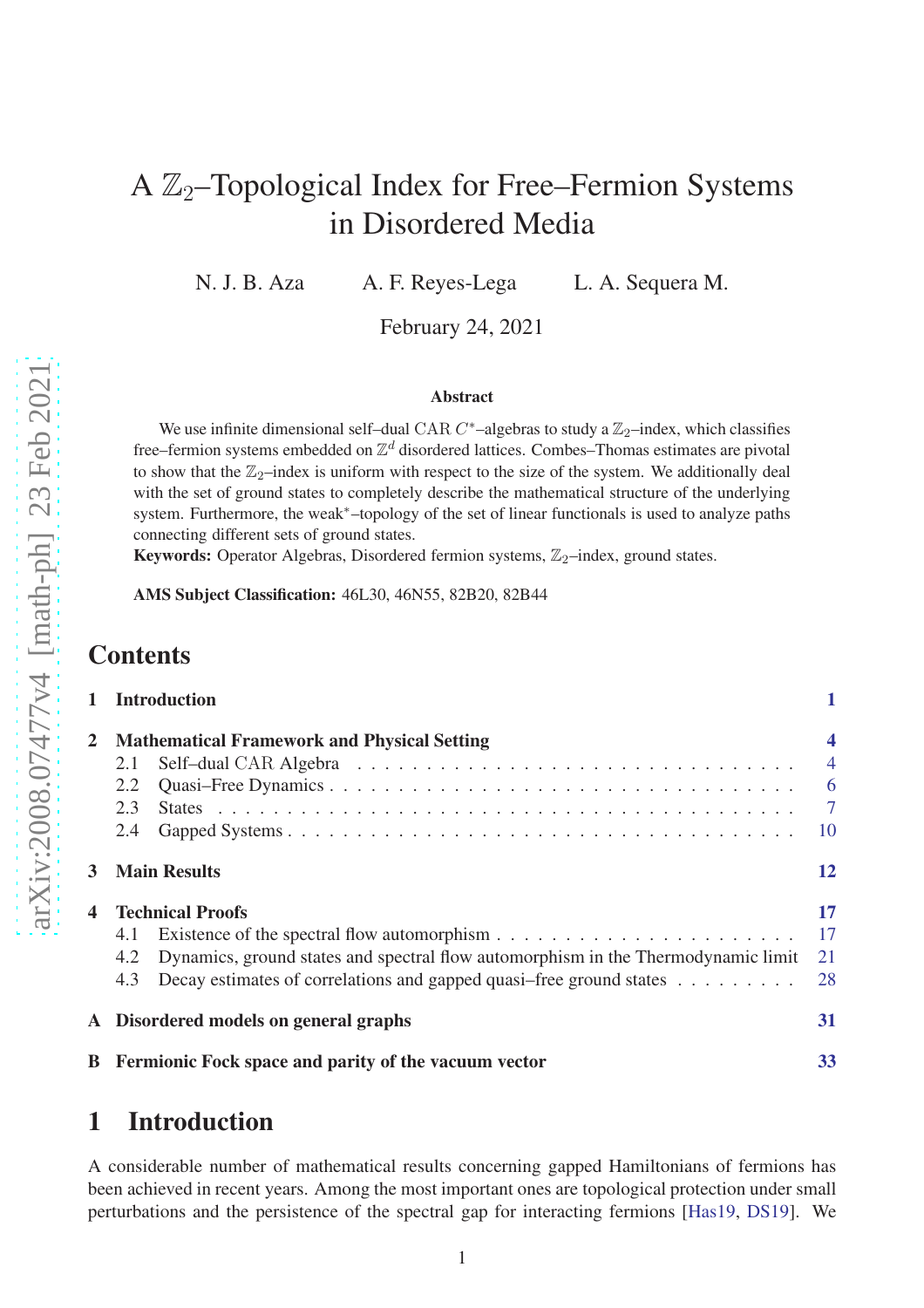study a  $\mathbb{Z}_2$ –*projection index* ( $\mathbb{Z}_2$ –PI), that is the one introduced long ago by Araki–Evans in their work where the two possible thermodynamic phases of the classical two-dimensional Ising model are characterized using operator algebras technologies [\[AE83\]](#page-34-0). Here we deal with disordered *free– fermion* systems on the lattice within the mathematical framework of *self–dual* CAR *C* <sup>∗</sup>*–algebras*. In particular, their structure is useful to study interacting fermion systems, even with superconducting terms [\[ABPM20\]](#page-34-1). To be precise, the  $\mathbb{Z}_2$ –PI is defined in terms of well–defined *basis* projections related to a self–adjoint operator, which typically is the *Hamiltonian* of the system acting on a separable Hilbert space  $\mathcal{H}$ . See Definition [2](#page-3-2) below. Thus, the  $\mathbb{Z}_2$ –PI can be used to discriminate parity sectors in the set of quasi–free ground states of fermionic systems [\[EK98,](#page-36-2) [BVF01\]](#page-36-3).

A very important problem in this context is the classification of topological matter in general. The current classification scheme can be traced back to Dyson's [\[Dys62\]](#page-36-4) classical work from 1962. Of course that work did not contemplate topological aspects for such systems, but it provided the setting on which more recent work has been based. Indeed, a completion of this early work was made by Altland and Zirnbauer [\[AZ97\]](#page-35-0), leading to the identification of new symmetry classes. These ideas were generalized by Kitaev [\[Kit09\]](#page-36-5) and led to a "periodic table" of topological insulators and superconductors. In that work, Kitaev showed how the classification can be achieved in terms of *Bott periodicity* and *K–theory*. More recently an exhaustive and complete version of the classification was made by Ryu et al. [\[RSFL10\]](#page-37-0). They explore arbitrary dimensions making use again of classifying spaces given by the *Cartan symmetric spaces* along with Bott periodicity in a more strong way. This allows them to consider disordered systems and shows the explicit relation between gapped Hamiltonians and Anderson localization phenomena, a very important result for this kind of problem.

The first iconic example of a topological fermionic system is the *quantum Hall effect*. The observed quantization of the conductivity was explained by Thouless et al. [\[TKNdN82\]](#page-37-1) and led to the recognition of the important role played by the *Chern number*. The restrictions on the validity of this result where eventually overcome by Bellissard [\[BvES94\]](#page-36-6) and collaborators, in what was to become one of the main examples of applications of *noncommutative geometry* to physics. This was a big step to deal with more realistic models that consider disordered media. In this line of ideas there are more recent works, due to Carey et al [\[CHM](#page-36-7)<sup>+</sup>06, [PS16,](#page-37-2) [BCR16\]](#page-35-1), where Bellissard's techniques are generalized to deal with a wider class of systems.

For interacting systems rigorous proofs of quantization of conductivity were provided in [\[GMP16,](#page-36-8) [BDF18\]](#page-35-2). These studies rely on the study of families of *gapped Hamiltonians*, such that any two elements on these families can be continuously deformed into one another. The latter was demonstrated rigorously by Bachmann, Michalakis, Nachtergaele and Sims [\[BMNS12\]](#page-35-3) by studying spectral flow of quantum spin systems under a "quasi–adiabatic" evolution. They proved that such related systems verify the same *Lieb–Robinson bounds* and in its thermodynamic limit the spectral flow has a *cocycle structure* for the automorphism in the algebra of observables. By using the dual space of the underlying algebras considered they also studied the *ground states* associated.

From the point of view of physics, fundamental properties of such systems are deduced from the study of the set of ground states in the thermodynamic limit and zero temperature. Relevant examples include electronic conduction problems (e.g. quantum Hall effect), or the study of different phases of matter. Nevertheless, knowledge of ground states for concrete models is a huge challenge in general. This is due to the fact that there is no general procedure to find the full set of ground states for specific systems. As far as we know, there are very few mathematical physics results about the existence of ground states, in contrast to the theoretical point of view, see [\[AT85,](#page-35-4) [CNN18\]](#page-36-9). Instead, one generally verifies the existence of the *ground state energy* for specific physical systems<sup>[1](#page-1-0)</sup>.

In this paper we focus on the study of  $\mathbb{Z}_2$ –PI for non–interacting fermion systems. We specifically

<span id="page-1-0"></span> $1$ Ground state energy can be understood as the states associated to the lowest energy of a physical system. For example, Giuliani and Jauslin use rigorous renormalization methods to prove the existence of the ground state energy for the *bilayer graphene* [\[GJ16\]](#page-36-10).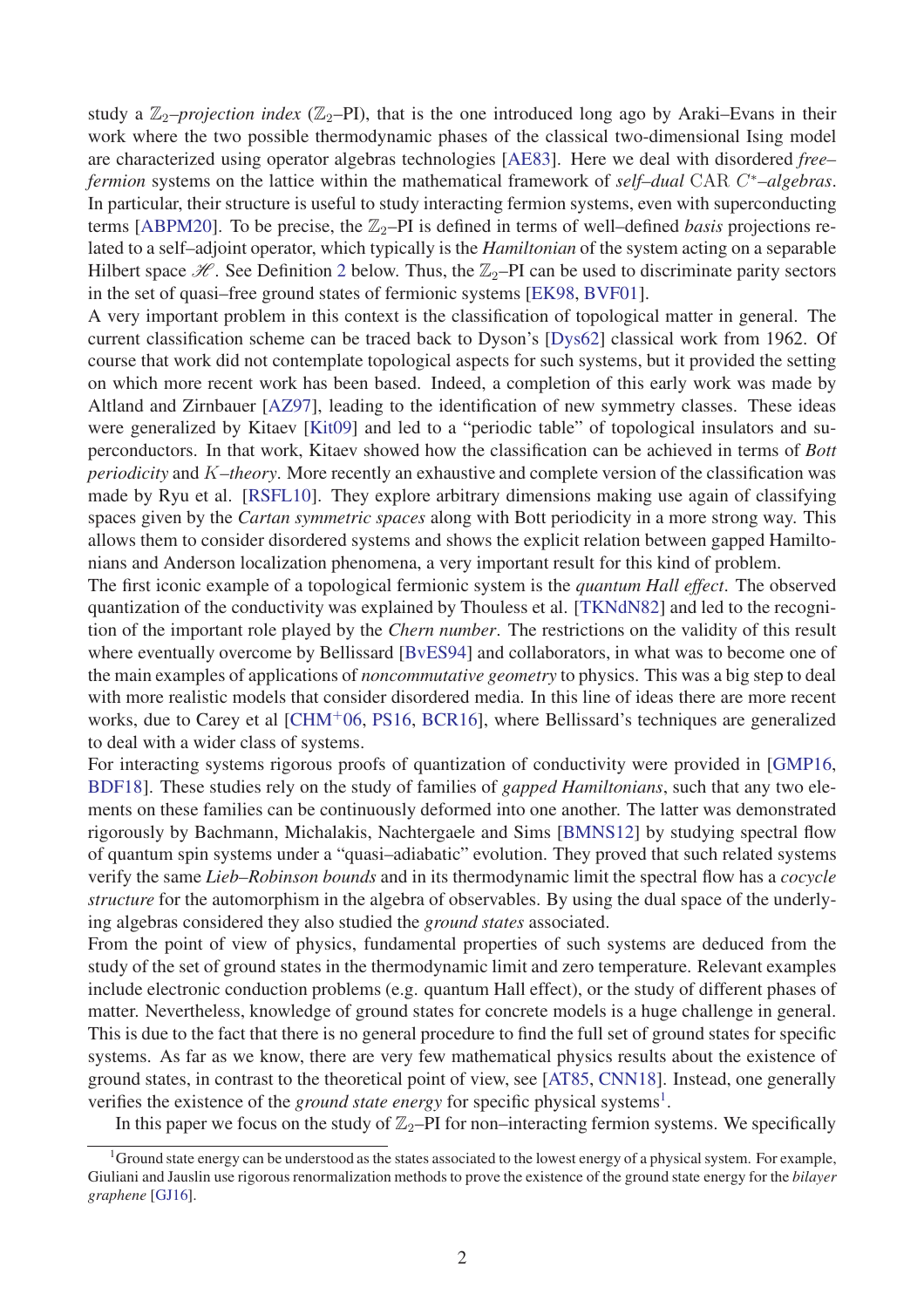deal with *unique* ground states associated to families of gapped Hamiltonians. Note that there is an alternative form of the  $\mathbb{Z}_2$ –PI [\(27\)](#page-12-0) in terms of *orthogonal complex structures* [\[BVF01,](#page-36-3) [EK98\]](#page-36-2). There, the index appears naturally in the proof of the *Shale–Stinespring Theorem* and is related to the *parity* of the *fermionic Fock* ground states. In [\[CGRL18\]](#page-36-11), this approach to the  $\mathbb{Z}_2$ –PI was used to study ground states for finite *Kitaev chains* with different boundary conditions. More recently, for infinite *translationally invariant* fermionic chains, Bourne and Schulz-Baldes classify ground states using orthogonal complex structures [\[BSB20\]](#page-36-12). Furthermore, Matsui [\[Mat20\]](#page-37-3) uses *split–property* of infinite chains and its connection with the  $\mathbb{Z}_2$ –PI. Observe that Theorem [1](#page-12-1) below generalizes the mentioned results in the sense that we do not require translational invariant conditions neither one–dimensional systems only. By Lemmata [3](#page-26-0) and [4](#page-28-0) one notes that the  $\mathbb{Z}_2$ –PI is uniform with respect to the size of the systems. Moreover, the  $\mathbb{Z}_2$ –PI is closely related with the one proposed by Kitaev [\[Kit01\]](#page-36-13), which was introduced to distinguish the parity of states in *quantum wires*. However, as already mentioned, our results consider *any* physical dimension, and has the potential to be studied in the *interacting* case. In fact, in [\[AR\]](#page-35-5) we will report on results about the *stability* of the  $\mathbb{Z}_2$ –PI for *weakly* interacting fermions. Observe that the technical tools in that case differ from the current study and other technologies such as Lieb–Robinson bounds and Renormalization Group Methods will be required. For example, we use similar techniques as in [\[Oga20,](#page-37-4) [BO20\]](#page-35-6) where are studied indexes on one–dimensional interacting quantum spin systems and [\[DS19\]](#page-36-1) where is proven the stability of the *spectral gap* for weakly interacting fermions.

To conclude, our main results are Theorems [1](#page-12-1) and [2,](#page-15-0) as well as the set of Lemmata [1](#page-16-2)[–4.](#page-28-0) From the mathematical point of view, the first part of Theorem [1](#page-12-1) is reminiscent of the interacting case [\[BMNS12\]](#page-35-3), however, we additionally state the  $\mathbb{Z}_2$ -PI result, discriminating if a pair of Hamiltonians are equivalent or not on infinite self-dual CAR C<sup>\*</sup>-algebras. In particular, we have in mind differentiable families of operators  $\{H_s\}_{s\in[0,1]}$ , e. g., given by the differentiable operator  $H_s =$  $(1 - s)H_0 + sH_1$ , for  $s \in [0, 1]$ , with  $H_0, H_1 \in \mathcal{B}(\mathcal{H})$  bounded operators with the same spectral gap and acting on a separable Hilbert space  $H$ . On the other hand, Theorem [2](#page-15-0) deals with subsets of the *ground states* set. For instance, open spectral gap ground states are considered. As a particular case of the general Theorem [2,](#page-15-0) we prove that in the weak<sup>∗</sup>–topology, *paths* connecting states in different topological components implies the existence of a Hamiltonian having 0 as an eigenvalue.

The paper is organized as follows:

- Section [2](#page-3-0) presents the mathematical framework of CAR *C* <sup>∗</sup>–algebras. We introduce self–dual CAR *C* <sup>∗</sup>–algebras, which were introduced long ago by Araki in his elegant study of *non*– interacting but *non*–gauge invariant fermion systems. We recall pivotal properties of general CAR *C* <sup>∗</sup>–algebras.
- In Section [3](#page-11-0) we state the main Theorems, as well as some relevant definitions concerning the Z2–PI and comment on the weak<sup>∗</sup>–topology of the set of states. In particular we discuss the conditions for a system to have pure or mixed states.
- Section [4](#page-16-0) is devoted to all technical proofs. We prove the existence of a *spectral flow automorphism* for self–dual Hilbert spaces, for families of differentiable Hamiltonians. Then, the existence of strong limits for the dynamics, the spectral flow automorphism and the weak<sup>∗</sup>– convergence of ground states are proven. Well–known Combes–Thomas estimates are invoked for families of gapped Hamiltonians, which will permit to analyze two–point correlation functions such that we obtain the *trace class* properties for relevant unitary operators.
- We finally include Appendix [A,](#page-30-0) providing a general framework of graphs with special attention to disordered models. Appendix [B](#page-32-0) regards on basic statements of the Fock representation of CAR.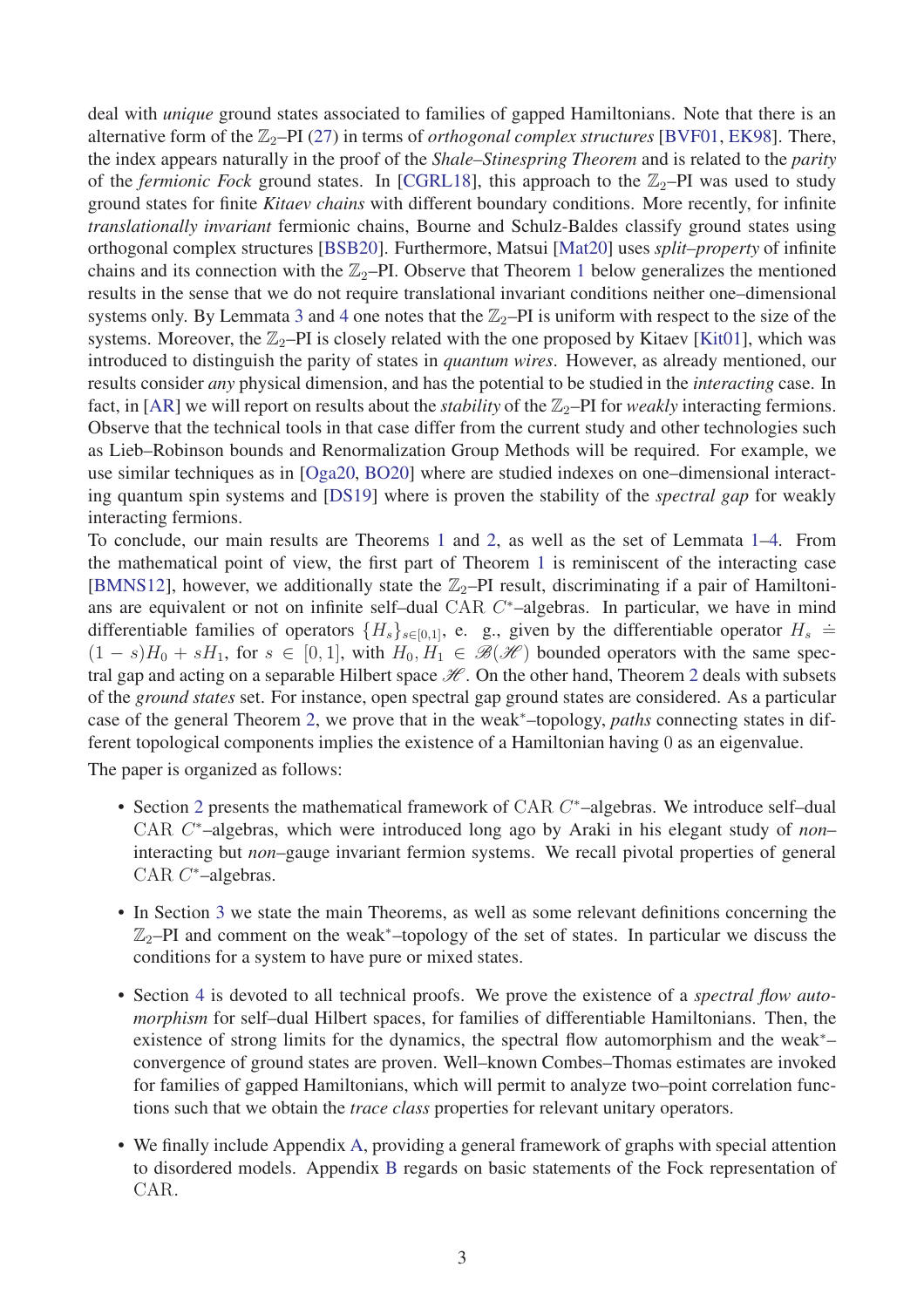#### Notation 1.

A norm on the generic vector space  $\mathscr X$  is denoted by  $\|\cdot\|_{\mathscr X}$  and the identity map of  $\mathscr X$  by  $\mathbf 1_{\mathscr X}$ . The space of all bounded linear operators on  $(\mathscr{X}, \|\cdot\|_{\mathscr{X}})$  is denoted by  $\mathscr{B}(\mathscr{X})$ . The unit element of any algebra  $\mathscr X$  is always denoted by 1, provided it exists of course. The scalar product of any Hilbert space  $\mathscr X$  is denoted by  $\langle \cdot, \cdot \rangle_{\mathscr X}$  and  $\operatorname{tr}_{\mathscr X}$  represents the usual trace on  $\mathscr B(\mathscr X)$ .

## <span id="page-3-0"></span>2 Mathematical Framework and Physical Setting

We introduce the mathematical framework based on Araki's self–dual formalism [\[Ara68,](#page-35-7) [Ara71\]](#page-35-8). Our setting considers disorder effects, which come as is usual in physics, i.e., from impurities, crystal lattice defects, etc. Thus, disorder can modeled by (a) a random external potential, like in the celebrated Anderson model, (b) a random Laplacian, i.e., a self–adjoint operator defined by a next–nearest neighbor hopping term with random complex–valued amplitudes. In particular, random vector potentials can also be implemented.

### <span id="page-3-1"></span>2.1 Self–dual CAR Algebra

If not otherwise stated,  $H$  always stands for a (complex, separable) Hilbert space. If  $H$  is finite– dimensional, we will assume it is even–dimensional, i.e., dim  $\mathcal{H} \in 2\mathbb{N}$ . Let  $\Gamma: \mathcal{H} \to \mathcal{H}$  be a *conjugation* or *antiunitary involution* on  $\mathcal{H}$ , i.e., an antilinear operator such that  $\Gamma^2 = 1_{\mathcal{H}}$  $\Gamma^2 = 1_{\mathcal{H}}$  $\Gamma^2 = 1_{\mathcal{H}}$  and<sup>2</sup>

<span id="page-3-7"></span>
$$
\langle \Gamma \varphi_1, \Gamma \varphi_2 \rangle_{\mathscr{H}} = \langle \varphi_2, \varphi_1 \rangle_{\mathscr{H}}, \qquad \varphi_1, \varphi_2 \in \mathscr{H}.
$$

The space *H* endowed with the involution  $\Gamma$  is named a *self-dual Hilbert space*, (*H*,  $\Gamma$ ), and yields *self–dual* CAR *algebra*:

*Definition 1 (Self–dual* CAR *algebra).*

<span id="page-3-4"></span>A self-dual CAR algebra  $sCAR(\mathcal{H}, \Gamma) \equiv (sCAR(\mathcal{H}, \Gamma), +, \cdot, *)$  is a  $C^*$ -algebra generated by a unit 1 and a family  ${B(\varphi)}_{\varphi \in \mathcal{H}}$  of elements satisfying Conditions [1.](#page-3-4)[–3.](#page-3-5):

- 1. The map  $\varphi \mapsto B(\varphi)^*$  is (complex) linear.
- <span id="page-3-5"></span>2. B $(\varphi)^* = B(\Gamma(\varphi))$  for any  $\varphi \in \mathcal{H}$ .
- 3. The family  ${B(\varphi)}_{\varphi \in \mathscr{H}}$  satisfies the CAR: For any  $\varphi_1, \varphi_2 \in \mathscr{H}$ ,

<span id="page-3-6"></span><span id="page-3-2"></span>(1) 
$$
B(\varphi_1)B(\varphi_2)^* + B(\varphi_2)^*B(\varphi_1) = \langle \varphi_1, \varphi_2 \rangle_{\mathscr{H}} \mathbf{1}.
$$

For a historic overview on self–dual CAR algebras and some of their basic properties see [\[Ara68,](#page-35-7) [Ara71,](#page-35-8) [Ara87,](#page-35-9) [Ara88,](#page-35-10) [EK98\]](#page-36-2). Note that by the CAR [\(1\)](#page-3-6), the antilinear map  $\varphi \mapsto B(\varphi)$  is necessarily injective and contractive. Therefore,  $\mathcal H$  can be embedded in sCAR( $\mathcal H$ , Γ).

Conditions [1.](#page-3-4)[–3.](#page-3-5) of Definition [1](#page-3-7) only define self–dual CAR algebras up to Bogoliubov <sup>∗</sup>– auto-morphisms<sup>[3](#page-3-8)</sup> (see [\(5\)](#page-4-0)). In [\[ABPM20\]](#page-34-1), an explicit construction of \*–isomorphic self–dual CAR algebras from H and Γ is presented. This is done via *basis projections* [\[Ara68,](#page-35-7) Definition 3.5], which highlight the relationship between CAR algebras and their self–dual counterparts.

#### *Definition 2 (Basis projections).*

A basis projection associated with  $(H, \Gamma)$  is an orthogonal projection  $P \in \mathcal{B}(H)$  satisfying  $\Gamma P\Gamma =$  $P^{\perp} \equiv 1_{\mathcal{H}} - P$ . We denote by  $\mathfrak{h}_P$  the range ran(*P*) of the basis projection *P*. The set of all basis projections associated with  $(\mathcal{H}, \Gamma)$  will be denoted by  $\mathfrak{p}(\mathcal{H}, \Gamma)$ .

<sup>&</sup>lt;sup>2</sup>We will assume that the inner product  $\langle \cdot, \cdot \rangle_{\mathcal{H}} : \mathcal{H} \times \mathcal{H} \to \mathbb{C}$  associated to some Hilbert space  $\mathcal{H}$  is a sesquilinear form on  $\mathscr H$  such that is antilinear in its first component while is linear in the second one.

<span id="page-3-8"></span><span id="page-3-3"></span><sup>&</sup>lt;sup>3</sup>An analogous result for CAR algebra is, for instance, given by [\[BR03b,](#page-36-14) Theorem 5.2.5].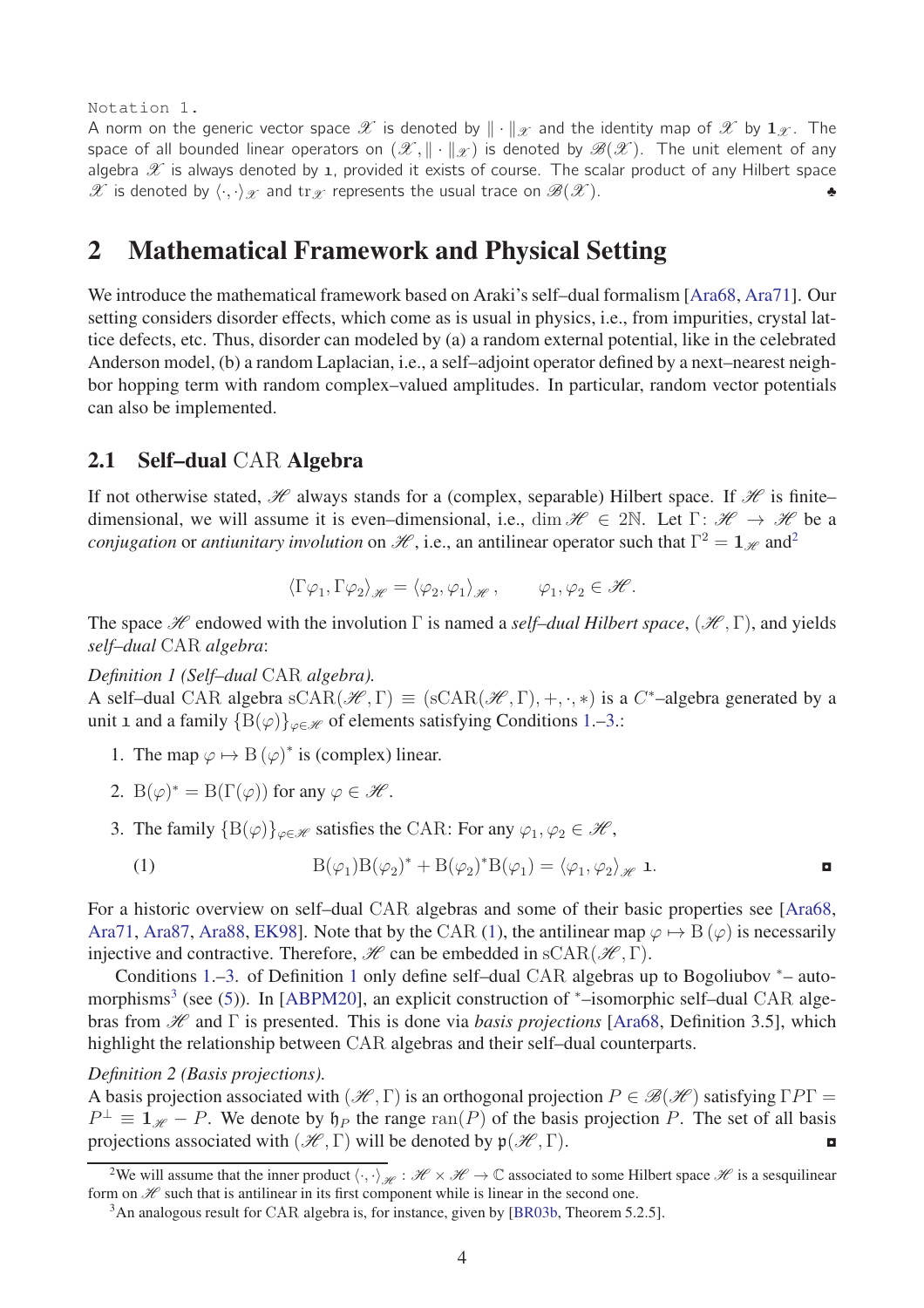For simplicity, in the rest of this section, we will assume that  $\mathcal H$  is finite–dimensional with even size: dim  $\mathscr{H} \in 2\mathbb{N}$ . For any  $P \in \mathfrak{p}(\mathscr{H}, \Gamma)$  a few remarks are in order:  $\n *f*<sub>P</sub>$  must satisfy the conditions

(2) 
$$
\Gamma(\mathfrak{h}_P) = \mathfrak{h}_P^{\perp} \quad \text{and} \quad \Gamma(\mathfrak{h}_P^{\perp}) = \mathfrak{h}_P.
$$

Then, by [\[Ara68,](#page-35-7) Lemma 3.3], an explicit  $P \in \mathfrak{p}(\mathcal{H}, \Gamma)$  can always be constructed. Moreover,  $\varphi \mapsto (\Gamma \varphi)^*$  is a unitary map from  $\mathfrak{h}_P^{\perp}$  to the dual space  $\mathfrak{h}_P^*$ . In this case we can identify  $\mathscr{H}$  with

<span id="page-4-1"></span>(3) 
$$
\mathscr{H} \equiv \mathfrak{h}_P \oplus \mathfrak{h}_P^*
$$

and

<span id="page-4-5"></span>(4) 
$$
B(\varphi) \equiv B_P(\varphi) \doteq B(P\varphi) + B(\Gamma P^{\perp}\varphi)^*.
$$

Therefore, there is a natural isomorphism of  $C^*$ -algebras from  $sCAR(\mathcal{H}, \Gamma)$  to the CAR algebra CAR( $\mathfrak{h}_P$ ) generated by the unit 1 and  $\{B_P(\varphi)\}_{\varphi \in \mathfrak{h}_P}$ . In other words, a basis projection *P* can be used to *fix* so–called *annihilation* and *creation* operators. For each basis projection *P* associated with  $(\mathcal{H}, \Gamma)$ , by [\(3\)](#page-4-1),  $\mathfrak{h}_P$  can be seen as a one-particle Hilbert space.

Self–dual CAR algebras naturally arise in the diagonalization of quadratic fermionic Hamiltonians (Definition [3\)](#page-4-2), via Bogoliubov transformations defined as follows [\[Ara68,](#page-35-7) [Ara71\]](#page-35-8):

For any unitary operator  $U \in \mathcal{B}(\mathcal{H})$  such that  $U\Gamma = \Gamma U$ , the family of elements  $B(U\varphi)_{\varphi \in \mathcal{H}}$ satisfies Conditions (a)–(c) of Definition [1](#page-3-7) and, together with the unit 1, generates  $sCAR(\mathcal{H}, \Gamma)$ . Like in [\[Ara71,](#page-35-8) Section 2], such a unitary operator  $U \in \mathcal{B}(\mathcal{H})$  commuting with the antiunitary map  $\Gamma$  is named a *Bogoliubov transformation*, and the unique  $*$ –automorphism  $\chi_U$  such that

<span id="page-4-0"></span>(5) 
$$
\chi_U(\mathcal{B}(\varphi)) = \mathcal{B}(U\varphi), \qquad \varphi \in \mathscr{H},
$$

is called in this case a *Bogoliubov* \*–automorphism. Note that a Bogoliubov transformation  $U \in$  $\mathscr{B}(\mathscr{H})$  always satisfies

<span id="page-4-4"></span>(6) 
$$
\det(U) = \det(\Gamma U \Gamma) = \overline{\det(U)} = \pm 1
$$

If det  $(U) = 1$ , we say that *U* is in the *positive* connected set  $\mathfrak{U}_+$ . Otherwise *U* is said to be in the *negative* connected set  $\mathfrak{U}_-$ .  $\chi_U(\mathcal{B}(\varphi))$  is said to be *even* (respectively *odd*) if and only if  $U \in \mathfrak{U}_+$ (respectively  $U \in \mathfrak{U}_-$ ).

Clearly, if  $P \in \mathfrak{p}(\mathcal{H}, \Gamma)$ , see Definition [2,](#page-3-2) and  $U \in \mathcal{B}(\mathcal{H})$  is a Bogoliubov transformation, then  $P_U \doteq U^*PU$  is another basis projection. Conversely, for any pair  $P_1, P_2 \in \mathfrak{p}(\mathcal{H}, \Gamma)$  there is a (generally not unique) Bogoliubov transformation *U* such that  $P_2 = U^* P_1 U$ . See [\[Ara68,](#page-35-7) Lemma 3.6]. In particular, Bogoliubov transformations map one–particle Hilbert spaces onto one another.

Considering the Bogoliubov \*–automorphism [\(5\)](#page-4-0) with  $U = -\mathbf{1}_{\mathcal{H}}$ , an element  $A \in \text{sCAR}(\mathcal{H}, \Gamma)$ , satisfying

<span id="page-4-3"></span>(7) 
$$
\chi_{-1,\mathscr{H}}(A) = \begin{cases} A & \text{is called even,} \\ -A & \text{is called odd,} \end{cases}
$$

<span id="page-4-2"></span>Note that the subspace  $sCAR(\mathcal{H}, \Gamma)^+$  of even elements is a sub– $C^*$ –algebra of  $sCAR(\mathcal{H}, \Gamma)$ . It is well–known that in quantum mechanics the even elements are the ones suitable for the description of fermion systems. For example, self–adjoint (even) elements of the CAR algebra which are quadratic in the the creation and annihilation operators are used, for instance, in the Bogoliubov approximation of the celebrated (reduced) BCS model. In the context of self–dual CAR algebra, those elements are called *bilinear Hamiltonians* and are self–adjoint bilinear elements: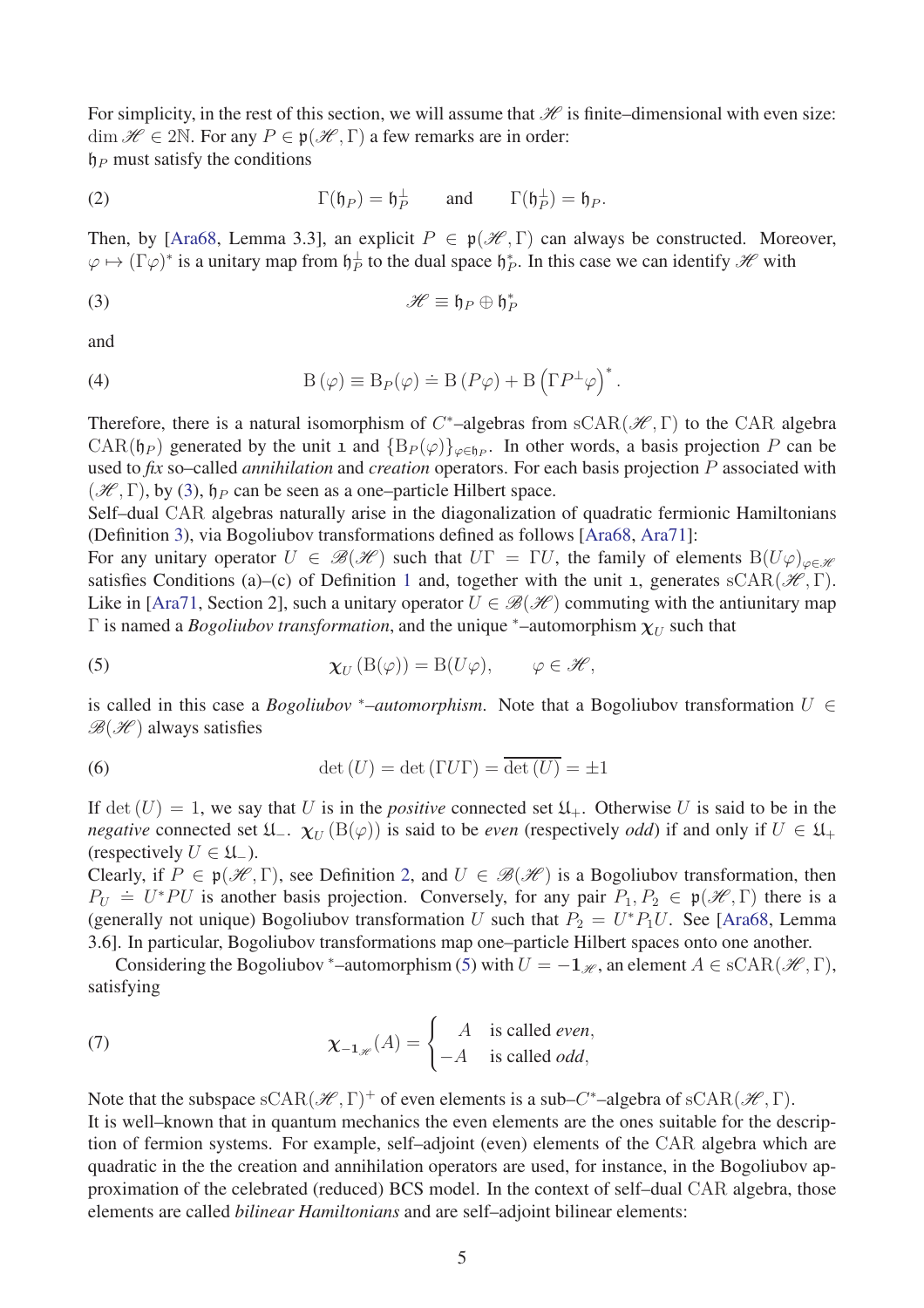*Definition 3 (Bilinear elements of self–dual CAR algebra).*

Given an orthonormal basis  $\{\psi_i\}_{i \in I}$  of  $\mathcal{H}$ , we define the bilinear element associated with  $H \in$  $\mathscr{B}(\mathscr{H})$  to be

$$
\langle \mathbf{B}, H\mathbf{B} \rangle \doteq \sum_{i,j \in I} \left\langle \psi_i, H\psi_j \right\rangle_{\mathscr{H}} \mathbf{B} \left( \psi_j \right) \mathbf{B} \left( \psi_i \right)^*.
$$

Note that  $\langle B, H B \rangle$  *does not depend* on the particular choice of the orthonormal basis, but does depend on the choice of generators  ${B(\varphi)}_{\varphi \in \mathcal{H}}$  of the self-dual CAR algebra sCAR( $\mathcal{H}, \Gamma$ ), and by [\(1\)](#page-3-6), bilinear elements of  $sCAR(\mathcal{H}, \Gamma)$  have adjoints equal to

(8) 
$$
\langle B, HB \rangle^* = \langle B, H^*B \rangle, \qquad H \in \mathcal{B}(\mathcal{H}).
$$

*Bilinear Hamiltonians* are then defined as bilinear elements associated with *self–adjoint* operators  $H = H^* \in \mathcal{B}(\mathcal{H})$ . They include all second quantizations of one–particle Hamiltonians, but also models that are *not gauge invariant*. Important models in condensed matter physics, like in the BCS theory of superconductivity, are bilinear Hamiltonians that are *not* gauge invariant.

Without loss of generality (w.l.o.g.), our analysis of bilinear elements can be restricted to operators  $H \in \mathcal{B}(\mathcal{H})$  satisfying  $H^* = -\Gamma H\Gamma$ , which, in particular, have zero trace, i.e.,  $\text{tr}_{\mathcal{H}}(H) = 0^4$  $\text{tr}_{\mathcal{H}}(H) = 0^4$ . We call such operators *self–dual operators*:

#### <span id="page-5-2"></span>*Definition 4 (Self–dual operators).*

A self–dual operator on  $(\mathcal{H}, \Gamma)$  is an operator  $H \in \mathcal{B}(\mathcal{H})$  satisfying the equality  $H^* = -\Gamma H\Gamma$ . If, additionally, *H* is self-adjoint, then we say that it is a self-dual Hamiltonian on  $(\mathcal{H}, \Gamma)$ .

We say that the basis projection *P* (Definition [2\)](#page-3-2) (block–) "diagonalizes" the self–dual operator  $H \in$  $\mathscr{B}(\mathscr{H})$  whenever

<span id="page-5-4"></span>(9) 
$$
H = \frac{1}{2} \left( PH_P P - P^{\perp} \Gamma H_P^* \Gamma P^{\perp} \right), \quad \text{with} \quad H_P \doteq 2PHP \in \mathscr{B}(\mathfrak{h}_P).
$$

In this situation, we also say that the basis projection  $P$  diagonalizes  $\langle B, HB \rangle$ , similarly to [\[Ara68,](#page-35-7) Definition 5.1].

By the spectral theorem, for any self-dual *Hamiltonian H* on  $(\mathcal{H}, \Gamma)$ , there is always a basis projection *P* diagonalizing *H*. In quantum physics, as discussed in Section [2.1,](#page-3-1)  $\mathfrak{h}_P$  is in this case the *one–particle Hilbert space* and *H<sup>P</sup>* the *one–particle Hamiltonian*.

#### <span id="page-5-0"></span>2.2 Quasi–Free Dynamics

Bilinear Hamiltonians are used to define so-called *quasi–free* dynamics: For any  $H = H^* \in \mathcal{B}(\mathcal{H})$ , we define the continuous group  $\{\tau_t\}_{t \in \mathbb{R}}$  of <sup>\*</sup>–automorphisms of sCAR( $\mathcal{H}, \Gamma$ ) by

<span id="page-5-3"></span>(10) 
$$
\tau_t(A) \doteq e^{-it \langle B, H B \rangle} A e^{it \langle B, H B \rangle}, \qquad A \in \text{sCAR}(\mathcal{H}, \Gamma), \ t \in \mathbb{R}.
$$

Provided *H* is a self-dual Hamiltonian on  $(\mathcal{H}, \Gamma)$  (Definition [4\)](#page-5-2), this group is a quasi-free dynamics, that is, a strongly continuous group of Bogoliubov <sup>∗</sup>–automorphisms, as defined in Equation [\(5\)](#page-4-0). Straightforward computations using Definitions [1](#page-3-7) and [3,](#page-4-2) together with the properties of the antiunitary involution  $\Gamma$ , lead to show that

<span id="page-5-5"></span>(11) 
$$
\exp\left(-\frac{z}{2}\langle B, HB\rangle\right)B(\varphi)^* \exp\left(\frac{z}{2}\langle B, HB\rangle\right) = B\left(e^{zH}\varphi\right)^*,
$$

<span id="page-5-1"></span><sup>&</sup>lt;sup>4</sup>Recall that for any separable Hilbert space  $\mathcal{H}$ ,  $A \in \mathcal{B}(\mathcal{H})$  and any orthonormal basis  $\{\psi_i\}_{i \in I}$  of  $\mathcal{H}$  the trace of *A*, tr<sub>*H*</sub> $(A) \doteq \sum$  $\sum_{i \in I} \langle \psi_i, A \psi_i \rangle_{\mathcal{H}}$ , does not depend of the choice of the orthonormal basis.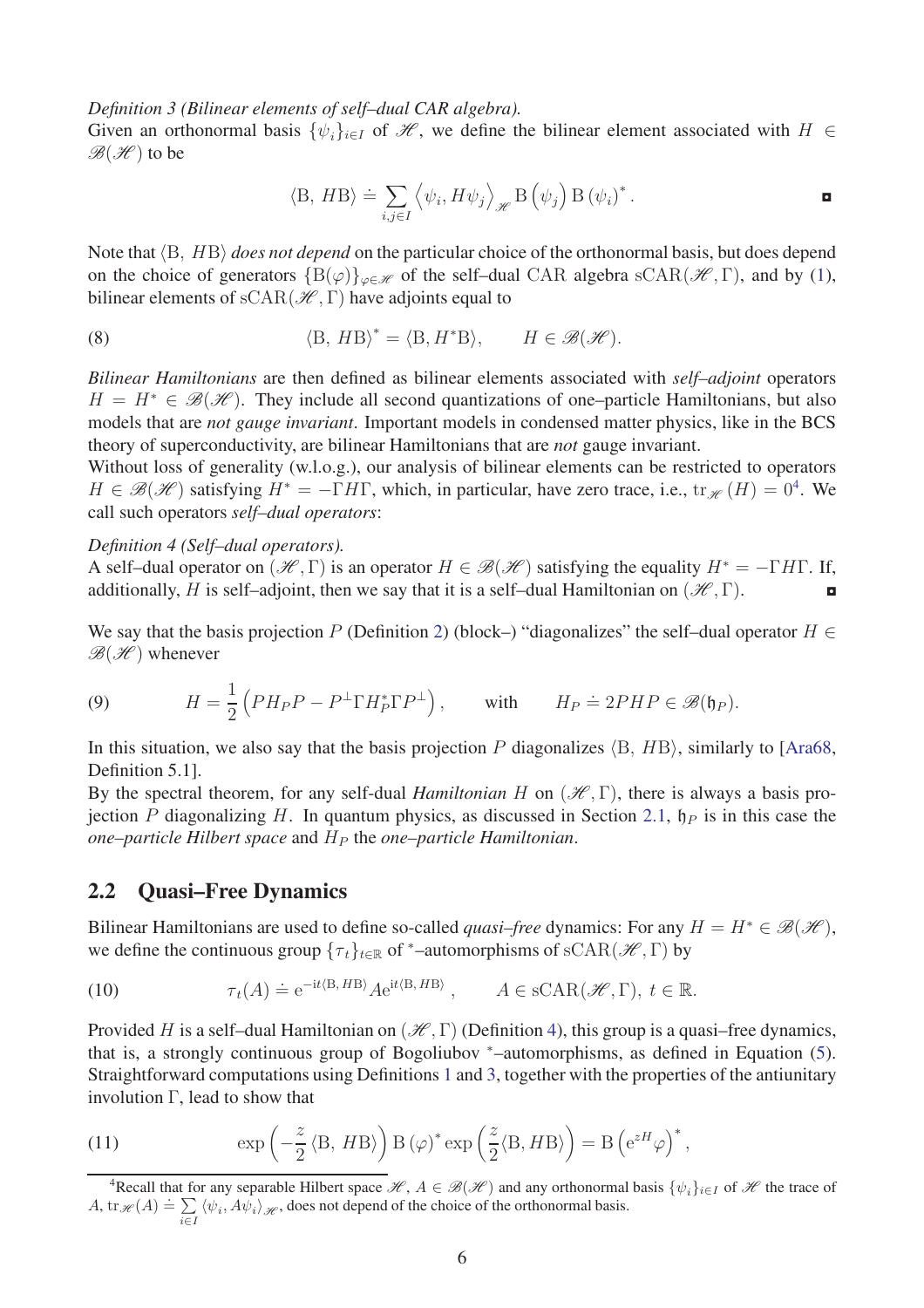even for any self-dual operator *H* on  $(\mathcal{H}, \Gamma)$ , all  $z \in \mathbb{C}$  and  $\varphi \in \mathcal{H}$ . Moreover, for  $\{\tau_t\}_{t \in \mathbb{R}}$ , we define the linear subspace

(12) 
$$
\mathscr{D}(\delta) \doteq \{ A \in \text{sCAR}(\mathcal{H}, \Gamma) \colon t \mapsto \tau_t(A) \text{ is differentiable at } t = 0 \} \subset \text{sCAR}(\mathcal{H}, \Gamma)
$$

and the linear operator (unique, generally unbounded)  $\delta : \mathscr{D} \to \text{sCAR}(\mathscr{H}, \Gamma)$  by

(13) 
$$
\delta(A) \doteq \frac{\mathrm{d}\tau_t(A)}{\mathrm{d}t}\Big|_{t=0}.
$$

The operator  $\delta$  is called the generator of  $\tau$  and  $\mathscr{D}(\delta)$  is the (dense) domain of definition of  $\delta$ . Here we will assume that  $\delta$  is a symmetric unbounded derivation, i.e., the domain  $\mathscr{D}(\delta)$  of  $\delta$  is a dense <sup>\*</sup>–subalgebra of  $\mathfrak A$  and, for all  $A, B \in \mathscr D(\delta)$ ,

<span id="page-6-3"></span>
$$
\delta(A)^* = \delta(A^*), \qquad \delta(AB) = \delta(A)B + A\delta(B).
$$

Note that the set of all symmetric derivations on  $\mathscr{D}(\delta)$  can be endowed with a real vector space structure. In fact, for any symmetric derivations  $\delta_1$  and  $\delta_2$  and all real numbers  $\alpha_1, \alpha_2$ , the expression

$$
(\alpha_1 \delta_1 + \alpha_2 \delta_2) (A) \doteq \alpha_1 \delta_1 (A) + \alpha_2 \delta_2 (A) , \qquad A \in \mathscr{D}(\delta),
$$

gives rise to another symmetric derivation  $\alpha_1 \delta_1 + \alpha_2 \delta_2$  on  $\mathscr{D}(\delta)$ .

#### <span id="page-6-0"></span>2.3 States

A linear functional  $\omega \in \text{sCAR}(\mathcal{H}, \Gamma)^*$  is a "state" if it is positive and normalized, i.e., if for all  $A \in$  $sCAR(\mathcal{H}, \Gamma), \omega(A^*A) > 0$  and  $\omega(1) = 1$ . In the sequel,  $\mathfrak{E} \subset sCAR(\mathcal{H}, \Gamma)^*$  will denote the set of all states on  $sCAR(\mathcal{H}, \Gamma)$ . Note that any  $\omega \in \mathfrak{E}$  is *Hermitian*, i.e., for all  $A \in sCAR(\mathcal{H}, \Gamma)$ ,  $\omega(A^*)$ *ω*(*A*). *ω* ∈ *ε* is said to be "faithful" if *A* = 0 whenever *A* > 0 and *ω*(*A*) = 0. Since sCAR(*H*, Γ) is a unital *C* <sup>∗</sup>–algebra, E is a *weak*<sup>∗</sup>*–compact* convex set, such that its *extremal* points coincide with the *pure* states [\[BR03a,](#page-35-11) Theorem 2.3.15]. The latter, combined with the fact that  $sCAR(\mathcal{H}, \Gamma)$ is separable allows to claim that the set of states  $\mathfrak E$  is metrizable in the weak<sup>\*</sup>–topology [\[Rud91,](#page-37-5) Theorem 3.16]. Note that the existence of extremal points is a consequence of the *Krein–Milman Theorem.* More specifically, if  $E(\mathfrak{E})$  denotes the set of extremal points of  $\mathfrak{E}$ ,

$$
\mathfrak{E}=\textrm{cch}\left(E\left(\mathfrak{E}\right)\right),
$$

where, for  $\mathscr X$  a Topological Vector Space and  $A \subset \mathscr X$ , cch(A) refers to the *closed convex hull* of *A*. Such extremal points  $E(\mathfrak{E})$  or pure states cannot be written as a linear combination of any states. As an application, we notice that extremal states can be used to write any "mixed state"  $\omega \in \mathfrak{E}$ . By a mixed state  $\omega \in \mathfrak{E}$  we mean that there are states  $\{\omega_j\}_{j=1}^m \in E(\mathfrak{E})$ ,  $m \in \mathbb{N}$ , and positive real numbers,

$$
0 \le \lambda_j \le 1
$$
 for  $j \in \{1, ..., m\}$ , with  $\sum_{j=1}^{m} \lambda_j = 1$  satisfying

(14) 
$$
\omega = \sum_{j=1}^{m} \lambda_j \omega_j
$$

In particular, if the state  $\omega \in \mathfrak{E}$  is pure,  $\omega = \sum_{i=1}^{m}$  $\sum_{j=1}^{\infty} \lambda_j \omega_j$  implies that  $\omega = \omega_1 = \cdots = \omega_m$ , and  $\lambda_1 = \cdots = \lambda_j = \frac{1}{m}$  $\frac{1}{m}$ .

<span id="page-6-2"></span>*.*

As is usual, for the state  $\omega \in \mathfrak{E}$  on  $\text{sCAR}(\mathcal{H}, \Gamma)$ ,  $(\mathcal{H}_{\omega}, \pi_{\omega}, \Omega_{\omega})$  denotes its associated *cyclic* representation:  $H_\omega$  is the Hilbert space associated to  $\omega$ , and is given by the closure of (the linear span) of the set  ${\{\pi_{\omega}(A)\Omega_{\omega} : A \in \text{sCAR}(\mathcal{H}, \Gamma)\}}^5$  ${\{\pi_{\omega}(A)\Omega_{\omega} : A \in \text{sCAR}(\mathcal{H}, \Gamma)\}}^5$ ,

$$
\mathscr{H}_{\omega} = \overline{\pi_{\omega} \left( \text{sCAR}(\mathscr{H}, \Gamma) \right) \Omega_{\omega}},
$$

<span id="page-6-1"></span><sup>&</sup>lt;sup>5</sup>For the Topological Vector Space  $\mathscr{X}, \overline{\mathscr{X}}$  denotes its closure.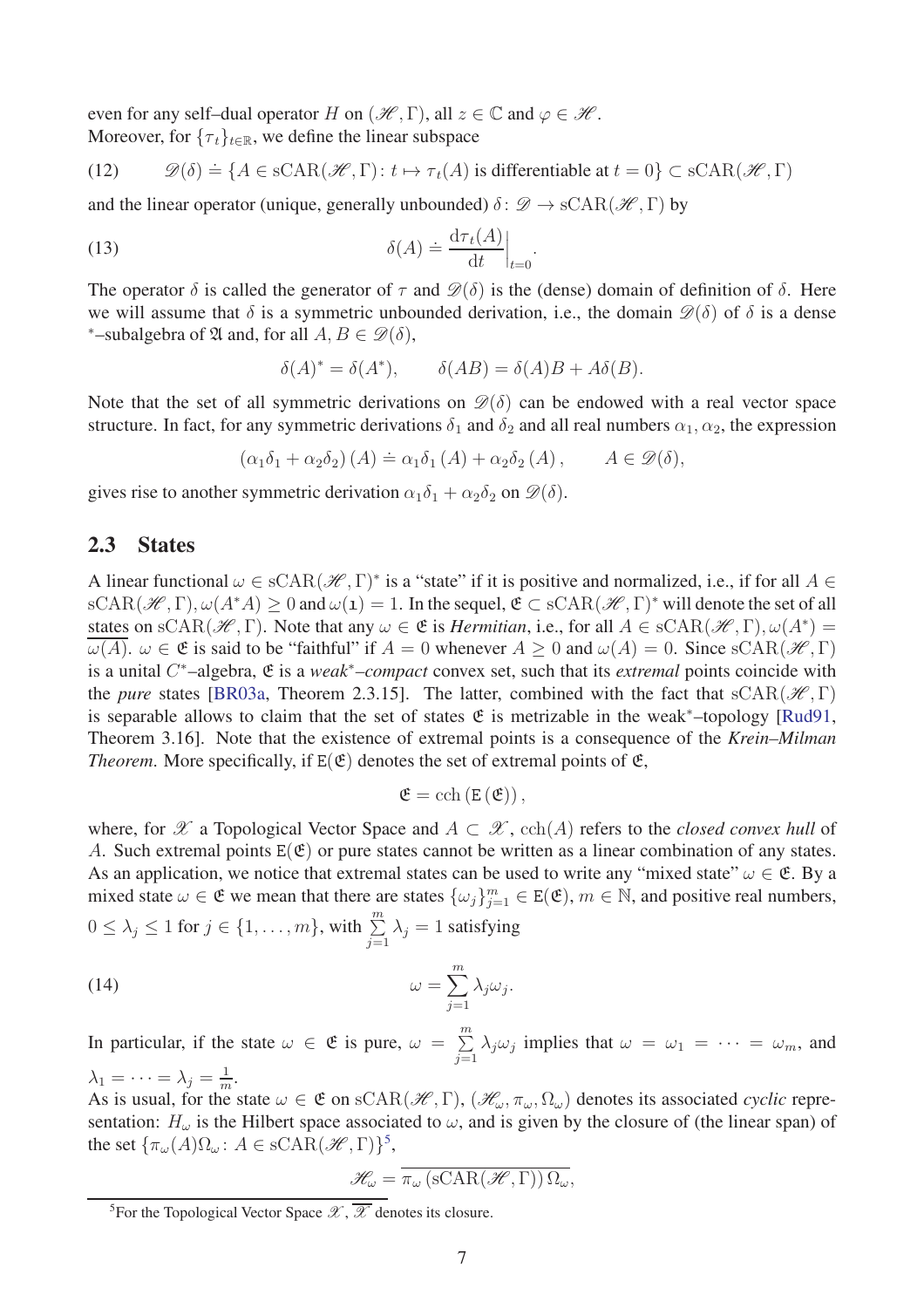i.e.,  $\mathcal{H}_{\omega}$  is a Hilbert space with scalar product  $\langle \cdot, \cdot \rangle_{\mathcal{H}_{\omega}}, \pi_{\omega}$  a representation from sCAR( $\mathcal{H}, \Gamma$ ) into  $\mathscr{B}(\mathscr{H}_\omega)$ , the set of bounded operators acting on  $\mathscr{H}_\omega$ , and  $\Omega_\omega \in \mathscr{H}_\omega$  is a *unit* cyclic vector with respect to  $\pi_{\omega}(\text{sCAR}(\mathcal{H}, \Gamma))$ . More specifically, for all  $A \in \text{sCAR}(\mathcal{H}, \Gamma)$  we write

<span id="page-7-6"></span>(15) 
$$
\omega(A) = \langle \Omega_{\omega}, \pi_{\omega}(A) \Omega_{\omega} \rangle_{\mathscr{H}_{\omega}}.
$$

 $(\mathcal{H}_{\omega}, \pi_{\omega}, \Omega_{\omega})$  is the so–called *GNS construction*, which is unique up to unitary equivalence. If the state  $\omega \in \mathfrak{E}$  is mixed, see Expression [\(14\)](#page-6-2), its associated representation  $(\mathcal{H}_{\omega}, \pi_{\omega})$  is reducible, that is, it can be decomposed as a direct sum  $\pi_{\omega} = \bigoplus$  $\bigoplus_{j\in J} \pi_{\omega_j}$  on  $\mathscr{H}_\omega = \bigoplus_{j\in J}$  $\bigoplus_{j\in J} \mathcal{H}_{\omega_j}$ . Here,  $\{\mathcal{H}_j\}_{j\in J}$  is a countable family of *orthogonal* Hilbert spaces, by meaning that for two different Hilbert spaces  $\mathcal{H}_1$ and  $\mathcal{H}_2$  of  $\{\mathcal{H}_j\}_{j\in J}$ ,  $\langle \varphi_1, \varphi_2 \rangle_{\mathcal{H}} = 0$  for all  $\varphi_1 \in \mathcal{H}_1$  and all  $\varphi_2 \in \mathcal{H}_2$ . The set  $\{\pi_{\omega_j}\}_{j\in J}$  are representations of  $sCAR(\mathcal{H}, \Gamma)$  on proper subspaces of  $\mathcal{H}_{\omega}$ . In particular if  $\omega$  is pure, its representation  $(\mathcal{H}_{\omega}, \pi_{\omega})$  is irreducible and  $\omega$  is an extremal point  $E(\mathfrak{E})$  of the set of states on  $sCAR(\mathcal{H}, \Gamma)$ . States  $\omega \in \mathfrak{E}$  are said to be *quasi–free* when, for all  $N \in \mathbb{N}_0$  and  $\varphi_0, \dots, \varphi_{2N} \in \mathcal{H}$ ,

(16) 
$$
\omega\left(\mathcal{B}\left(\varphi_0\right)\cdots\mathcal{B}\left(\varphi_{2N}\right)\right)=0,
$$

while, for all  $N \in \mathbb{N}$  and  $\varphi_1, \ldots, \varphi_{2N} \in \mathcal{H}$ ,

(17) 
$$
\omega\left(\mathcal{B}\left(\varphi_{1}\right)\cdots\mathcal{B}\left(\varphi_{2N}\right)\right)=\mathcal{P}f\left[\omega\left(\mathbb{O}_{k,l}\left(\mathcal{B}(\varphi_{k}),\mathcal{B}(\varphi_{l})\right)\right)\right]_{k,l=1}^{2N},
$$

where

<span id="page-7-5"></span><span id="page-7-1"></span><span id="page-7-0"></span>
$$
\mathbb{O}_{k,l}(A_1, A_2) \doteq \left\{ \begin{array}{cl} A_1 A_2 & \text{for} \quad k < l, \\ -A_2 A_1 & \text{for} \quad k > l, \\ 0 & \text{for} \quad k = l. \end{array} \right.
$$

In Equation [\(17\)](#page-7-0), Pf is the usual Pfaffian defined by

(18) 
$$
\text{Pf}\left[M_{k,l}\right]_{k,l=1}^{2N} \doteq \frac{1}{2^N N!} \sum_{\pi \in \mathscr{S}_{2N}} (-1)^{\pi} \prod_{j=1}^N M_{\pi(2j-1),\pi(2j)}
$$

for any  $2N \times 2N$  skew–symmetric matrix  $M \in \text{Mat}(2N, \mathbb{C})$ . Note that [\(17\)](#page-7-0) is equivalent to the definition given either in [\[Ara71,](#page-35-8) Definition 3.1] or in [\[EK98,](#page-36-2) Equation (6.6.9)].

Quasi–free states are therefore particular states that are uniquely defined by two–point correlation functions, via [\(16\)](#page-7-1)–[\(17\)](#page-7-0). In fact, a quasi–free state  $\omega$  is uniquely defined by its so–called *symbol*, that is, a positive operator  $S_\omega \in \mathcal{B}(\mathcal{H})$  such that

<span id="page-7-2"></span>(19) 
$$
0 \leq S_{\omega} \leq \mathbf{1}_{\mathscr{H}} \quad \text{and} \quad S_{\omega} + \Gamma S_{\omega} \Gamma = \mathbf{1}_{\mathscr{H}},
$$

through the conditions

<span id="page-7-3"></span>(20) 
$$
\langle \varphi_1, S_{\omega} \varphi_2 \rangle_{\mathscr{H}} = \omega \left( B(\varphi_1) B(\Gamma \varphi_2) \right), \qquad \varphi_1, \varphi_2 \in \mathscr{H}.
$$

Conversely, any self–adjoint operator satisfying [\(19\)](#page-7-2) uniquely defines a quasi–free state through Equation [\(20\)](#page-7-3). In physics, *S<sup>ω</sup>* is called the *one–particle density matrix* of the system. Note that any basis projection associated with  $(\mathcal{H}, \Gamma)$  can be seen as a symbol of a quasi–free state on  $sCAR(\mathcal{H}, \Gamma)$ . Such state is pure and called a *Fock state* [\[Ara71,](#page-35-8) Lemma 4.3]. Araki shows in [\[Ara71,](#page-35-8) Lemmata 4.5–4.6] that any quasi–free state can be seen as the restriction of a quasi–free state on  $\text{sCAR}(\mathcal{H} \oplus$  $\mathscr{H}, \Gamma \oplus (-\Gamma)$ , the symbol of which is a basis projection associated with  $(\mathscr{H} \oplus \mathscr{H}, \Gamma \oplus (-\Gamma))$ . This procedure is called *purification* of the quasi–free state.

<span id="page-7-4"></span>Quasi–free states obviously depend on the choice of generators of the self–dual CAR algebra. Another example of a quasi–free state is provided by the tracial state: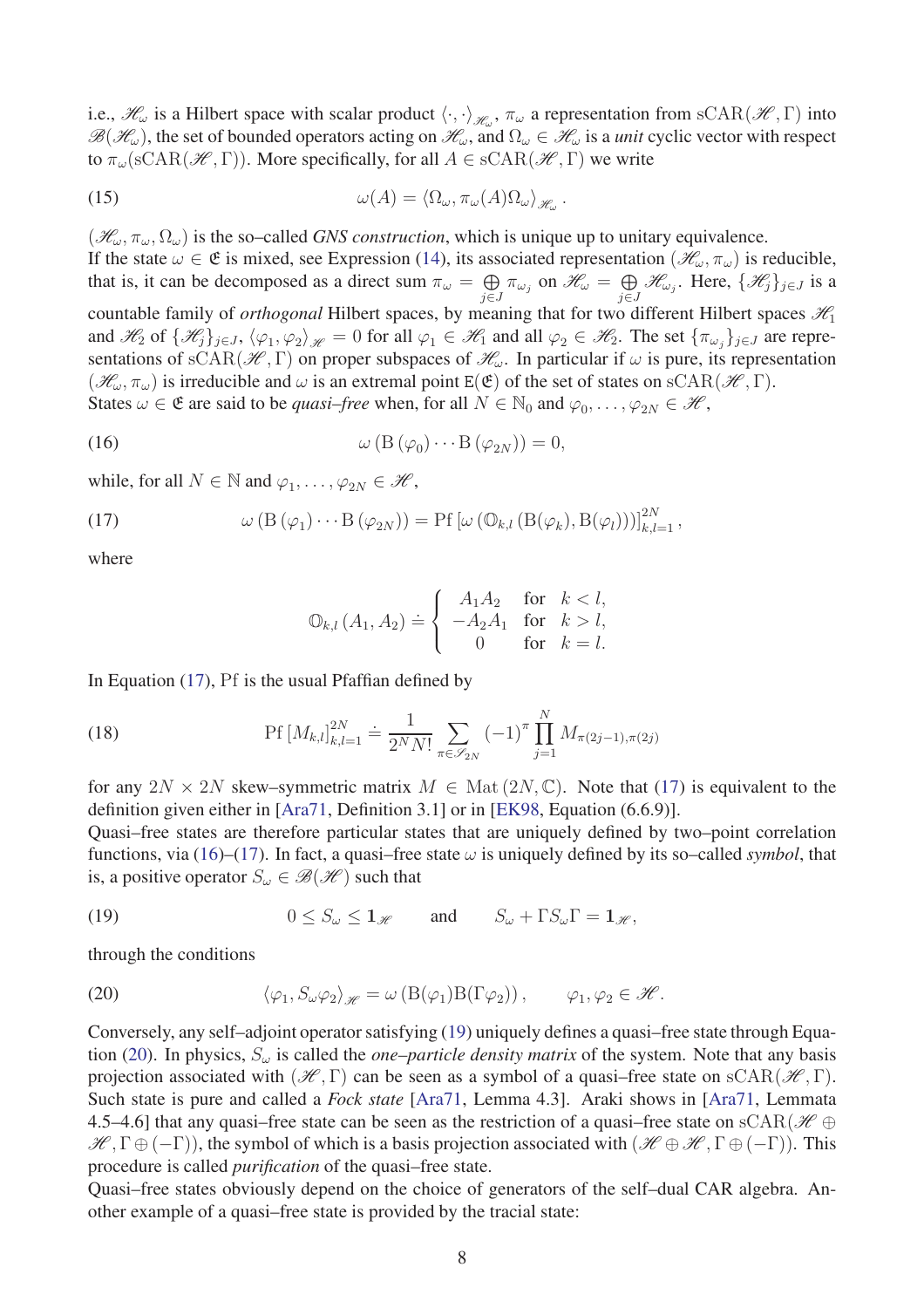*Definition 5 (Tracial state).* The tracial state tr<sub>2l</sub>  $\in \mathfrak{E}$  is the quasi–free state with symbol  $S_{\text{tr}} \doteq \frac{1}{2}$  $\frac{1}{2}$ **1** $\mathcal{H}$ .

The tracial state can be used to highlight the relationship between quasi–free states and bilinear Hamil-tonians. In fact, one can show, c.f. [\[ABPM20\]](#page-34-1), that for any  $\beta \in (0, \infty)$  and any self-dual Hamiltonian *H* on  $(\mathcal{H}, \Gamma)$  the positive operator  $(1 + e^{-\beta H})^{-1}$  satisfies Condition [\(19\)](#page-7-2) and is the symbol of a quasi– free state  $\omega_H^{(\beta)}$  satisfying

<span id="page-8-0"></span>(21) 
$$
\omega_H^{(\beta)}(A) = \frac{\text{tr}_{\mathfrak{A}}\left(A \exp\left(\frac{\beta}{2} \langle B, H B \rangle\right)\right)}{\text{tr}_{\mathfrak{A}}\left(\exp\left(\frac{\beta}{2} \langle B, H B \rangle\right)\right)}, \quad A \in \text{sCAR}(\mathcal{H}, \Gamma).
$$

The state  $\omega_H^{(\beta)} \in \mathfrak{E}$  is named the  $(\tau_t, \beta)$ –*Gibbs state*, thermal equilibrium state, or *KMS*–state, associated with the self–dual (one–particle) Hamiltonian *H* on  $(\mathcal{H}, \Gamma)$  at fixed  $\beta \in (0, \infty)$ . As is usual, we call to the parameter  $\beta \in (0,\infty)$  the *inverse (non–negative) temperature* of a physical system. Note that, given  $H \in \mathcal{B}(\mathcal{H})$ , we also can define two particular quasi–free states  $\omega_H^{(0)}$  and  $\omega_H^{(\infty)}$ , which satisfy [\(21\)](#page-8-0) for the convergent sequence  $\{\beta_n\}_{n\in\mathbb{N}} \subset \mathbb{R}_0 \cup \{\infty\}$  to a  $\beta \subset \mathbb{R}_0 \cup \{\infty\}$ . The former case is closely related with the tracial state in Definition [5,](#page-7-4) and corresponds to the infinite temperature. Namely, the state at  $\beta = \lim_{n \to \infty} \beta_n = 0$  is known as trace state or chaotic state. This particular name comes from the fact that physically it corresponds to the state of maximal entropy which occurs at infinite temperature. Its uniqueness is a well–known property. On the other hand, states at  $\beta = \lim_{n \to \infty} \beta_n = \infty$  are also thermal equilibrium states. More generally, these are defined by:

*Definition 6 (Ground state).*

Let  $\omega \in \mathfrak{E}$  be a state on sCAR( $\mathcal{H}, \Gamma$ ) and let  $H \in \mathcal{B}(\mathcal{H})$  be a self-dual Hamiltonian on  $(\mathcal{H}, \Gamma)$ . We say that  $\omega \equiv \omega_H^{(\infty)}$  is a *ground state* if it satisfies

<span id="page-8-2"></span> $i\omega(A^*\delta(A)) \geq 0,$ 

for all  $A \in \mathcal{D}(\delta)$ . Here  $\delta$  is the generator with domain  $\mathcal{D}(\delta)$ , of the continuous group  $\{\tau_t\}_{t \in \mathbb{R}}$  of \*-automorphisms of sCAR( $\mathcal{H}$ .  $\Gamma$ ) given by (10). <sup>\*</sup>–automorphisms of  $sCAR(\mathcal{H}, \Gamma)$  given by [\(10\)](#page-5-3).

From now on, we will denote by  $\mathfrak{E}^{(\beta)} \in \mathfrak{E}$  the set of all KMS states at inverse temperature  $\beta \in$  $\mathbb{R}_0^+ \cup \{\infty\}$  associated to the self-dual Hamiltonian *H* on  $(\mathcal{H}, \Gamma)$ . A few of remarks regarding  $\mathfrak{E}^{(\beta)}$ are discussed:

To lighten the notation, in the sequel when we refer to the KMS state  $\omega_H^{(\beta)}$  we will omit any mention of the dependence on *H*, i.e.,  $\omega_H^{(\beta)} \equiv \omega^{(\beta)}$ . For  $\beta \in \mathbb{R}^+ \cup \{\infty\}$ ,  $\omega^{(\beta)} \in \mathfrak{E}^{(\beta)}$  is  $\tau$  invariant or stationary, i.e.,  $\omega^{(\beta)} \circ \tau = \omega^{(\beta)}$ . See [\[BR03b,](#page-36-14) Propositions 5.3.3 and 5.3.19]. In contrast, the tracial case  $\beta = 0$ not necessarily is. Then, for  $\beta \in \mathbb{R}^+ \cup \{\infty\}$ ,  $\omega \equiv \omega^{(\beta)}$ , there is a strongly continuous one–parameter unitary group (e<sup>it L</sup>ω)  $t \in \mathbb{R}$  with generator  $\mathscr{L}_\omega = \mathscr{L}_\omega^*$  satisfying  $e^{it\mathscr{L}_\omega}\Omega_\omega = \Omega_\omega$  such that for any  $t \in \mathbb{R}$ 

$$
\pi_{\omega}(\tau_t(A)) = e^{-it\mathcal{L}_{\omega}} \pi_{\omega}(A) e^{it\mathcal{L}_{\omega}}
$$
 and  $e^{it\mathcal{L}_{\omega}} \in \pi_{\omega}(\mathrm{sCAR}(\mathcal{H}, \Gamma))''$ .

If any  $A \in \mathscr{D}(\delta) \subseteq \text{sCAR}(\mathscr{H}, \Gamma)$ ,

$$
\pi_{\omega}(A)\Omega_{\omega}\in\mathscr{D}(\mathscr{L})\qquad\text{and}\qquad\mathscr{L}\left(\pi_{\omega}(A)\Omega_{\omega}\right)=\pi_{\omega}(\delta(A))\Omega_{\omega}.
$$

If  $\omega$  is a ground state, then the generator satisfies  $\mathcal{L}_{\omega} \geq 0$ . For  $\beta \in \mathbb{R}^+$ , the set  $\mathfrak{E}^{(\beta)} \in \mathfrak{E}$  forms a weak\*–compact convex set that also is a simplex<sup>[6](#page-8-1)</sup>, while the set

<span id="page-8-1"></span> $^{6}$ This is true because one can show that the set of KMS  $\mathfrak{E}^{(\beta)} \in \mathfrak{E}$  forms a base of the *cone* which is also a *lattice* [\[BR03a,](#page-35-11) Chapter 4].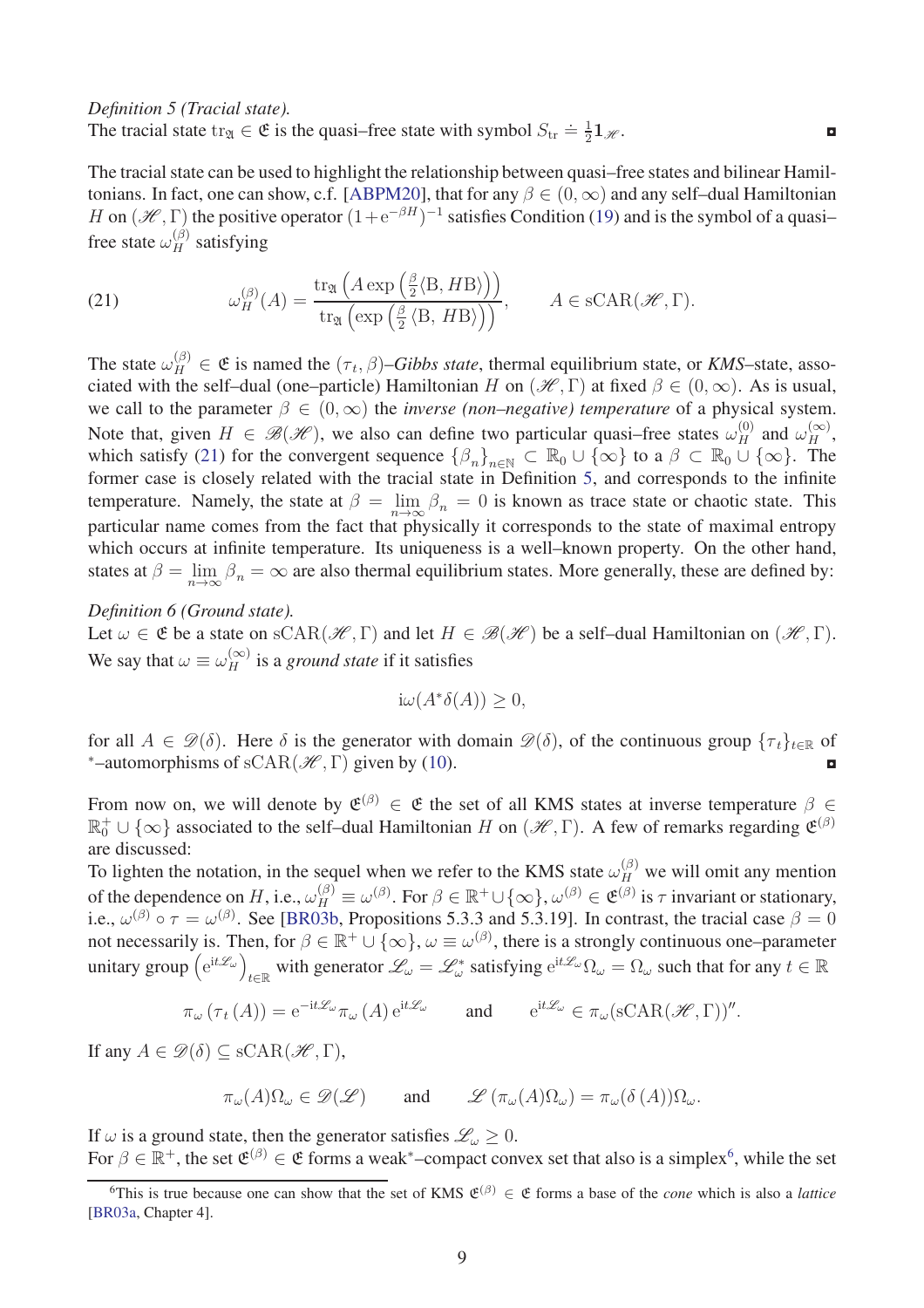of ground states or KMS states at inverse temperature  $\infty$ ,  $\mathfrak{E}^{(\infty)} \subset \mathfrak{E}$ , forms a face  $\mathscr{F}$ , i.e., a subset of a compact convex set  $K$  such that if there are finite linear combinations

$$
\omega = \sum_{j=1}^{n} \lambda_i \omega_i \quad \text{with} \quad \sum_{j=1}^{n} \lambda_j = 1
$$

of elements  $\{\omega_j\}_{j=1}^n \in \mathcal{K}$  and  $\omega \in \mathcal{F}$ , then  $\{\omega_j\}_{j=1}^n \in \mathcal{F}$ .

Let  $A \in \mathcal{B}(\mathcal{H})$  be a bounded self-dual operator on  $(\mathcal{H}, \Gamma)$ , such that  $E_{\Sigma}(A) = \chi_{\Sigma}(A)$  defines the *spectral projection* of *A* on the Borel set  $\Sigma \subset \mathbb{R}$ . Here,  $\chi_{\Sigma} \colon \Sigma \to \{0,1\}$  is the so–called characteristic function on  $\Sigma \subset \mathbb{R}$ , with  $\chi_{\Sigma}^2 = \chi_{\Sigma}$ . For *H*, a self–adjoint Hamiltonian on  $(\mathcal{H}, \Gamma)$ , i.e.,  $H = -\Gamma H\Gamma$ , we denote by  $E_0$ ,  $E_-\$  and  $E_+$ , the restrictions of the spectral projections of *H* on  $\{0\}$ , the negative real numbers  $\mathbb{R}^-$  and the positive real numbers  $\mathbb{R}^+$ , respectively. Using functional calculus we note that

$$
H = \int_{\text{spec}(H)} \lambda \, \mathrm{d}E_{\lambda} = \int_{\mathbb{R}} \lambda \, \mathrm{d}E_{\lambda},
$$

where  $spec(H)$  denotes the spectrum of  $H$ . Thus, one verifies that

<span id="page-9-1"></span>(22) 
$$
\Gamma E_{\lambda} \Gamma = E_{-\lambda} \quad \text{for all} \quad \lambda \in \mathbb{R} \quad \text{and} \quad E_0 + E_{-} + E_{+} = \mathbf{1}_{\mathscr{H}}.
$$

In particular, we have  $\Gamma E_0 \Gamma = E_0$ . However, we strongly will assume throughout this paper that  $E_0 = 0$  so that the ground state is *unique*. For details see [\[AT85\]](#page-35-4)[Theorems 3 and 4]. By [\(22\)](#page-9-1), both *E*<sub>+</sub> and *E*<sub>−</sub> are basis projections in  $\mathfrak{p}(\mathcal{H}, \Gamma)$ :  $\Gamma E_{\pm} \Gamma = \mathbf{1}_{\mathcal{H}} - E_{\pm}$ , i.e., ground states can be uniquely characterized by their spectral projections  $E_{\pm}$ . In particular, the symbol  $S_{\omega}$  in [\(20\)](#page-7-3) can corresponds to the *spectral projection*  $E_+$  on the positive real numbers, associated to the self-dual Hamiltonian *H* on (*H*, Γ) in such a way that ground states are uniquely determined by the two–point correlation function defined by:

<span id="page-9-2"></span>(23) 
$$
\omega_{E_+}(\mathcal{B}(\varphi_1)\mathcal{B}(\Gamma\varphi_2)) = \langle \varphi_1, E_+\varphi_2 \rangle_{\mathscr{H}}, \qquad \varphi_1, \varphi_2 \in \mathscr{H}.
$$

Thus, for a quasi–free system associated to some self–dual Hamiltonian *H*, the set of all ground states  $\mathfrak{E}_H^{(\infty)} \equiv \mathfrak{E}^{(\infty)}$ , is studied via (positive) spectral projections of *H*. Additionally, straightforward calculations show the uniqueness of ground states, even under *small* perturbations. See [\[BR03b,](#page-36-14) Chapter 5] and [\[Has19\]](#page-36-0) for recent results on the stability of free fermion systems. More generally, for a unital *C*<sup>\*</sup>-algebra the quasi-free state for  $\beta \in (0, \infty]$  is unique. We now define:

#### *Definition 7 (Quasi–free ground states).*

The state  $\omega \in \text{sCAR}(\mathcal{H}, \Gamma)^*$  satisfying [\(19\)](#page-7-2), [\(20\)](#page-7-3) and [\(23\)](#page-9-2) it will be called *quasi–free ground state*. The set of all quasi–free ground states it will denoted by  $\mathfrak{q} \mathfrak{E}^{(\infty)} \subset \mathfrak{E}^{(\infty)}$ .  $\blacksquare$ 

#### <span id="page-9-0"></span>2.4 Gapped Systems

We consider the (possibly unbounded) self–adjoint operator  $h = h^* \in \mathcal{L}(H)$  (the linear operators on H), for some separable Hilbert space H, whose spectrum is denoted by spec(h)  $\subset \mathbb{R} \cup \{\infty\}$ . Physically, we say that the system described by H has a *gap* if whenever we *measure* the spectrum of the associated Hamiltonian there exists a strictly positive *distance*  $\gamma \in \mathbb{R}^+$  between the two lowest eigenvalues  $\mathscr{E}_1, \mathscr{E}_2 \in \mathbb{R}$  such that  $\mathscr{E}_2 - \mathscr{E}_1 > \gamma$ , with  $\mathscr{E}_1 = \inf \text{spec}(\mathbf{h})$ . The parameter  $\gamma$ , also called *spectral gap*, is known to be the difference between the lowest energy of the system and the energy of its first *excited* state. In Definition [8](#page-9-3) below, we formally express this. On the other hand, in the context of fermion systems, Definition [9](#page-11-1) is suitable for our interests. Then, introducing the notation  $\mathfrak{d}(X, Y)$  to denote the distance between the sets  $X, Y \subset \mathbb{R}$ :

<span id="page-9-4"></span><span id="page-9-3"></span>
$$
\mathfrak{d}(X,Y)\doteq\inf\left\{d(x,y)\colon x\in X,\,y\in Y\right\},\,
$$

with  $d(x, y) \doteq |x - y|$  for  $x, y \in \mathbb{R}$ , we define: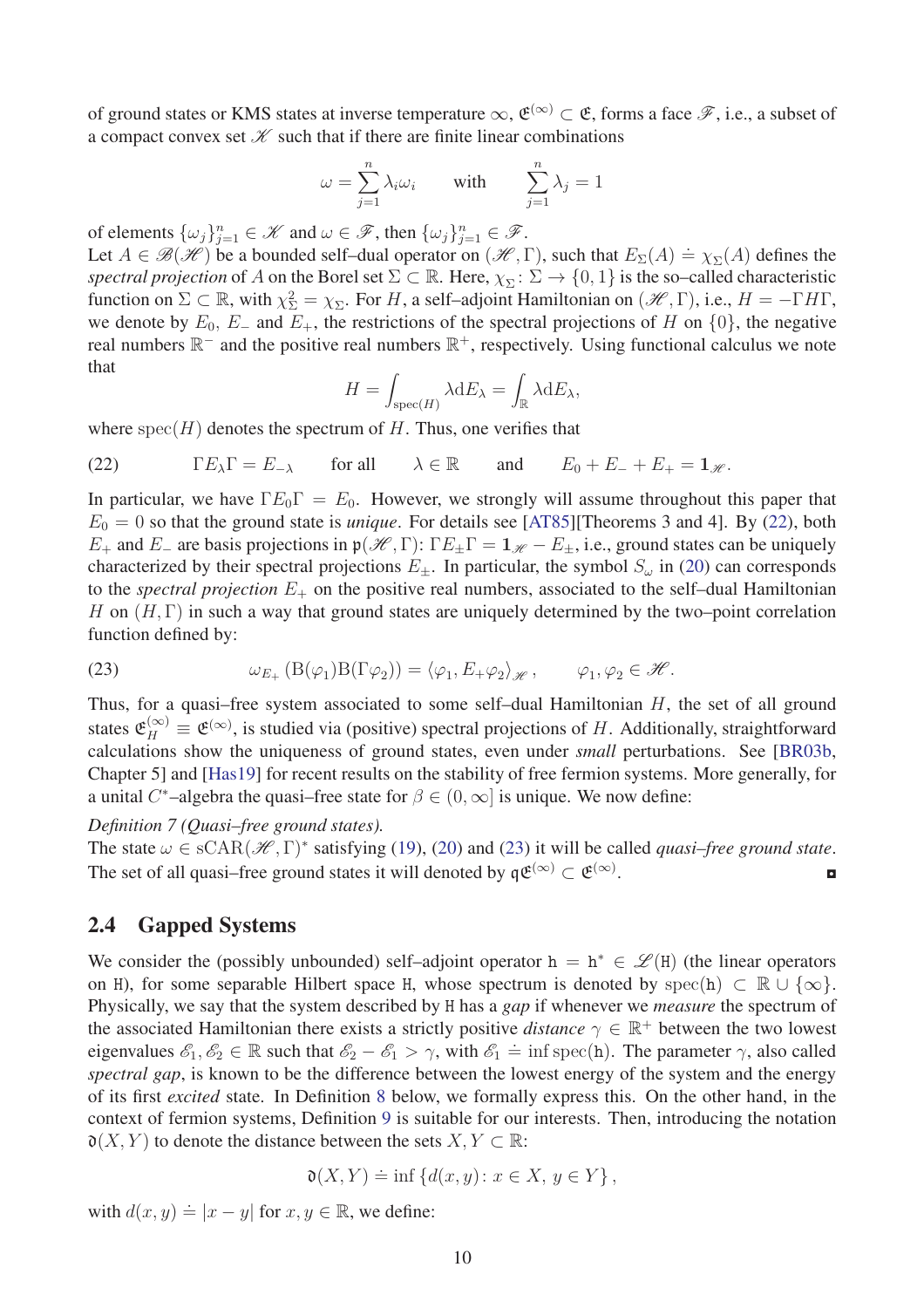#### *Definition 8 (Gapped Hamiltonians).*

Let H be a (one–particle) Hilbert space and consider  $h \in \mathcal{L}(H)$  the (one–particle) Hamiltonian, that is, a self–adjoint operator  $h = h^*$ , whose spectrum is denoted by spec(h)  $\subset \mathbb{R}$ . We will say that h is a *gapped Hamiltonian* if there are  $\Sigma$  and  $\Sigma$ , nonempty and disjoint subsets of spec(h), such that  $\Sigma$  ∪  $\widetilde{\Sigma}$  = spec(h) and exists  $\gamma \doteq$  inf  $\mathfrak{d}(\Sigma, \widetilde{\Sigma}) > 0$ .

**Remark 1.** In the latter definition  $\Sigma$  can be though of as the Borel set in R that contains the isolated eigenvalue  $\mathscr{E}_1$ , which carries the information of the lowest energy associated to the physical system to consider. Note that if  $spec(h)$  is a purely *point spectrum* (the set of all the eigenvalues associated to  $h$ ) we can define the family of elements of  $\tilde{\Sigma}$  with indices on  $\mathbb{N} \setminus \{1\}$  as the map  $\mathscr{E} : \mathbb{N} \setminus \{1\} \to \tilde{\Sigma}$ , such that  $\mathscr{E} = \{\mathscr{E}_n\}_{n \in \mathbb{N}}$  (1), the rest of eigenvalues of H, given  $\mathscr{E}$ , belon  $\mathscr{E} = {\mathscr{E}_n}_{n \in \mathbb{N} \setminus \{1\}}$ , the rest of eigenvalues of H, given  $\mathscr{E}$ , belong to  $\tilde{\Sigma}$ .

Definition [8](#page-9-3) is completely general and is usually used to study spectrum related to physical systems. Nevertheless, our primary interest is the fermionic case and then we need to consider an alternative expression. In order to find such an expression recall Definition [4](#page-5-2) of a self–dual operator  $H \in$  $\mathscr{B}(\mathscr{H})^7$  $\mathscr{B}(\mathscr{H})^7$ , where one considers a self-dual Hilbert space  $(\mathscr{H}, \Gamma)$ , with  $\mathscr{H}$  a finite-dimensional Hilbert space with orthonormal basis given by  $\{\psi_i\}_{i \in I}$ . Hence, for any  $H \in \mathcal{B}(\mathcal{H})$  satisfying  $H^* = -\Gamma H\Gamma$ we have:

(i) 
$$
\text{tr}_{\mathscr{H}}(H) = 0.
$$

(ii)  $\operatorname{spec}(\lambda \mathbf{1}_{\mathscr{H}} - H) = \lambda - \operatorname{spec}(H)$  for  $\lambda \in \mathbb{C}$ .

Both (i) and (ii) are fundamental to study the underlying systems we are considering. On the other hand, the physical terms we are dealing with are expressed by

<span id="page-10-1"></span>
$$
d\Gamma(h) + d\Upsilon(g) = -\langle B, [\kappa(h) + \tilde{\kappa}(g)]B \rangle + \frac{1}{2}tr_b(h)\mathbf{1},
$$

that is, a bilinear element of a self–dual Hamiltonian (see again Definition [4\)](#page-5-2) plus a constant term. This is the typical case of a free–fermion system with quasi–free dynamics provided by some bilinear Hamiltonian  $H \in \text{sCAR}(\mathcal{H}, \Gamma)$ . Instead of considering H, observe equivalently that

(24) 
$$
-\langle B, [F+G]B \rangle + \operatorname{tr}_{\mathfrak{h}_P} (PFP) \mathbf{1},
$$

gives us the description of the systems, where *F* and *G* are self-dual Hamiltonians on  $\mathcal{H}$ , and  $P \in$  $\mathfrak{p}(\mathcal{H}, \Gamma)$  is a basis projection with range ran(*P*) = h<sub>*P*</sub>. As already mentioned  $F_P \doteq 2PHP$  is the so–called one–particle Hamiltonian, then, w.l.o.g. we can *remove* the term  $\text{tr}_{\mathfrak{h}_P}(PFP)$  1, by writting [\(24\)](#page-10-1) as

(25) 
$$
-\left\langle \mathbf{B}, \left[\tilde{F}+G\right] \mathbf{B}\right\rangle,
$$

for  $\widetilde{F} \doteq F - \frac{1}{|I|}$  $\frac{1}{|I|}$ tr<sub> $\mathfrak{h}_P$ </sub> (*PFP*) $\kappa(\mathbf{1}_{\mathfrak{h}_P})$ , with |*I*| the cardinality of the Hilbert space  $\mathcal{H}$ , and the map  $\kappa$ being defined by

<span id="page-10-2"></span>
$$
\kappa(h) \doteq \frac{1}{2} \left( P_{\mathfrak{h}} h P_{\mathfrak{h}} - \Gamma P_{\mathfrak{h}} h^* P_{\mathfrak{h}} \Gamma \right), \qquad h \in \mathscr{B}(\mathfrak{h}).
$$

See also [\(9\)](#page-5-4). Since  $H \doteq \tilde{F} + G$  is a self-dual Hamiltonian, we use  $h \doteq 2P_{b}HP_{b}$  and  $g \doteq 2P_{b}H\Gamma P_{b}$ , in order to describe *any* quadratic Fermionic Hamiltonian. In fact, given  $P \in \mathfrak{p}(\mathcal{H}, \Gamma)$  with ran( $P$ ) = h and the self–dual Hamiltonian  $H \in \mathcal{B}(\mathcal{H})$ , the bounded operators on h

$$
h \doteq 2PHP \qquad \text{and} \qquad g \doteq 2PHP\Gamma,
$$

<span id="page-10-0"></span><sup>7</sup>Following [\[NSY18b\]](#page-37-6), we could consider *unbounded* one–site potentials. Thus, we would need to define *Hamiltonians* on well–defined dense sets on Hilbert spaces. However, for the sake of simplicity, we will omit any mention on densely defined self–adjoint operators. Note that in [\[BP16\]](#page-35-12), Bru and Pedra consider unbounded one–site potentials on *C* ∗– algebras. In [\[AR\]](#page-35-5) we will deal with unbounded one–site potentials.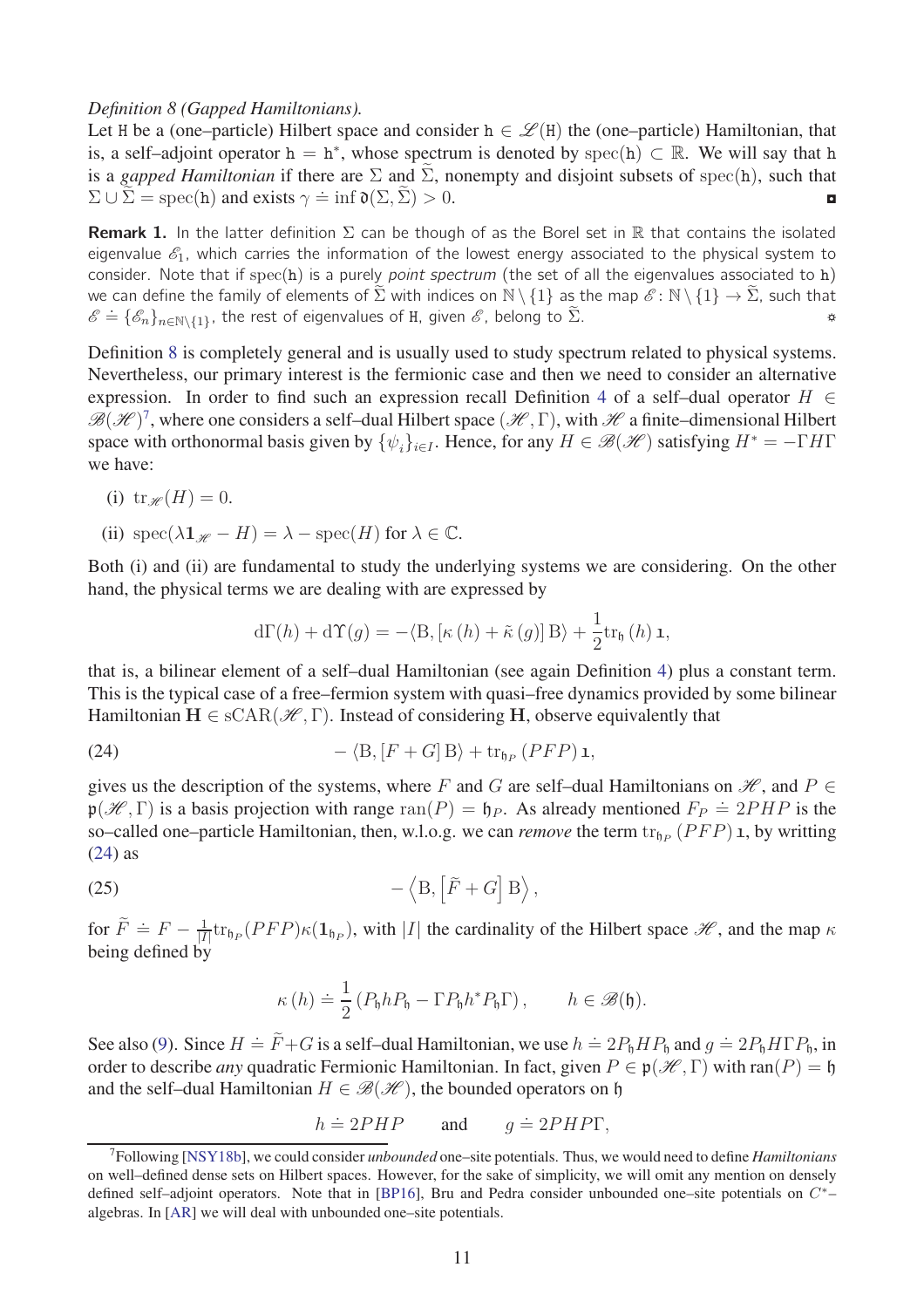provide *all* the possible free–fermion models. Further, we can add to Expression [\(24\)](#page-10-1) or [\(25\)](#page-10-2) a self–adjoint element  $W \in \text{sCAR}(\mathcal{H}, \Gamma)$  which could carry interparticle interaction terms, but for simplicity we will omit this in the sequel. The latter will be considered in a subsequent paper [\[AR\]](#page-35-5). Finally, based on Definition [8,](#page-9-3) items (i) and (ii), and above comments we can define the following:

#### *Definition 9 (Fermionic Gapped Hamiltonians).*

Let  $(\mathcal{H}, \Gamma)$  be a self-dual Hilbert space and consider  $H \in \mathcal{B}(\mathcal{H})$  be a self-dual Hamiltonian with spectrum denoted by spec(*H*)  $\subset \mathbb{R}$ . We will say that *H* is a *gapped Hamiltonian* if exists  $\mathfrak{g} \in \mathbb{R}^+$ satisfying the *gap assumption*

<span id="page-11-1"></span>
$$
\mathfrak{g} \doteq \inf \left\{ \epsilon > 0 \colon \left[ -\epsilon, \epsilon \right] \cap \text{spec}(H) \neq \emptyset \right\}.
$$

Observe that for fermionic systems Definitions [8](#page-9-3) and [9](#page-11-1) are equivalent. In fact, in Definition [9,](#page-11-1)  $\Sigma \in \mathbb{R}$ is a finite interval with  $a = \inf{\{\Sigma\}}$  and  $b = \sup{\{\Sigma\}}$ ,  $\tilde{\Sigma}$  is nothing but  $-\Sigma$ , so that  $-a = \sup{\{\tilde{\Sigma}\}}$ and  $-b \doteq \inf{\sum}$ . Then, the self–dual formalism permits to consider a *symmetric* decomposition of the spectrum. Therefore  $\Sigma$  can be understood as a Borel set on  $\mathbb{R}^+$  related to the positive part of the energy while  $\Sigma \equiv -\Sigma$  its symmetric negative part: the gap g centered at zero separates these. We finally stress following Definition [9](#page-11-1) that denoting by  $\Sigma_0$  and  $-\Sigma_0$  the remaining two open sets, their closures respectively are  $\Sigma$  and  $-\Sigma$ .

Due to the above reasons, from now on we will only consider fermion systems. Thus, let us now consider the family of self–dual Hamiltonians  $\{H_s\}_{s\in\mathscr{C}}\in\mathscr{B}(\mathscr{H})$  on  $(\mathscr{H},\Gamma)$ , where  $\mathscr{C}$  is the compact set [0, 1]. In particular,  ${H_s}_{s \in \mathscr{C}}$  will define a differentiable family of self–adjoint operators on  $\mathcal{B}(\mathcal{H})$ . More specifically, for any  $s \in \mathcal{C}$  we will consider that the map  $s \mapsto H_s$  is strongly differentiable so that  $\partial_s H_s \in \mathcal{B}(\mathcal{H})$ . For example, we are particularly interested in the family of differentiable operators  $H_s = (1 - s)H_0 + sH_1$ , for any  $s \in \mathscr{C}$ . Other models we are taking into account, is the Anderson model, as discussed in Appendix [A.](#page-30-0) See [\[BPH14\]](#page-35-13) and [\[ABPR19\]](#page-34-2). Following Definition [9](#page-11-1) we now define:

#### <span id="page-11-2"></span>*Definition 10 (Phase of the Matter).*

Let  $\mathcal{C} \equiv [0, 1]$  and  $\{H_s\}_{s \in \mathcal{C}} \in \mathcal{B}(\mathcal{H})$  be a family of self-dual Hamiltonians on  $(\mathcal{H}, \Gamma)$ . We will say that  $H_s$  is a *s*–gapped Hamiltonian if the *gap assumption* in Definition [9](#page-11-1) is satisfied for any  $s \in \mathscr{C}$ .  ${H_s}_{s \in \mathscr{C}}$  describes the same *phase of the matter* if there is  $\mathfrak{g} \in \mathbb{R}^+$ , independent of *s*, such that for any  $s \in \mathscr{C}$  there is a uniform lower bond, i.e.,  $\inf_{s \in \mathscr{C}} \mathfrak{g}_s \geq \mathfrak{g} > 0$ . In this situation we will say that  ${H_s}_{s \in \mathscr{C}}$  is in the g–*phase*.

Observe that a difference between ground states associated to family of Hamiltonians  ${H_s}_{s \in \mathscr{C}}$  in the g–phase and the general definition of ground states (Definition [6\)](#page-8-2) is necessary. In fact, one can prove that if the family of Hamiltonians is gapped, then its associated ground states  $\{\omega_s\}_{s\in\mathscr{C}}$  satisfy:

<span id="page-11-4"></span>(26)  $i\omega_s(A^*\delta(A)) \geq \mathfrak{g}_s(\omega_s(A^*A) - |\omega_s(A)|^2)$ , for any  $s \in \mathscr{C}$  and  $A \in \mathscr{D}(\delta)$ ,

with  $\mathfrak{g}_s \in \mathbb{R}^+, s \in \mathscr{C}$ , and  $\inf_{s \in \mathscr{C}} \mathfrak{g}_s \geq \mathfrak{g} > 0$ . For details see [\[Mat13\]](#page-37-7). In the sequel we will say that states satisfying the above inequality are *gapped ground states*.

## <span id="page-11-0"></span>3 Main Results

<span id="page-11-3"></span>We study gapped Hamiltonians satisfying the following Assumption:

Assumption 1.

Take  $\mathscr{C} \equiv [0,1]$ . (a)  $H_{\mathfrak{g}} \doteq \{H_s\}_{s \in \mathscr{C}} \in \mathscr{B}(\mathscr{H})$  is a differentiable family of self—dual Hamiltonians on the g–phase such that  $\partial H_{\mathfrak{g}} = \{\partial_s H_s\}_{s \in \mathscr{C}} \in \mathscr{B}(\mathscr{H})$ . (b) For the infinite volume we assume that the sequences of self–dual Hamiltonians  $H_{s,L}: \mathscr{C} \to \mathscr{B}(\mathscr{H}_{\infty})$  and  $\partial_s H_{s,L}: \mathscr{C} \to \mathscr{B}(\mathscr{H}_{\infty})$  are strong and pointwise convergent, that is,  $\lim_{L\to\infty} H_{s,L} = H_{s,\infty}$  and  $\lim_{L\to\infty} \partial_s H_{s,L} = \partial_s H_{s,\infty}$  in the strong sense. **←**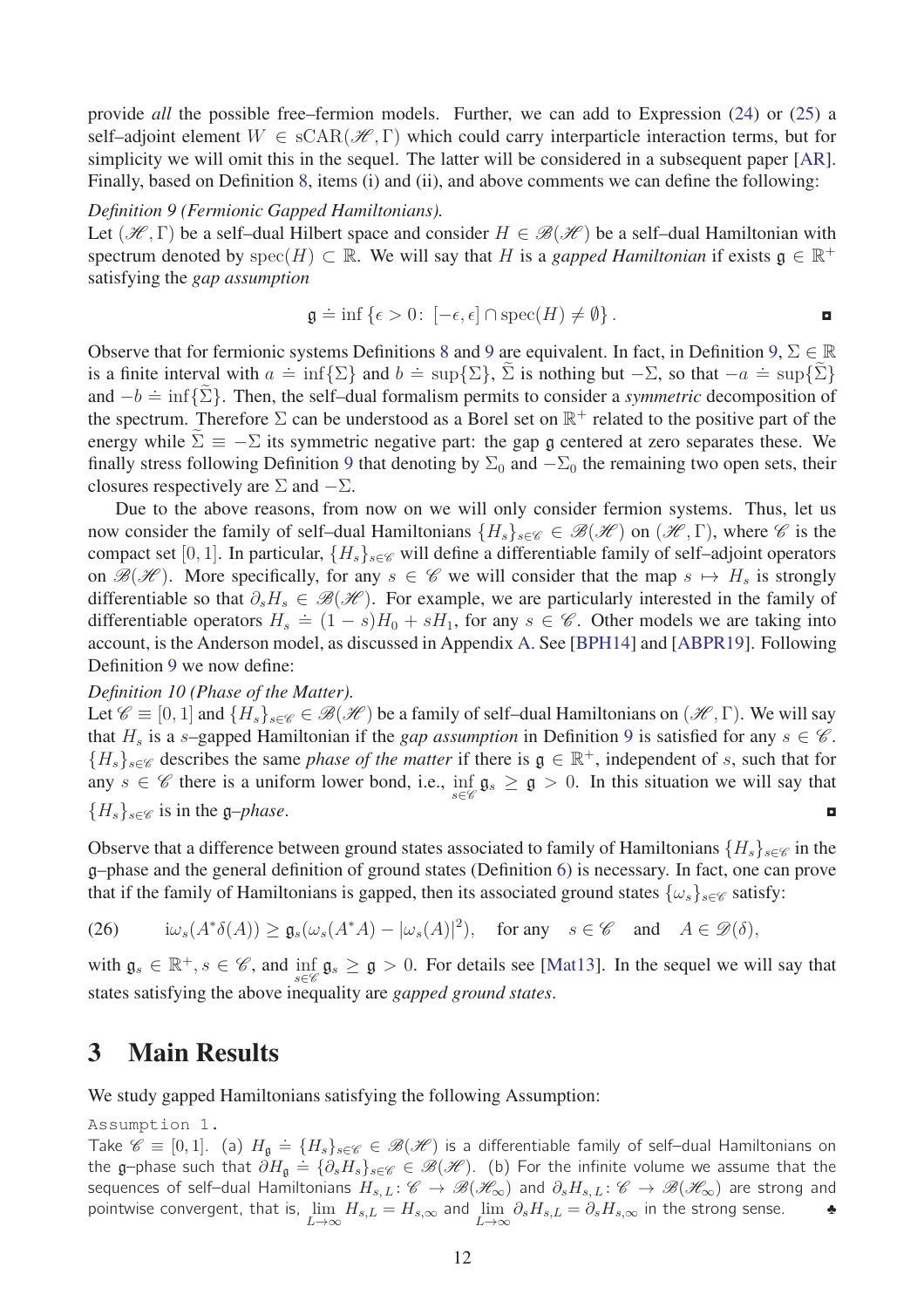Now, for any self-dual Hilbert space  $(\mathcal{H}, \Gamma)$ , take  $P_1 \in \mathfrak{p}(\mathcal{H}, \Gamma)$  and  $P_2 \in \mathfrak{p}(\mathcal{H}, \Gamma)$  basis projections, the " $\mathbb{Z}_2$ -projection index" ( $\mathbb{Z}_2$ -PI)  $\sigma$ :  $\mathfrak{p}(\mathcal{H}, \Gamma) \times \mathfrak{p}(\mathcal{H}, \Gamma) \to \mathbb{Z}_2$  is the map defined by:

<span id="page-12-0"></span>(27) 
$$
\sigma(P_1, P_2) \doteq (-1)^{\dim(P_1 \wedge P_2^{\perp})}.
$$

Here,  $\wedge$  symbolizes the *lower bound* or *intersection* of the basis projections  $P_1$  and  $P_2$  in  $\mathfrak{p}(\mathcal{H}, \Gamma)$ . Note that the  $\mathbb{Z}_2$ –PI defines a *topological group* with two components. In particular,  $\sigma(P_1, P_2)$  gives an equivalence criterion for their associated quasi–free states  $\omega_{P_1}$  and  $\omega_{P_2}$  restricted to the even part  $\text{sCAR}(\mathcal{H}, \Gamma)_+$  of the self-dual  $C^*$ -algebra  $\text{sCAR}(\mathcal{H}, \Gamma)$ . See Expression [\(7\)](#page-4-3). More generally, we know by the Shale–Stinespring Theorem that two Fock representations  $\pi_{P_1}$  and  $\pi_{P_2}$  associated to  $P_1, P_2 \in \mathfrak{p}(\mathcal{H}, \Gamma)$  are unitarily equivalent if and only if  $P_1 - P_2 \in \mathcal{I}_2$ , i.e., a *Hilbert–Schmidt class* operator [\[BVF01\]](#page-36-3). See Appendix [B,](#page-32-0) in special Equation [\(65\)](#page-33-0) and [\[Ara87,](#page-35-9) Theo. 6.14]. Then, we analyze the class of Hamiltonians described by last assumption and their connection with topological indexes. We formally state one of the main results of the paper:

#### <span id="page-12-1"></span>Theorem 1  $(\mathbb{Z}_2$ -projection Index):

*Take*  $\mathscr{C} \equiv [0, 1]$  *and let*  $\mathbf{H}_{\mathfrak{g}_{\infty}} \doteq \{H_{s, \infty}\}_{s \in \mathscr{C}} \in \mathscr{B}(\mathscr{H}_{\infty})$  be a differentiable family of self-dual Hamil*tonians on*  $(\mathscr{H}_{\infty}, \Gamma_{\infty})$  *in the*  $\mathfrak{g}_{\infty}$ *-phase, with*  $\partial \mathbf{H}_{\mathfrak{g}_{\infty}} = {\partial_s H_{s,\infty}}_{s \in \mathscr{C}} \in \mathscr{B}(\mathscr{H}_{\infty})$ *, see Definition [10](#page-11-2) and Assumption [1](#page-11-3) (b). For any*  $s \in \mathscr{C}$ ,  $E_{+,s,\infty}$  *denotes the spectral projection associated to the positive part of*  $spec(H_{s,\infty})$  *and consider the*  $\mathbb{Z}_2$ *-PI given by* [\(27\)](#page-12-0)*. Then:* 

- *(1) For any*  $s \in \mathscr{C}$ ,  $H_{0,\infty}$  *is unitarily equivalent to*  $H_{s,\infty}$  *via the unitary operator*  $V_s^{(\infty)} \in \mathscr{B}(\mathscr{H}_\infty)$ *satisfying the differential equation* [\(30\)](#page-16-3) *below.*
- *(2)* The Bogoliubov \*–automorphism  $\chi_{V_s^{(\infty)}}$  is inner and maintains its parity, even  $V_s^{(\infty)} \in \mathfrak{U}_+^\infty$  or  $\text{odd } V_s^{(\infty)} \in \mathfrak{U}^{\infty}_{-}$ , over the family  $\mathbf{H}_{\mathfrak{g}_{\infty}}^{\mathfrak{g}}$ .
- (3) For  $r, s \in \mathscr{C}$ , the  $\mathbb{Z}_2$ -PI  $\sigma(H_{r,\infty}, H_{s,\infty}) \equiv \sigma(E_{+,r,\infty}, E_{+,s,\infty})$  satisfies:  $\sigma(H_{r,\infty}, H_{s,\infty}) = 1$  if  $H_{r,\infty}, H_{s,\infty} \in \mathbf{H}_{\mathfrak{g}_{\infty}}$  and  $\sigma(H_{r,\infty}, H_{s,\infty}) = -1$  if  $H_{r,\infty} \in \mathbf{H}_{\mathfrak{g}_{\infty},1}, H_{s,\infty} \in \mathbf{H}_{\mathfrak{g}_{\infty},2}$  where  $\mathbf{H}_{\mathfrak{g}_{\infty},1} \cap$  $\mathbf{H}_{\mathfrak{g}_{\infty,2}} = \emptyset$  and  $V_r^{(\infty)} \in \mathfrak{U}_{\pm}^{\infty}, V_s^{(\infty)} \in \mathfrak{U}_{\mp}^{\infty},$  with  $E_{+,r,\infty} - E_{+,s,\infty} \in \mathscr{I}_2$ . In particular, if  $\sigma(H_{r,\infty}, H_{s,\infty}) = -1$ , then for any path  $\kappa: \mathscr{C} \to \mathscr{B}(\mathscr{H}_{\infty})$  connecting  $H_{r,\infty}$  and  $H_{s,\infty}$  there is  $H \in \mathcal{B}(\mathcal{H}_{\infty})$  *on*  $\kappa$  *such that*  $0 \in \text{spec}(\overline{H})$ *.*

In regard to this Theorem some remarks are in order:

Consider the pair,  $P \in \mathfrak{p}(\mathcal{H}, \Gamma)$  a basis projection and  $U \in \mathfrak{U}_{\pm}$  a Bogoliubov transformation as defined in Expression [\(6\)](#page-4-4). Then, dim (ker(*PUP*))  $\in \mathbb{N}_0$  and  $U \in \mathfrak{U}_+$  or  $U \in \mathfrak{U}_-$  if dim (ker(*PUP*)) is respectively even or odd [\[Ara87,](#page-35-9) Theo. 6.3]. According to Theorem [1](#page-12-1) (2), it follows that the number

$$
\dim\left(\ker(E_{+,s,\infty}V_s^{(\infty)}E_{+,s,\infty})\right)\in\mathbb{N}_0
$$

is uniform for the family  $H_{g_{\infty}}$ . Physically, this is in close relation with the number of the particles of the systems described by the family of Hamiltonians  $H_{\beta\infty}$ . In fact, consider the even and odd parts  $\mathfrak{A}_{\pm}^{\infty} \subset \mathfrak{A}^{\infty}$  of the self-dual CAR *C*<sup>\*</sup>-algebra associated to the self-dual Hilbert space  $(\mathscr{H}_{\infty}, \Gamma_{\infty})$ , see Expressions [\(7\)](#page-4-3) and [\(45\)](#page-21-0), and consider  $\pi_{E_{+,s,\infty}}$ , the fermionic Fock representation associated to  $E_{+,s,\infty}$  such that can be decomposed:  $\pi_{E_{+,s,\infty}} = \pi_{E_{+,s,\infty}}^+ \oplus \pi_{E_{+,s,\infty}}^-$ , where  $\pi_{E_{+,s,\infty}}^{\pm}$  is the restriction of  $\omega_{E_{+,s,\infty}}$  to  $\mathfrak{A}^{\pm}$ . Then, the GNS representation associated to the vacuum vector  $\Omega_{E_{+,s,\infty}}$  given by [\(67\)](#page-33-1), namely,  $\pi_{\Omega_{E_+,s,\infty}}$  is identified with  $\pi_{E_{+,s,\infty}}^{\pm}$  or  $\pi_{E_{+,s,\infty}}^{\mp}$  depending if |*J*| in Expression [\(67\)](#page-33-1) is even or odd [\[EK98\]](#page-36-2). Then, the physical meaning of Theorem [1–](#page-12-1)(3) can be understood by saying that the  $\mathbb{Z}_2$ – PI is 1 for any two self–dual Hamiltonians  $H_r$ ,  $H_s \in \mathbf{H}_{g_\infty}$ , with  $r, s \in \mathscr{C}$  (same number of particles). On the other hand, if for two different families of well–defined Hamiltonians  $H_{q_{\infty},1}$  and  $H_{q_{\infty},2}$  with  $\mathbf{H}_{\mathfrak{g}_{\infty},1} \cap \mathbf{H}_{\mathfrak{g}_{\infty},2} = \emptyset$ , the respective number of particles have different parity, then the  $\mathbb{Z}_2$ –PI is −1.

<span id="page-12-2"></span><sup>&</sup>lt;sup>8</sup>Here  $U \in \mathfrak{U}_{\pm}^{\infty}$  is a Bogoliubov transformation as defined in Expression [\(6\)](#page-4-4) associated to the self-dual Hilbert space  $(\mathscr{H}_{\infty},\Gamma_{\infty}).$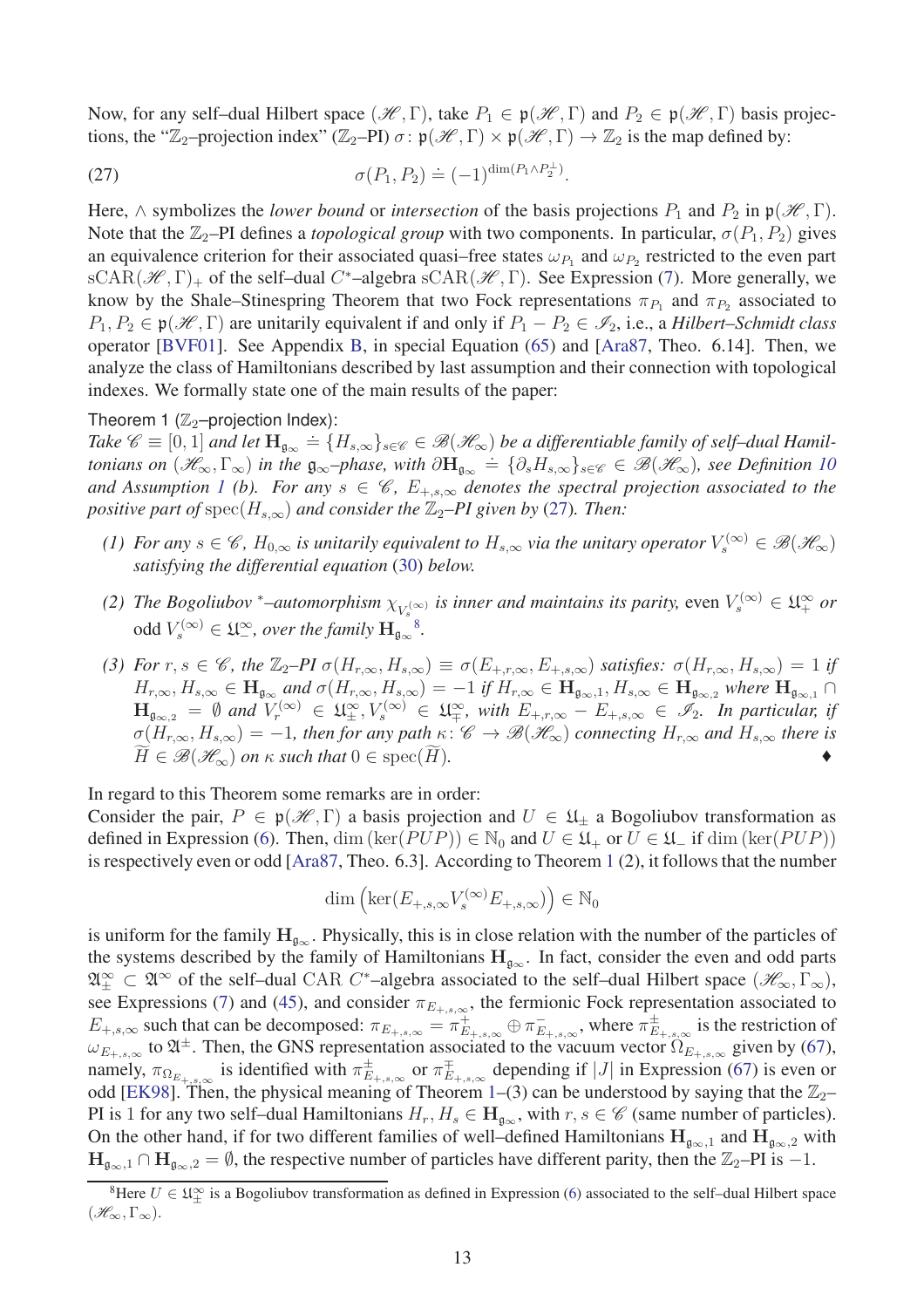*Proof (Theorem [1\)](#page-12-1).* (1) For any  $A \in \mathcal{B}(\mathcal{H}_{\infty})$  and all  $s \in \mathcal{C}$  define the *spectral flow automorphism*  $\kappa_s \colon \mathscr{B}(\mathscr{H}_\infty) \to \mathscr{B}(\mathscr{H}_\infty)$  by

$$
\kappa_s(A) \doteq \left(V_s^{(\infty)}\right)^* A V_s^{(\infty)},
$$

where  $V_s^{(\infty)} \in \mathscr{B}(\mathscr{H}_\infty)$  is the unitary operator satisfying  $V_0^{(\infty)} = \pm 1_{\mathscr{H}_\infty}$ , and the differential equation [\(30\)](#page-16-3). See Lemmata [1–](#page-16-2)[2](#page-24-0) and Corollary [5.](#page-26-1) In particular, since any Hamiltonian  $H_{s,\infty}$  in  $\mathbf{H}_{g_{\infty}}$  can be written as

$$
H_{s,\infty}=\int_{\mathbb{R}}\lambda \mathrm{d} E_{\lambda,s,\infty},
$$

with  $\Gamma E_{\lambda,s,\infty} \Gamma = E_{-\lambda,s,\infty}$  for all  $\lambda \in \mathbb{R}$  and  $E_{-,s,\infty} + E_{+,s,\infty} = \mathbb{1}_{\mathscr{H}_{\infty}}$  $E_{-,s,\infty} + E_{+,s,\infty} = \mathbb{1}_{\mathscr{H}_{\infty}}$  $E_{-,s,\infty} + E_{+,s,\infty} = \mathbb{1}_{\mathscr{H}_{\infty}}$ , by Lemmata 1[–2,](#page-24-0) (1) follows. By comments around Expression [6,](#page-4-4) a Bogoliubov \*–automorphism  $\chi_U$  on a self–dual CAR–algebra is even or odd if and only if  $\det(U) = 1$  or  $\det(U) = -1$ , respectively. Then, part (2) follows from Corollary [3](#page-18-0) and Lemmata [3–](#page-26-0)[4.](#page-28-0)

(3) Concerning the  $\mathbb{Z}_2$ –PI  $\sigma(P_1, P_2)$  we first invoke [\[EK98,](#page-36-2) Theo. 6.30 and Lemma 7.17]: (a)  $\sigma(P_1, P_2) = \sigma(P_2, P_1)$ , (b) If  $P_1 - P_2 \in \mathcal{I}_2$ , a Hilbert–Schmidt class operator, then  $\sigma(P_1, P_2)$  is continuous in  $P_1$  and  $P_2$  with respect to the norm topology in  $\mathfrak{p}(\mathcal{H}, \Gamma)$  (c) If  $U \in \mathcal{B}(\mathcal{H})$  is a unitary operator such that  $U\Gamma = \Gamma U$  and  $\mathbf{1}_{\mathcal{H}} - U$  is a trace class operator, then  $\sigma(P, UPU^*) = \det U$ . Then we proceed to verify these statements for the family of positive spectral projections  ${E_{+,s,\infty}}_{s \in \mathscr{C}} \in$  $\mathscr{B}(\mathscr{H}_{\infty})$ . By [\(22\)](#page-9-1)–[\(23\)](#page-9-2) and comments around it, any positive spectral projection in  $\{E_{+,s,\infty}\}_{s\in\mathscr{C}}$  is a basis projection and thus  $\{E_{+,s,\infty}\}_{s\in\mathscr{C}}\subset\mathfrak{p}(\mathscr{H}_{\infty},\Gamma_{\infty})$ . W.l.o.g. take  $E_{+,r,\infty}$  and  $E_{+,s,\infty}$  with  $r, s \in \mathscr{C}$ . We then verify  $(a)$ – $(c)$  as follows:

- (a) Note that  $E_{+,r,\infty} \wedge E_{+,s,\infty}^{\perp} = \Gamma_{\infty} \left( E_{+,r,\infty}^{\perp} \wedge E_{+,s,\infty} \right) \Gamma_{\infty}$ .
- (b) For  $L \in \mathbb{R}_0^+ \cup \{\infty\}$ , we need to verify that  $E_{+,r,\infty} E_{+,s,\infty} \in \mathscr{I}_2$ . Here,  $(\mathscr{H}_L, \Gamma_L)$  is the Hilbert space given by the canonical orthonormal basis  $\{\mathfrak{e}_x\}_{x \in \mathbb{X}_L}$  defined by [\(41\)](#page-20-1) below. Since  $E_{+,r,L}$  and  $E_{+,s,L}$  are self-adjoint operators on  $\mathscr{B}(\mathscr{H}_L)$  by Lemma [1,](#page-16-2) there are unitary bounded operators  $V_r^{(L)}, V_s^{(L)} \in \mathcal{B}(\mathcal{H}_L)$  such that  $E_{+,s,L} = U_L(s,r)E_{+,r,L}U_L(r,s)$ , with  $U_L(s,r) \doteq$  $V_s^{(L)}$  $\left(V_r^{(L)}\right)$ <sup>\*</sup> satisfying [\(52\)](#page-25-0) and  $U_L(0,0) = 1_{\mathcal{H}_L}$ . By the independence on the choice of the orthonormal basis to calculate the trace of operators, note that for  $L \in \mathbb{R}^+_0$  we have the following estimate

$$
\begin{split} \text{tr}_{\mathscr{H}_{L}}\left((E_{+,r,L}-E_{+,s,L})^{2}\right)&=2\sum_{\mathbf{x}\in\mathbb{X}_{L}}\left\{\left\langle\mathfrak{e}_{\mathbf{x}},E_{+,r,\infty}\mathfrak{e}_{\mathbf{x}}\right\rangle_{\mathscr{H}_{L}}\\ &-\left\langle U_{L}(r,s)E_{+,r,L}\mathfrak{e}_{\mathbf{x}},E_{+,r,L}U_{L}(r,s)\mathfrak{e}_{\mathbf{x}}\right\rangle_{\mathscr{H}_{L}}\right\}.\end{split}
$$

Denote by  $\mathfrak{h}_{E_{+,r,L}}$ , the range  $\text{ran}(E_{+,r,L})$  of  $E_{+,r,L}$  (see Definition [2\)](#page-3-2), and let  $\{\mathfrak{e}'_{\mathbf{x}}\}_{\mathbf{x}\in\mathbb{X}_L}$  be an orthonormal basis of  $\mathfrak{h}_{E_{+,r,L}}$ . Again, by the invariance on the choice of the orthonormal basis of the trace we note for  $L \to \infty$ :

$$
\limsup_{L\to\infty}\sup_{r,s\in\mathscr{C}}\text{tr}_{\mathscr{H}_L}\left(\left(E_{+,r,L}-E_{+,s,L}\right)^2\right)=\liminf_{L\to\infty}\sup_{r,s\in\mathscr{C}}\text{tr}_{\mathscr{H}_L}\left(\left(E_{+,r,L}-E_{+,s,L}\right)^2\right)=0.
$$

It follows that  $E_{+,r,\infty} - E_{+,s,\infty} \in \mathcal{I}_2$ . In particular, by Shale–Stinespring Theorem, the Fock representations  $\pi_{E_{+,r,L}}$  and  $\pi_{E_{+,s,L}}$  are unitary equivalent.

(c) By Lemma [5,](#page-29-0) for any  $r, s \in \mathscr{C}$  and  $L \in \mathbb{R}_0^+ \cup \{\infty\}$ , the operator  $U_L(s,r)$  already defined commutes with  $\Gamma_L$  is a trace–class per unit volume operator and  $\det(U_L(s, r)) = 1$ . Then, by the continuity of the  $\mathbb{Z}_2$ –PI index on the norm topology on  $\mathfrak{p}(\mathcal{H}_\infty,\Gamma_\infty)$  note that [\[AE83,](#page-34-0) Theo. 3]–[\[EK98,](#page-36-2) Lemma 7.17]:

$$
\begin{array}{rcl}\n\sigma(E_{+,r,\infty},E_{+,s,\infty}) &=& \sigma\left(\left(V_r^{(\infty)}\right)^*E_{+,0,\infty}V_r^{(\infty)},\left(V_s^{(\infty)}\right)^*E_{+,0,\infty}V_s^{(\infty)}\right) \\
&=& \sigma\left(E_{+,0,\infty},U_\infty(r,s)E_{+,0,\infty}U_\infty(s,r)\right) \\
&=& \det\left(U_\infty(r,s)\right)=1.\n\end{array}
$$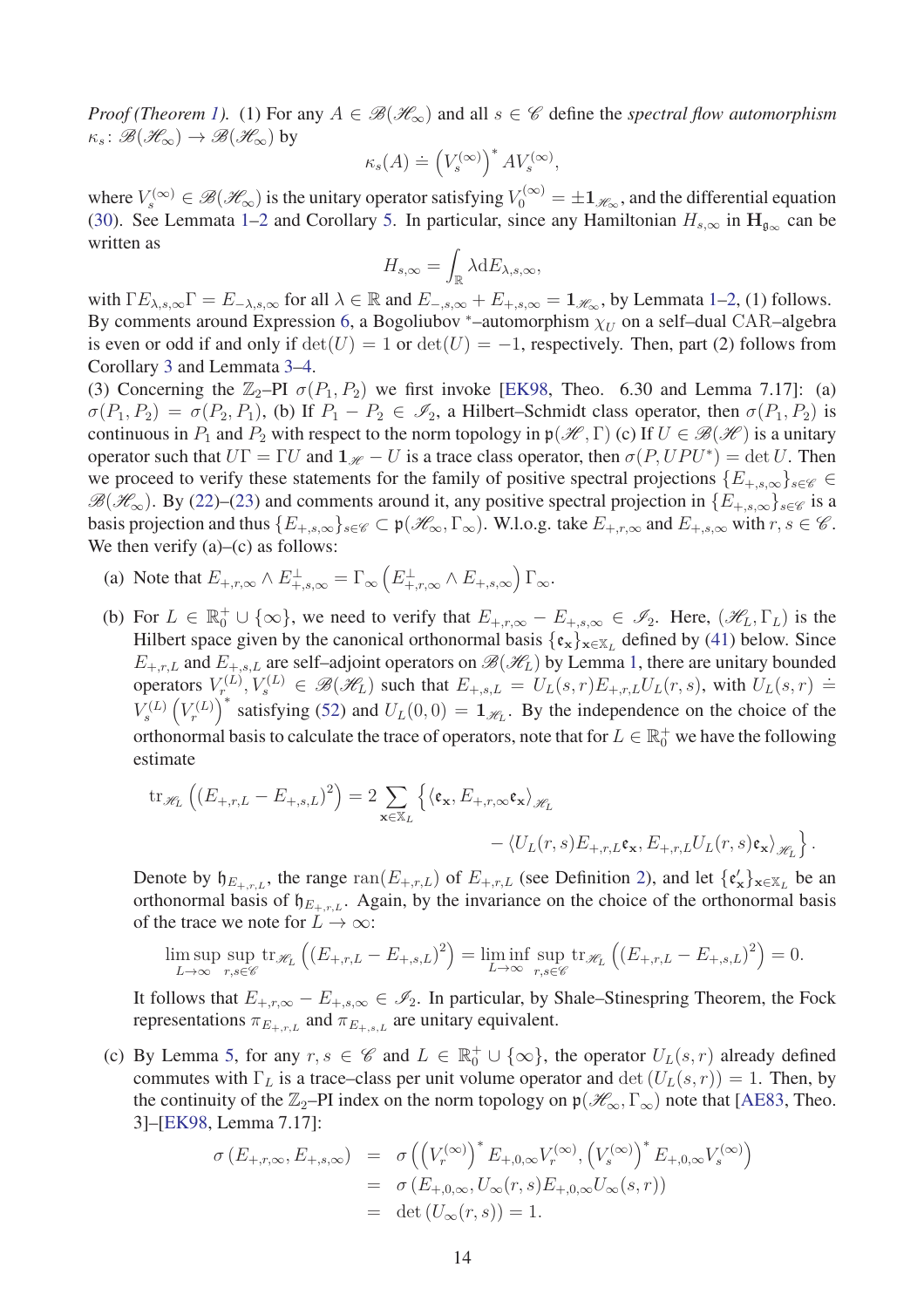The second part of Theorem [1–](#page-12-1)(3) follows from [\[Ara87,](#page-35-9) Theo. 6.15] and remarks below Theorem [1.](#page-12-1) In particular, by Theorem [2](#page-15-0) and Corollary [1](#page-15-1) below, for a path  $\kappa: \mathscr{C} \to \mathscr{B}(\mathscr{H}_{\infty})$  connecting  $\kappa_0 = H_{r,\infty} \in \mathbf{H}_{\mathfrak{g}_{\infty},1}$  and  $\kappa_1 = H_{s,\infty} \in \mathbf{H}_{\mathfrak{g}_{\infty},2}$  satisfying the assumptions of the Theorem [1–](#page-12-1)(3), there is *q* ∈  $\mathscr{C}$  such that there is a self-dual Hamiltonian  $\kappa_q = H_{q,\infty} \equiv H \in \mathscr{B}(\mathscr{H}_{\infty})$  so that  $0 \in \text{spec}(H)$ .<br>This completes the proof of the Theorem. This completes the proof of the Theorem.

Hitherto in this paper we have been interested in physical systems with *open* gap, which is the case of systems of last Theorem. In fact, Theorem [1–](#page-12-1)(1) claims that two self–dual Hamiltonians,  $H_{0,\infty}, H_{1,\infty} \in \mathbf{H}_{g_{\infty}}$ , can be connected by a *path* described by the spectral flow automorphism  $\kappa_s: \mathscr{C} \to \mathscr{B}(\mathscr{H}_{\infty})$ . As is usual, a path is nothing but a continuous map  $\kappa: \mathscr{C} \to \mathscr{B}(\mathscr{H}_{\infty})$  connecting the *initial point*  $\kappa_0 = H_{0,\infty}$  and the *terminal point*  $\kappa_1 = H_{1,\infty}$ . Equivalently, we say that  $H_{0,\infty}$  and *H*<sub>1</sub>,∞ are the *extremal points* of the path. Observe that for any *s*, *r* ∈ C with  $H_{s,\infty}, H_{r,\infty}$  ∈  $\mathbf{H}_{g_{\infty}}$  we can write

$$
H_{s,\infty} = \kappa_{s,r}(H_{r,\infty}), \quad \text{with} \quad \kappa_{s,r} \doteq \kappa_s^{-1} \circ \kappa_r,
$$

and then there is a path such that  $H_{s,\infty}$  and  $H_{r,\infty}$  are its extremal points, and then the family  $H_{\mathfrak{q}_{\infty}}$  is *arcwise connected* in the strong operator topology of  $\mathcal{H}_{\infty}$ , and as a consequence it is also a connected set at the same topology.

We are also interested in the possibility of having two self–dual Hamiltonians,  $H_{0,\infty}$  and  $H_{2,\infty}$ , acting on  $\mathcal{H}_{\infty}$  but belonging to *different* phases of matter, in the sense of Definition [10.](#page-11-2) In this case, if  $H_{0,\infty} \in H_{\mathfrak{g}_{\infty}}$  while  $H_{2,\infty} \notin H_{\mathfrak{g}_{\infty}}$  $H_{2,\infty} \notin H_{\mathfrak{g}_{\infty}}$  $H_{2,\infty} \notin H_{\mathfrak{g}_{\infty}}$ , Theorem 2 (see Corollary [1](#page-15-1) too) below shows that the path  $\tilde{\kappa}$ connecting both Hamiltonians *closes* the gap, by meaning that there is a Hamiltonian  $H \in \mathcal{B}(\mathcal{H}_{\infty})$ on  $\tilde{\kappa}$  such that 0 is an eigenvalue of *H*. Concerning the latter, observe that one can study the gap closing in terms of the self–dual CAR,  $C^*$ –algebra  $\mathfrak{A}_{\infty} \doteq \text{sCAR}(\mathcal{H}_{\infty}, \Gamma_{\infty})$ , in such a way that we associate to  $H_{0,\infty}$  and  $H_{2,\infty}$  the bilinear elements  $\langle B, H_{0,\infty}B \rangle$  and  $\langle B, H_{2,\infty}B \rangle$  on  $\mathfrak{A}_{\infty}$  (see Expression [\(45\)](#page-21-0) below). Instead, we can equivalently use the set of states  $\mathfrak{E}^{(\infty)} \in \mathfrak{A}^*_{\infty}$ . Since in the current work we are dealing with the set of quasi–free ground states  $\mathfrak{q} \mathfrak{E}^{(\infty)} \subset \mathfrak{E}^{(\infty)}$  of Definition [7,](#page-9-4) we will analyze the gap closing using  $\mathfrak{q} \mathfrak{E}^{(\infty)}$ .

First of all, because of the properties of  $\mathfrak{E}^{(\infty)}$  provided in Section [2.3](#page-6-0) and Theorem [4,](#page-24-1)  $\mathfrak{q}\mathfrak{E}^{(\infty)}$  is a metrizable weak<sup>∗</sup>–compact set. In the scope of gapped systems, for gapped quasi–free ground states  $Q_{\alpha_{\infty}} \equiv {\{\omega_s\}}_{s \in \mathscr{C}}$  in the  $\mathfrak{g}_{\infty}$ –phase, following Theorems [1](#page-12-1) and [5,](#page-29-1)  $\Omega_{\mathfrak{g}_{\infty}}$  is arcwise connected, and hence it is a connected set in the weak<sup>∗</sup>–topology. Here, the Bogoliubov <sup>∗</sup>–automorphisms Υ*<sup>s</sup>* in Theorem [5](#page-29-1) plays the role of implementing the path, namely, following Corollary [4](#page-20-2) we are able to write

<span id="page-14-0"></span> $\omega_s = \omega_0 \circ \Upsilon_s$ , for any  $\omega_s \in \Omega_{\mathfrak{g}_\infty}$  and  $s \in \mathscr{C}$ ,

and hence we get for any  $r, s \in \mathscr{C}$  that

(28) 
$$
\omega_r = \omega_s \circ \Upsilon_{s,r}, \quad \text{with} \quad \omega_r, \omega_s \in \Omega_{\mathfrak{g}_\infty},
$$

with  $\Upsilon_{s,r} = \Upsilon_s^{-1} \circ \Upsilon_r$ , which satisfies a cocycle \*-automorphism condition. We now invoke the following result on metric spaces:

#### PROPOSITION 1 (ALFÂNDEGA'S THEOREM).

Let  $\mathfrak{M} \equiv (\mathfrak{M}, \mathfrak{d}_{\mathfrak{M}})$  be a non–empty metric space. Consider  $\mathfrak{C}, \mathfrak{X} \subset \mathfrak{M}$ , where  $\mathfrak{C}$  is a connected set having common points with  $\mathfrak{X}$  and  $\mathfrak{M} \setminus \mathfrak{X}$ . Then,  $\mathfrak{C}$  has a having common points with  $\mathfrak X$  and  $\mathfrak M \setminus \mathfrak X$ . Then,  $\mathfrak C$  has a point on  $\partial \mathfrak X$ , the boundary of  $\mathfrak X$ .

*Proof.* We proceed following [\[Lim77,](#page-37-8) Prop. 9–Chap. 4]. We claim that  $x \in \mathfrak{M}$  constructed as follows satisfies the assumptions of the Theorem: On the one hand, note that exists  $x \in \partial(\mathfrak{C} \cap \mathfrak{X}) \subset \mathfrak{C}$ . On the other hand, for any  $\epsilon > 0$  there are  $y \in \mathfrak{C} \cap \mathfrak{X} \subset \mathfrak{X}$  with  $\mathfrak{d}_{\mathfrak{M}}(x, y) < \epsilon$  and  $z \in \mathfrak{C} \setminus \mathfrak{X} \subset \mathfrak{M} \setminus \mathfrak{X}$  with  $\mathfrak{d}_{\mathfrak{M}}(x, z) < \epsilon$ . with  $\mathfrak{d}_{\mathfrak{M}}(x, z) < \epsilon$ .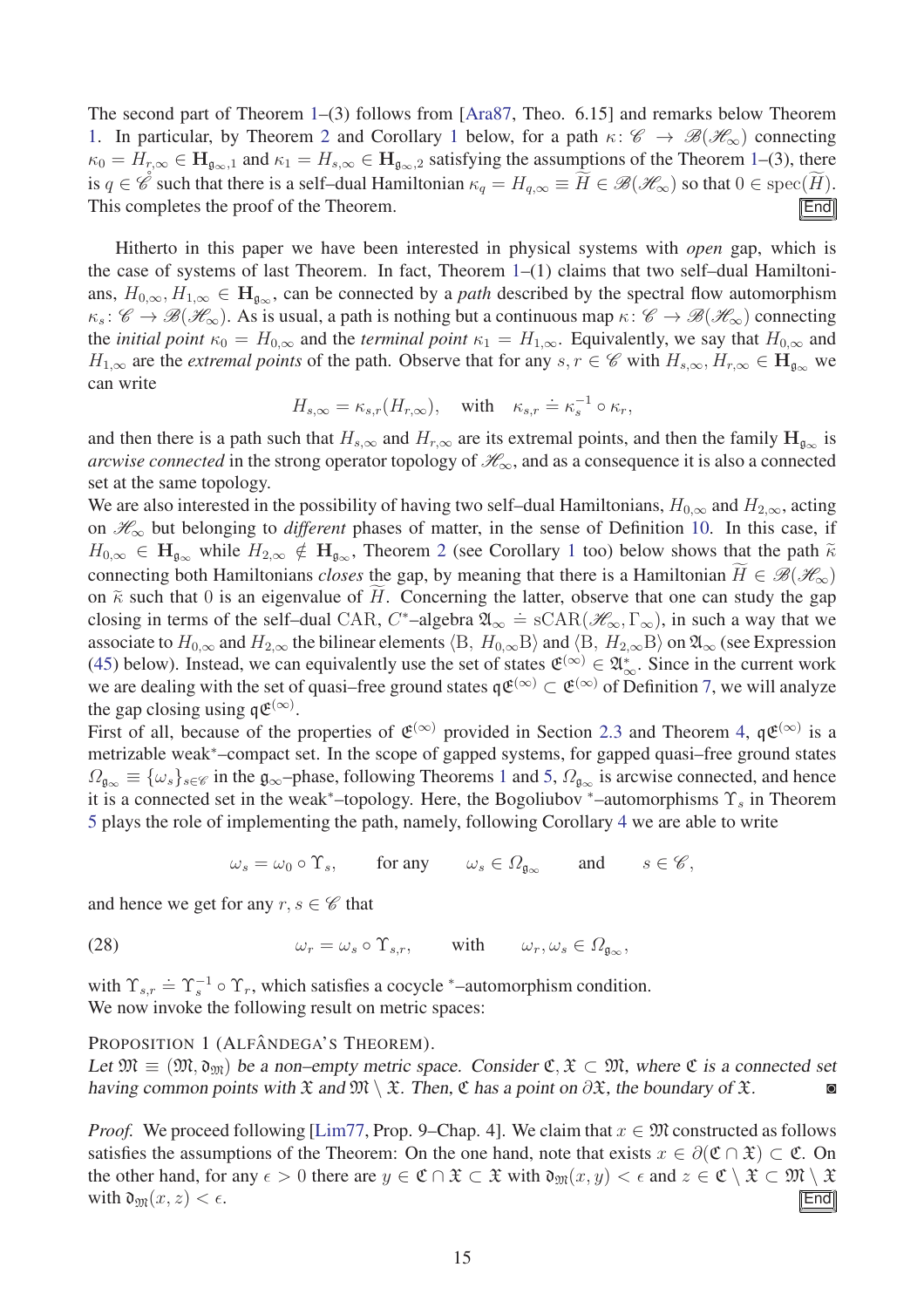In the context of metric spaces, *Alfândega's Theorem* is known as a generalization of the *Intermediate value theorem* [\[Lim77\]](#page-37-8). Observe that, by definition of boundary of  $\mathfrak{X}$ , any open ball with radius *r* ∈  $\mathbb{R}^+$  and center in *p* ∈  $\partial \mathfrak{X}, \mathfrak{B}(p,r)$ , has at least one point on  $\mathfrak{X}$  and one point on  $\mathfrak{M} \setminus \mathfrak{X}$ . To fix ideas we desire to apply Alfândega's Theorem for subsets of the metrizable weak<sup>∗</sup>–topology set space  $\mathfrak E$  associated to the self-dual CAR  $C^*$ -algebra  $\mathfrak A^{(\infty)}$ .

More precisely, consider the quasi–free ground states  $q\mathfrak{E}^{(\infty)} \subset \mathfrak{E}^{(\infty)}$ , as well as the family of gapped quasi–free ground states  $\Omega_{\mathfrak{g}_{\infty}} \subset \mathfrak{q} \mathfrak{E}^{(\infty)}$  above defined. For  $s \in \mathscr{C}$ , take  $\omega_s \in \Omega_{\mathfrak{g}_{\infty}} \subset \mathfrak{q} \mathfrak{E}^{(\infty)}$  and  $\omega_2 \in \mathfrak{q}(\mathfrak{E}^{(\infty)} \setminus \Omega_{\mathfrak{a}_{\infty}})$ , and suppose that there is a path  $\gamma$  connecting  $\omega_s$  and  $\omega_2$ . Note that by Expressions [\(19\)](#page-7-2), [\(20\)](#page-7-3) and [\(23\)](#page-9-2), there are positive spectral (basis) projections  $E_{+,\omega_s,\infty}, E_{+,\omega_2,\infty} \in \mathfrak{p}(\mathcal{H}_\infty, \Gamma_\infty)$  on  $(\mathcal{H}_{\infty}, \Gamma_{\infty})$ . We state the second main result of the current paper:

#### Theorem 2:

*Let* **H**<sup>g</sup><sup>∞</sup> *be the family of self–dual Hamiltonians of Theorem [1](#page-12-1) associated to the family of gapped quasi–free ground states*  $\Omega_{\mathfrak{g}_{\infty}}$ *. Let*  $\omega_2 \in \mathfrak{q} \mathfrak{E}^{(\infty)} \setminus \Omega_{\mathfrak{g}_{\infty}}$  *be a quasi–free ground state with associated self–dual Hamiltonian*  $H_{2,\infty} \in \mathcal{B}(\mathcal{H}_{\infty})$  constructed from the positive spectral projection  $E_{+\omega_2,\infty}$ . *For some*  $s \in C$  *fix*  $\omega_s \in \Omega_{\mathfrak{g}_\infty}$ , and suppose that there is a path  $\gamma: C \to \mathfrak{q} \mathfrak{E}^{(\infty)}$  such that  $\gamma(0) = \omega_s$ *and*  $\gamma(1) = \omega_2$  *are the extremal points of*  $\gamma$ *. Then, there is a self–dual Hamiltonian*  $\widetilde{H}_{\infty} \in \mathcal{B}(\mathcal{H}_{\infty})$ *with associated ground state*  $\tilde{\omega}$  *on*  $\gamma$  *so that*  $0 \in \text{spec}(\widetilde{H}_{\infty})$ *.* 

*Proof.* Let  $\{A_n\}_{n\in\mathbb{N}}$  be a countable set of operators on  $\mathfrak{A}^{(\infty)}$  so that  $||A_n||_{\mathfrak{A}^{\infty}} \leq 1$  for all  $n \in \mathbb{N}$ . It is a well–known fact that the metric

<span id="page-15-0"></span>
$$
\mathfrak{d}_{\mathfrak{E}^{(\infty)}}(\omega_1, \omega_2) \doteq \sum_{n \in \mathbb{N}} \frac{1}{2^n} |\omega_1(A_n) - \omega_2(A_n)|, \qquad \omega_1, \omega_2 \in \mathfrak{E}^{(\infty)},
$$

induces the weak<sup>\*</sup>-topology on the set of states  $\mathfrak{E}^{(\infty)}$ . In particular, the open ball with center on  $\omega \in \mathfrak{E}^{(\infty)}$  and radius  $\varepsilon \in \mathbb{R}^+$  is defined by

$$
\mathfrak{B}\left( \omega,\varepsilon\right) \doteq\left\{ \omega^{\prime}\in\mathfrak{E}^{(\infty)}\colon\mathfrak{d}_{\mathfrak{E}^{(\infty)}}(\omega,\omega^{\prime})<\varepsilon\right\} \subset\mathfrak{E}^{(\infty)}.
$$

By the hypothesis of the Theorem, we can use Alfândega's Theorem, Proposition [1,](#page-14-0) such that we know that there is a ground state  $\tilde{\omega}$  on  $\gamma$  so that  $\tilde{\omega} \in \partial \Omega_{\mathfrak{g}_{\infty}}$ . Thus, for an open ball with center in  $\tilde{\omega} \in \partial \Omega_{\mathfrak{g}_{\infty}}$  and radius  $\varepsilon \in \mathbb{R}^+$  note that there are  $\omega_{\text{in}} \in \Omega_{\mathfrak{g}_{\infty}}$  and  $\omega_{\text{out}} \in \mathfrak{q} \mathfrak{E}^{(\infty)} \setminus \Omega_{\mathfrak{g}_{\infty}}$  so that  $\mathfrak{d}_{\mathfrak{E}^{(\infty)}}(\tilde{\omega}, \omega_{\text{in}}) < \varepsilon$  and  $\mathfrak{d}_{\mathfrak{E}^{(\infty)}}(\tilde{\omega}, \omega_{\text{out}}) < \varepsilon$ . By defining  $\omega' \doteq \frac{1}{2}$  $\frac{1}{2}(\omega_{\text{in}} + \omega_{\text{out}})$ , we can use the triangle inequality in order to obtain:  $\mathfrak{d}_{\mathfrak{E}(\infty)}(\tilde{\omega}, \omega') < \varepsilon$ . Because  $\varepsilon$  is arbitrary it follows that  $\tilde{\omega}$  is a mixed ground state, that is, a convex combination of pure ground states. Finally, by [\[EK98,](#page-36-2) Propos. 6.37] the self–dual Hamiltonian  $\overline{H}_{\infty} \in \mathcal{B}(\mathcal{H}_{\infty})$  associated to the ground state  $\tilde{\omega}$  has 0 as an eigenvalue, and the proof concludes. and the proof concludes.

As a straightforward consequence we have the following Corollary:

COROLLARY 1.

Let  $\mathbf{H}_{\mathfrak{g}_{\infty,1}}, \mathbf{H}_{\mathfrak{g}_{\infty,2}}$  be two families of self-dual Hamiltonians satisfying Theorem [1,](#page-12-1) for  $\mathfrak{g}_{\infty,1}, \mathfrak{g}_{\infty,2} \in$  $\mathbb{R}^+$  as in Definition [10,](#page-11-2) with  $\mathbf{H}_{\mathfrak{g}_{\infty,1}} \cap \mathbf{H}_{\mathfrak{g}_{\infty,2}} = \emptyset$ . Let now  $\{V_r\}_{r \in \mathscr{C}}$  and  $\{V_s\}_{s \in \mathscr{C}}$  be the families of Bogoliubov transformations associated to  $H_{\mathfrak{g}_{\infty,1}}$  and  $H_{\mathfrak{g}_{\infty,2}}$ , respectively, such that  $\{V_r\}_{r \in \mathscr{C}} \in \mathfrak{U}^{\infty}_{\pm}$ and  $\{V_s\}_{s\in\mathscr{C}}\in\mathfrak{U}^\infty_+$ . For fixed  $r, s \in \mathscr{C}$  such that  $H_r \in \mathbf{H}_{\mathfrak{g}_{\infty,1}}$  and  $H_s \in \mathbf{H}_{\mathfrak{g}_{\infty,2}}$  suppose that there is a path  $\tilde{\kappa}$ :  $\mathscr{C} \to \mathscr{B}(\mathscr{H}_{\infty})$  such that  $\tilde{\kappa}_0 = H_r$  and  $\tilde{\kappa}_1 = H_s$  are the extremal points of  $\tilde{\kappa}$ . Then, there is a self–dual Hamiltonian  $H_{\infty} \in \mathcal{B}(\mathcal{H}_{\infty})$  on  $\tilde{\kappa}$  so that  $0 \in \text{spec}(H_{\infty})$ .

*Proof.* It is straightforward from Theorem [2.](#page-15-0)

<span id="page-15-1"></span>
$$
\overline{\text{End}}
$$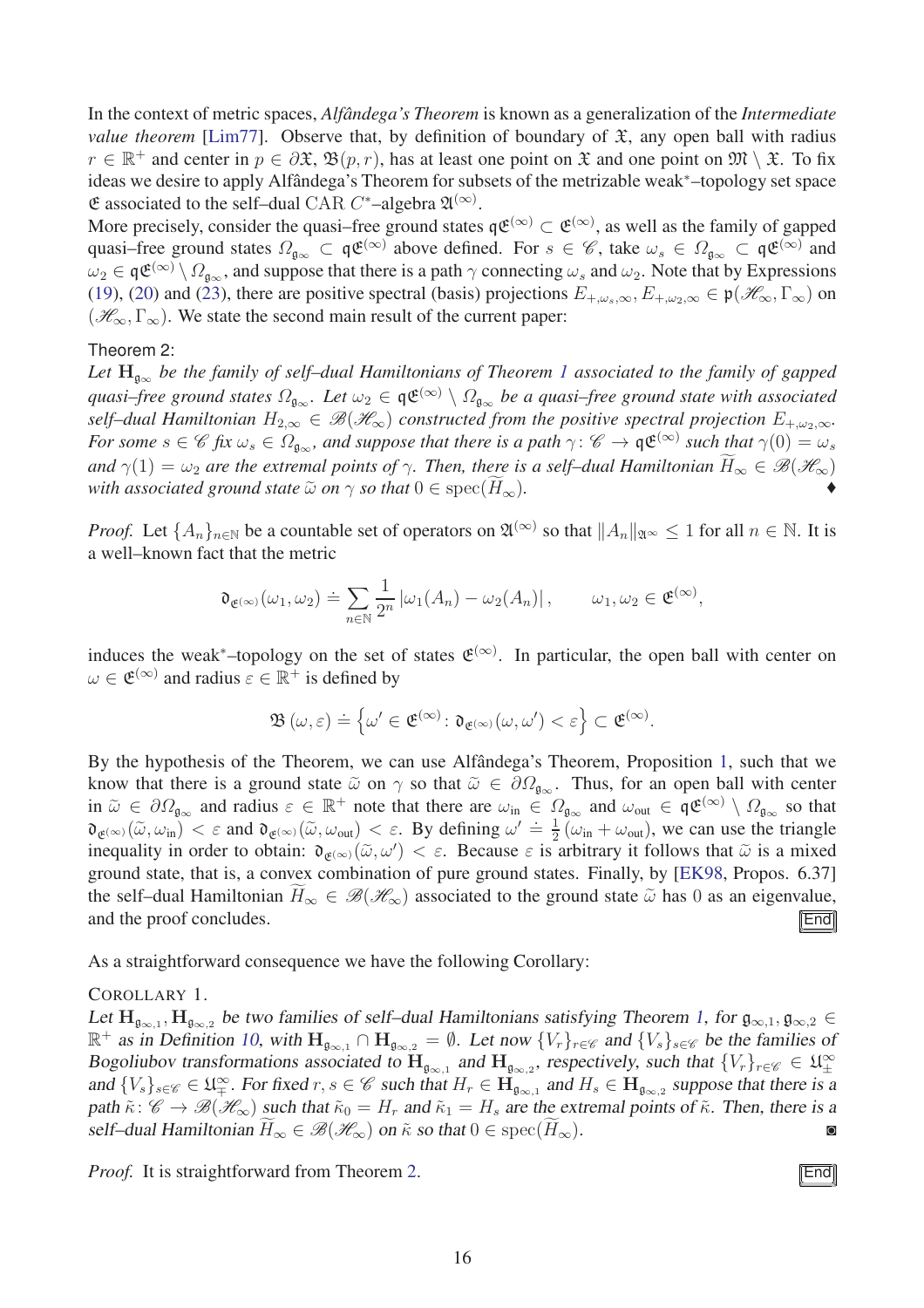## <span id="page-16-1"></span><span id="page-16-0"></span>4 Technical Proofs

#### <span id="page-16-2"></span>4.1 Existence of the spectral flow automorphism

LEMMA 1.

Take  $\mathscr{C} \equiv [0, 1]$  and let  $H_a$  as in Assumption [1.](#page-11-3) For any  $s \in \mathscr{C}$ ,  $E_{+,s}$  will denote the spectral projection associated to the positive part of  $spec(H_s)$ . Then, for the family of spectral projections  ${E_{+,s}}_{s \in \mathscr{C}}$ , there exists a family of automorphisms  $\{\kappa_s\}_{s \in \mathscr{C}}$  on  $\mathscr{B}(\mathscr{H})$  satisfying

$$
\kappa_s(E_{+,s}) = E_{+,0}.\tag{}
$$

*Proof.* The arguments of the proof are completely standard and we state these for the sake of com-pleteness, c.f. [\[Kat13,](#page-36-15) [BMNS12,](#page-35-3) [NSY18b\]](#page-37-6). Take  $\mathscr{C} \equiv [0, 1]$  and consider  $\{H_s\}_{s \in \mathscr{C}} \in \mathscr{B}(\mathscr{H})$  be a differentiable family of self-dual Hamiltonians on the g-phase. Fix  $s \in \mathscr{C}$  and let  $E_{+,s}$  be the spectral projection of  $H_s$  on  $\Sigma_s$ . Note that if the automorphism  $\kappa_s \colon \mathscr{B}(\mathscr{H}) \to \mathscr{B}(\mathscr{H})$  satisfying  $\kappa_s(E_{+,s}) = E_{+,0}$  exists, this implies that it is unitarily implemented by a differentiable unitary operator  $V_s \in \mathcal{B}(\mathcal{H})$  defined by

<span id="page-16-5"></span>(29) 
$$
\kappa_s(E_{+,s}) \doteq V_s^* E_{+,s} V_s, \quad \text{with} \quad V_0 = \pm \mathbf{1}_{\mathscr{H}},
$$

and satisfying the differential equation

$$
(30) \t\t\t \partial_s V_s = -\mathrm{i} \mathfrak{D}_{\mathfrak{g},s} V_s,
$$

where for the gap g,  $\mathfrak{D}_{\mathfrak{a},s}$ :  $\mathscr{C} \to \mathscr{B}(\mathscr{H})$  is a pointwise self–adjoint bounded operator. Here,  $\partial_s$ denotes the derivative with respect to  $s \in \mathscr{C}$ . Now, for any  $H_s$ , we write its spectral projection on  $\Sigma_s$ by

<span id="page-16-4"></span>(31) 
$$
E_{+,s} = \frac{1}{2\pi i} \oint_{\Gamma_s} R_\zeta(H_s) d\zeta,
$$

where, for any  $s \in \mathscr{C}$ ,  $R_{\zeta}(H_s) \in \mathscr{B}(\mathscr{H})$  is the resolvent set of  $H_s$ . In [\(31\)](#page-16-4), for any  $s \in \mathscr{C}$ ,  $\Gamma_s$  is a *chain*, that is,  $\Gamma_s$  is a finite collection of closed rectificable curves  $\gamma_s$  in C. In particular,  $\Gamma_s$  surrouds  $\Sigma_s$  and is in the complement of  $\Sigma_s$ . By using the *second* resolvent equation, i.e.,

<span id="page-16-6"></span><span id="page-16-3"></span>
$$
R_{\zeta}(A) - R_{\zeta}(B) = R_{\zeta}(A)(B - A)R_{\zeta}(B),
$$

for any operators  $A, B \in \mathcal{B}(\mathcal{H})$  and any  $\zeta \notin \text{spec}(A) \cap \text{spec}(B)$ , one can show that

(32) 
$$
\partial_s E_{+,s} = -\frac{1}{2\pi i} \oint_{\Gamma_s} R_\zeta(H_s) \left( \partial_s H_s \right) R_\zeta(H_s) d\zeta,
$$

and it follows that the derivative  $\partial_s E_{+,s}$  is well–defined on  $\mathscr{C}$ . A combination of [\(29\)](#page-16-5)–[\(30\)](#page-16-3) and  $\kappa$ <sup>*s*</sup> (*E*<sub>+*,s*</sub>) = *E*<sub>+*,*0</sub> yield us to

(33) 
$$
\partial_s E_{+,s} = -i[\mathfrak{D}_{\mathfrak{g},s}, E_{+,s}].
$$

Additionally, since for any  $s \in \mathcal{C}$ ,  $E_{+,s}$  is an orthogonal projection then

<span id="page-16-7"></span>
$$
E_{+,s}^{\perp}(\partial_{s}E_{+,s}) E_{+,s}^{\perp} = E_{+,s}(\partial_{s}E_{+,s}) E_{+,s} = 0,
$$

where for any  $s \in \mathscr{C}$ ,  $E_{+,s}^{\perp}$  denotes the orthogonal *complement* of  $E_{+,s}$ , i.e.,  $E_{+,s}^{\perp} = 1 - E_{+,s}$ . From the latter identity we get the following one

$$
\partial_s E_{+,s} = E_{+,s} \left( \partial_s E_{+,s} \right) E_{+,s}^{\perp} + E_{+,s}^{\perp} \left( \partial_s E_{+,s} \right) E_{+,s},
$$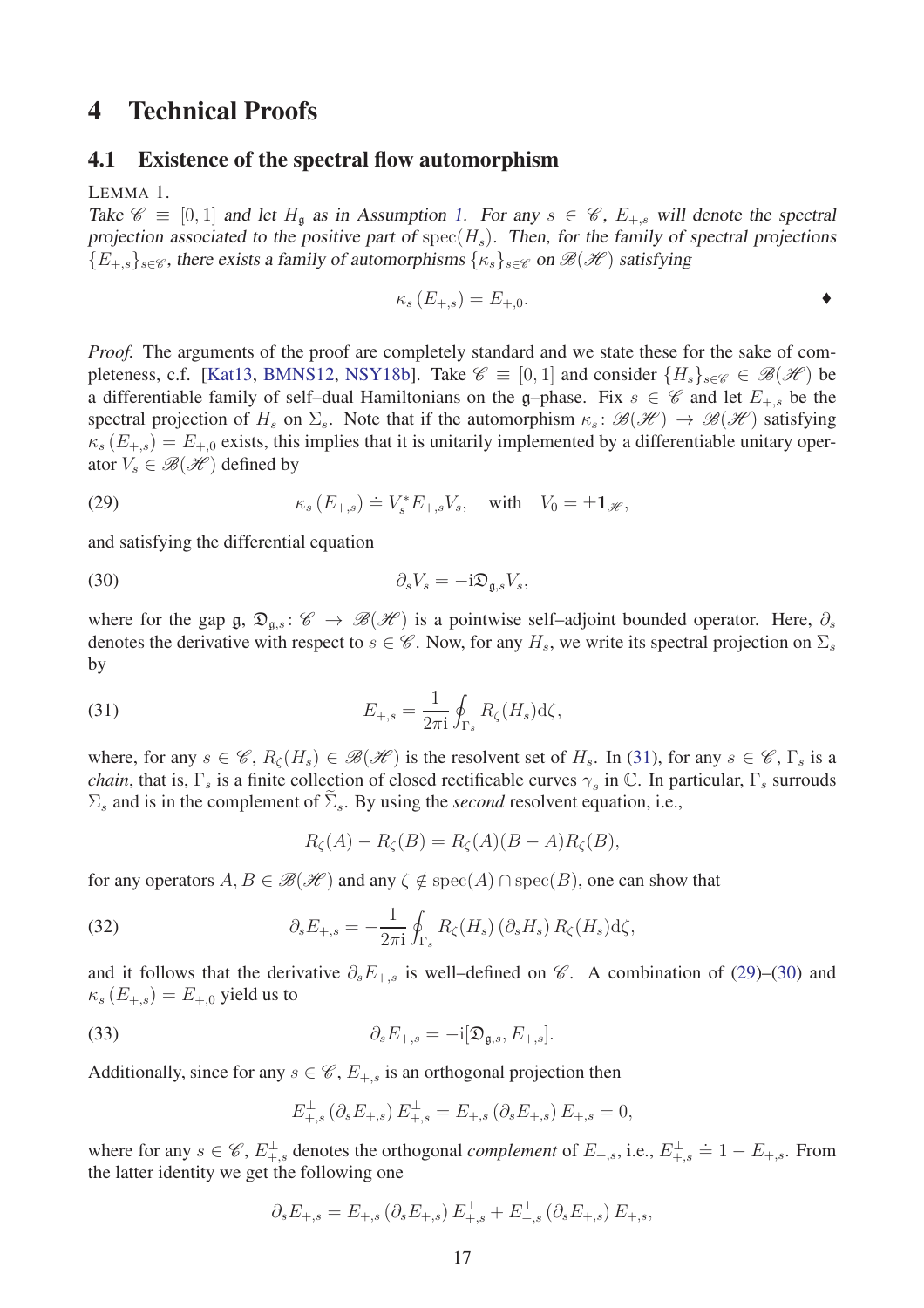and together with [\(32\)](#page-16-6) and the fact that  $E_{+,s}$ ,  $E_{-,s}$  are basis projections, see [\(22\)](#page-9-1), we arrive at

<span id="page-17-0"></span>(34) 
$$
\partial_s E_{+,s} = -\frac{1}{\pi i} \Re \mathfrak{e} \left( \oint_{\Gamma_s} \left( E_{+,s} R_{\zeta} (H_s) \left( \partial_s H_s \right) R_{\zeta} (H_s) E_{-,s} \right) d\zeta \right).
$$

Here, the self–adjoint operator  $\Re(\mathcal{A}) \in \mathcal{B}(\mathcal{H})$  is the *real part* of  $A \in \mathcal{B}(\mathcal{H})$ , given by  $\Re(\mathcal{A}) =$ 1  $\frac{1}{2}(A+A^*)$ . Similarly,  $\Im$ m $(A) \in \mathscr{B}(\mathscr{H})$ , the imaginary part of *A*, is the self–adjoint operator usually defined by  $\Im$ m  $(A) \doteq \frac{1}{2i} (A - A^*)$ .

Then, the existence of the automorphism  $\kappa_s$  is equivalent to finding the operator  $\mathfrak{D}_{\mathfrak{a},s}$  such that [\(33\)](#page-16-7) and [\(34\)](#page-17-0) are satisfied. This is precisely that is done in [\[BMNS12\]](#page-35-3), and in the present context we explicitly write *∂sE*+*,s* as

<span id="page-17-1"></span>
$$
\partial_s E_{+,s} = \int_{\Sigma_s} \int_{\Sigma_s} \frac{2}{\mu + \lambda} \Re \mathfrak{e} \left( dE_{\mu,+,s} \left( \partial_s H_s \right) dE_{-\lambda,+,s} \right),
$$

where for any  $s \in \mathcal{C}$ ,  $E_{\mu, +,s}$  is a *resolution of the identity* supported on the positive (negative) part of  $spec(H_s), i.e.,$ 

(35) 
$$
E_{\pm,s} \doteq \int_{\pm\Sigma_s} dE_{\lambda,\pm,s}.
$$

The next step is to verify that the self–adjoint bounded operator

<span id="page-17-2"></span>(36) 
$$
\mathfrak{D}_{\mathfrak{g},s} \doteq \int_{\mathbb{R}} e^{itH_s} \left( \partial_s H_s \right) e^{-itH_s} \mathfrak{W}_{\mathfrak{g}}(t) dt, \text{ for any } s \in \mathscr{C},
$$

satisfies [\(33\)](#page-16-7) and [\(34\)](#page-17-0). Here,  $\mathfrak{W}_{\mathfrak{g}}(t)$ :  $\mathbb{R} \to \mathbb{R}$  is an odd function on  $L^1(\mathbb{R})$  such that its Fourier transform,  $\mathfrak{W}_{\mathfrak{a}}: \mathbb{R} \to \mathbb{R}$  is given for  $\mu \neq 0$  by

$$
\widehat{\mathfrak{W}}_{\mathfrak{g}}(\mu) \equiv -\frac{1}{\sqrt{2\pi}\mu}.
$$

For a complete description of the properties of  $\mathfrak{W}_{g}$  see [\[BMNS12,](#page-35-3) [MZ13,](#page-37-9) [NSY18b\]](#page-37-6). We now note that for any operator  $B \in \mathcal{B}(\mathcal{H})$  and any orthogonal projection  $P \in \mathcal{B}(\mathcal{H})$  we get

$$
-i[B, P] = i(PB(1 - P) - (1 - P)BP).
$$

In particular, note that by taking *B* as  $\mathfrak{D}_{\mathfrak{g},s}$  and *P* as the spectral projection of  $H_s$  on  $\Sigma_s$ , i.e.,  $E_{+,s}$ , we have

$$
-i[\mathfrak{D}_{\mathfrak{g},s},E_{+,s}] = i \int_{\mathbb{R}} \int_{\Sigma_{s}} \int_{-\Sigma_{s}} e^{it(\mu-\lambda)} dE_{\mu,+,s} (\partial_{s}H_{s}) dE_{\lambda,-,s} \mathfrak{W}_{\mathfrak{g}}(t) d\lambda d\mu dt
$$
  
\n
$$
-i \int_{\mathbb{R}} \int_{-\Sigma_{s}} \int_{\Sigma_{s}} e^{it(\lambda-\mu)} dE_{\lambda,-,s} (\partial_{s}H_{s}) dE_{\mu,+,s} \mathfrak{W}_{\mathfrak{g}}(t) d\mu d\lambda dt
$$
  
\n
$$
= i \sqrt{2\pi} \int_{\Sigma_{s}} \int_{-\Sigma_{s}} dE_{\mu,+,s} (\partial_{s}H_{s}) dE_{\lambda,-,s} \widehat{\mathfrak{W}}_{\mathfrak{g}}(\lambda-\mu) d\lambda d\mu
$$
  
\n
$$
-i \sqrt{2\pi} \int_{-\Sigma_{s}} \int_{\Sigma_{s}} dE_{\lambda,-,s} (\partial_{s}H_{s}) dE_{\mu,+,s} \widehat{\mathfrak{W}}_{\mathfrak{g}}(\mu-\lambda) d\mu d\lambda
$$
  
\n
$$
= \int_{\Sigma_{s}} \int_{\Sigma_{s}} \frac{2}{\mu+\lambda} \Re(\mu_{\mu,+,s} (\partial_{s}H_{s}) dE_{-\lambda,+,s})
$$

where we have used [\(35\)](#page-17-1) and that  $\mathfrak{W}_\mathfrak{a}$  is an odd function. **End** 

In particular, the unitary operator  $V_s$  satisfying the differential equation [\(30\)](#page-16-3) commutes with the involution  $\Gamma$ , i.e.,  $\Gamma V_s = V_s \Gamma$ . In fact, for any  $s \in \mathscr{C}$ , let  $C_s \in \mathscr{B}(\mathscr{H})$  be defined by  $C_s \doteq [\Gamma, V_s]$ , such that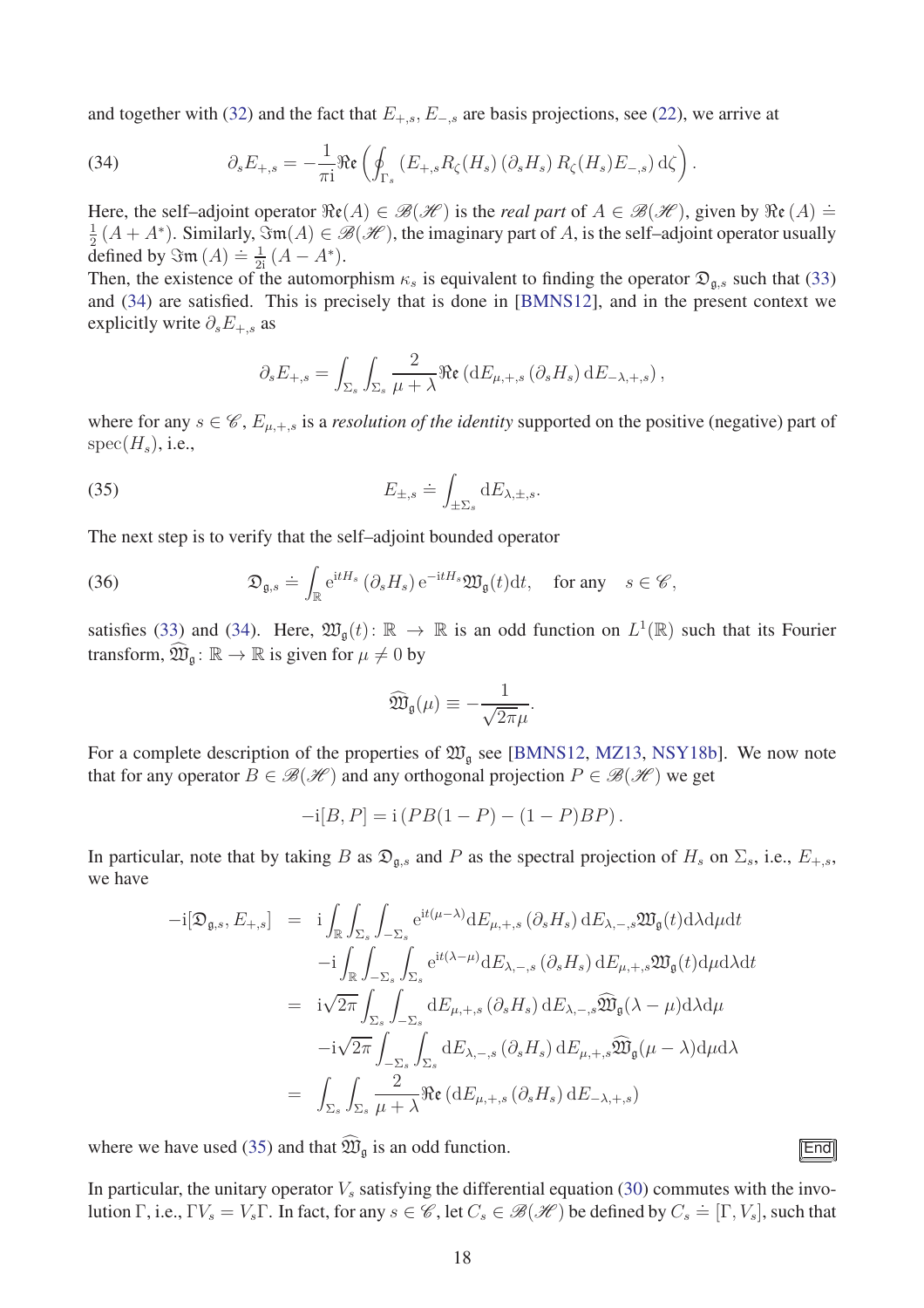$C_s^* = [V_s^*, \Gamma]$ . We would like to show that  $C_s = 0$ . To do this, observe that the self–adjoint bounded operator Dg*,s* given by Expression [\(36\)](#page-17-2), commutes with Γ. Using [\(30\)](#page-16-3), after some calculations we have

<span id="page-18-1"></span>
$$
\partial_s C_s = i \mathfrak{D}_{\mathfrak{g},s} C_s
$$
 and  $\partial_s C_s^* = i C_s^* \mathfrak{D}_{\mathfrak{g},s}.$ 

From the left hand side equation one has  $\partial_s C_s^* = -iC_s^* \mathfrak{D}_{\mathfrak{g},s}$ , which comparing with the right hand side equation, we obtain  $C_s = 0$ . We have proven:

COROLLARY 2 (BOGOLIUBOV TRANSFORMATION).

For any  $s \in \mathscr{C} \equiv [0, 1]$ , the unitary operator  $V_s$  satisfying the differential equation [\(30\)](#page-16-3) commutes with the involution  $\Gamma$ , i.e.,  $\Gamma V_s = V_s \Gamma$ , then  $V_s$  is a Bogoliubov transformation, see (5). with the involution  $\Gamma$ , i.e.,  $\Gamma V_s = V_s \Gamma$ , then  $V_s$  is a Bogoliubov transformation, see [\(5\)](#page-4-0).

One primary consequence of Lemma [1](#page-16-2) and Corollary [2](#page-18-1) is the existence of a strongly continuous family of one–parameter (Bogoliubov) group  $\Upsilon_s = {\Upsilon_s}_{s \in \mathscr{C} \in \mathbb{R}}$  of  $*$ –automorphisms of sCAR( $\mathscr{H}, \Gamma$ ), implemented by the Bogoliubov automorphisms *Vs*. To be precise, for the one–parameter unitary group  $\{V_s\}_{s \in \mathscr{C}}$  implementing the family of automorphism  $\{\kappa_s\}_{s \in \mathscr{C}}$  of Lemma [1](#page-16-2) over the family of spectral projections  ${E_{+,s}}_{s \in \mathscr{C}}$  we are able to show that, for any *s*, the (Bogoliubov) \*–automorphism

(37) 
$$
\Upsilon_s (B(\varphi)) \equiv \chi_{V_s^*} (B(\varphi)) = B(V_s^* \varphi),
$$

exists, for any  $\varphi \in \mathcal{H}$ . The latter can be easily verified using bilinear elements, which are described in Definition [3.](#page-4-2) More generally, for any family of self–dual Hamiltonians  ${H_s}_{s \in \mathscr{C}} \in \mathscr{B}(\mathscr{H})$  as in Assumption [1,](#page-11-3) we have an associated family of bilinear elements  $\{\langle B, H_s B \rangle\}_{s \in \mathscr{C}} \in \text{sCAR}(\mathscr{H}, \Gamma)$ given by,

<span id="page-18-2"></span> $\Upsilon_s (\langle B, H_s B \rangle) = \langle B, H_0 B \rangle$ , for any  $s \in \mathscr{C}$ ,

(see Definition [3\)](#page-4-2).

As stressed in comments around Expression [\(27\)](#page-12-0), for any pair  $P_1, P_2 \in \mathfrak{p}(\mathcal{H}, \Gamma)$  there exists a Bogoliubov transformation *U* relating both, i.e., a unitary operator  $U \in \mathcal{B}(\mathcal{H})$  so that  $P_2 = U^* P_1 U$ , with  $U\Gamma = \Gamma U$ . Thus, if  $\det(U) = 1$  ( $\det(U) = -1$ ) we say that *U* is in the positive (negative) connected component. Following [\[EK98,](#page-36-2) Theo. 6.30 and Lemma 7.17] for the special class of *U* satisfying (i)  $U\Gamma = \Gamma U$  and (ii)  $1 - U$  trace class, the topological index  $\sigma (P, U^*PU)$  coincides with  $det(U)$ . Note that Lemma [1](#page-16-2) tells us about the existence of a family of unitary operators  ${V_s}_{s \in \mathscr{C}}$ which implements the family of automorphisms  $\{\kappa_s\}_{s\in\mathscr{C}}$  on  $\mathscr{B}(\mathscr{H})$ . However, we need to specify with which kind of Hamiltonians we are dealing. A wide class of fermion systems are those satisfying Lemma [2](#page-24-0) and Proposition [3](#page-27-1) below. More concretely, our results will permit to consider disordered fermions systems in which the spectral gap does not close. Note that a suitable control of the properties of  $\{V_s\}_{s\in\mathscr{C}}$  is closely related to the recently results found by Hastings in [\[Has19\]](#page-36-0). Then, as already mentioned we invoke [\[EK98,](#page-36-2) Theo. 6.30 and Lemma 7.17] in order to distinguish different physical systems on the same g–phase for some positive  $g \in \mathbb{R}^+$  (see Definition [10\)](#page-11-2) and these are classified by two components even in the interacting setting, see [\[NSY18a\]](#page-37-10). In particular, we have:

#### COROLLARY 3.

Consider a family of self-dual Hamiltonians  $H_{\mathfrak{g}} \in \mathcal{B}(\mathcal{H})$  satisfying Assumption [1](#page-11-3) in the g-phase. For any  $s \in \mathscr{C} \equiv [0, 1]$ , take the Bogoliubov transformation  $V_s \in \mathscr{B}(\mathscr{H})$  of Corollary [2](#page-18-1). Assume that for any  $s \in \mathscr{C}$ ,  $1_{\mathscr{H}} - V_s$  and  $\mathfrak{D}_{\mathfrak{g},s} \in \mathscr{B}(\mathscr{H})$  are trace class, with  $\mathfrak{D}_{\mathfrak{g},s}$  given by [\(30\)](#page-16-3). Then  $\det(V_s) = \det(V_0).$ 

*Proof.* Let  $V_0 = \pm 1_{\mathcal{H}}$ , write det  $(V_s) - \det(V_0) = \int_0^s \partial_r (\det(V_r)) dr$ , and apply the *Jacobi's formula* of determinants for  $V_r$ :  $\partial_r (\det(V_r)) = \det(V_r) \operatorname{tr}_{\mathcal{H}}(V_r^*(\partial_r V_r))$  such that:

<span id="page-18-0"></span>
$$
\det(V_s) - \det(V_0) = -i \int_0^s \det(V_r) \operatorname{tr}_{\mathscr{H}}(\mathfrak{D}_{\mathfrak{g},s}) dr,
$$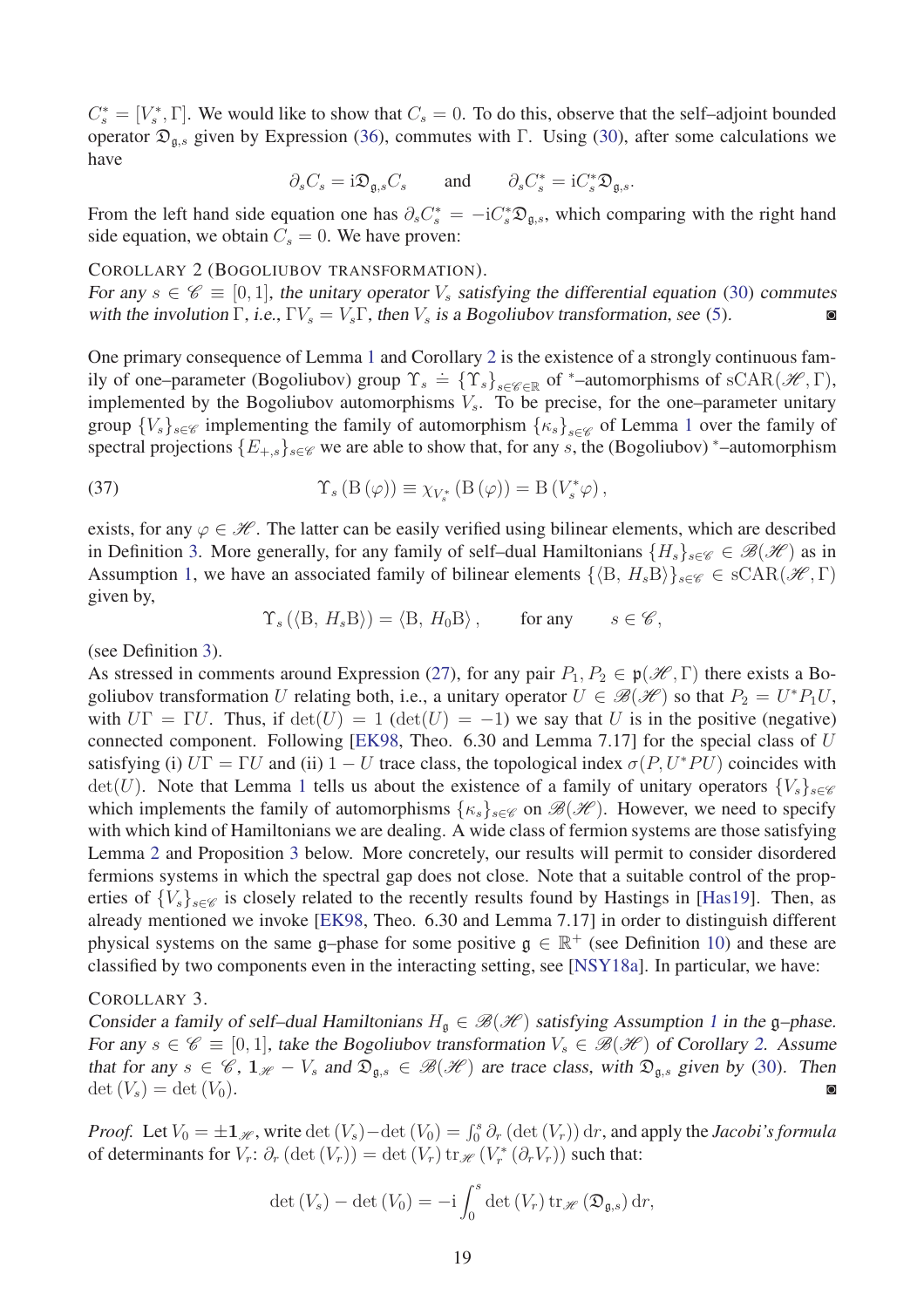where we have used the differential equation [\(30\)](#page-16-3) and the cyclic property of the trace. Since is  $\mathfrak{D}_{q,s}$ is trace class one can write

$$
\det(V_s) - \det(V_0) = -i \int_0^s \int_{\mathbb{R}} \det(V_r) \mathfrak{W}_{\mathfrak{g}}(t) \mathrm{tr}_{\mathscr{H}} (\partial_s H_s) \mathrm{d}t \mathrm{d}r,
$$

Now, by using that for each  $s \in \mathscr{C}$ ,  $H_s$  is self-adjoint, i.e.,  $H_s = -\Gamma H_s \Gamma$  we note that  $\partial_s H_s$  is also self–adjoint, i.e.,  $\partial_s H_s = -\Gamma(\partial_s H_s)\Gamma$ . In particular,  $\text{tr}_{\mathcal{H}}(\partial_s H_s) = 0$  (see Definition [4\)](#page-5-2), and the assertion follows. assertion follows.

From now on, we will expose some issues about quasi–free ground states for  $\mathfrak{g} \in \mathbb{R}^+$  and  $\mathfrak{g} = 0$ . The former are called *gapped quasi–free ground states* (see Expression [\(26\)](#page-11-4) and comments around it) and *per se* any information about the number of these is unknown. However, as already mentioned, mentioned, in the quasi-free setting their uniqueness is guaranteed. Since the set  $\mathfrak E$  of ground states is metrizable in the weak<sup>\*</sup>–topology, we denote by  $\mathfrak{E}_{\mathfrak{g}} \equiv (\mathfrak{E}_{\mathfrak{g}}, \mathfrak{d}_{\mathfrak{g}})$  and  $\mathfrak{E}_{0} \equiv (\mathfrak{E}_{0}, \mathfrak{d}_{0})$  the metric spaces in the weak<sup>\*</sup>–topology related to the quasi–free ground states for  $\mathfrak{g} \in \mathbb{R}^+$  and  $\mathfrak{g} = 0$  respectively. In particular, one notes that  $\mathfrak{E}_q$  and  $\mathfrak{E}_0$  are not homeomorphic since, as we will see in Corollary [4,](#page-20-2) the representations associated to  $\mathfrak{E}_q$  are reducible whereas those associated to  $\mathfrak{E}_0$  are not. This is clear from the fact that there is no homeomorphism between one connected metric space and another one that is *disconnected*<sup>[9](#page-19-0)</sup>. Then the representations associated to  $\mathfrak{E}_{\mathfrak{g}}$  and  $\mathfrak{E}_0$  are not physically equivalent as the intuition says. Instead, Corollary [4](#page-20-2) below claims that any two gapped quasi–free ground states associated to the quasi–free dynamics of two gapped Hamiltonians on the same g–phase are unitarily equivalent. Thus, their irreducible representations also are.

In order to prove last statement, recall Expressions [\(19\)](#page-7-2), [\(20\)](#page-7-3) and [\(23\)](#page-9-2), where for any  $s \in \mathscr{C} \equiv [0, 1]$ one knows that for the positive (on  $\Sigma_s$ ) spectral projection  $E_{+,s} \in \mathcal{B}(\mathcal{H})$  associated to the self-dual Hamiltonian  $H_s$  on  $(\mathcal{H}, \Gamma)$  there is a unique quasi–free ground state  $\omega_s \in \mathfrak{E}_{\mathfrak{g}}$  such that

$$
\omega_s (B(\varphi_1) B(\Gamma \varphi_2)) = \langle \varphi_1, E_{+,s} \varphi_2 \rangle_{\mathscr{H}}, \qquad \varphi_1, \varphi_2 \in \mathscr{H}.
$$

One more time,  $H_{\mathfrak{g}} = \{H_s\}_{s \in \mathscr{C}} \in \mathscr{B}(\mathscr{H})$  is a family of self-dual Hamiltonians in the g-phase satisfying Assumption [1,](#page-11-3) and in this case, for any  $s \in \mathscr{C}$ ,  $\omega_s$  is also a gapped quasi–free ground state. By using the family of automorphisms  $\{k_s\}_{s\in\mathscr{C}}$  on  $\mathscr{B}(\mathscr{H})$  of Lemma [1,](#page-16-2) with  $V_s\in\mathscr{B}(\mathscr{H})$  the unitary operator implementing *κs*, we note that

(38) 
$$
\omega_s = \omega_0 \circ \Upsilon_s, \qquad s \in \mathscr{C}.
$$

Here,  $\Upsilon_s$  is the one–parameter (Bogoliubov) \*–automorphism of sCAR( $\mathcal{H}, \Gamma$ ) given by Expression [\(37\)](#page-18-2). Additionally, let  $\omega_{\mathfrak{g}} \doteq \{\omega_s\}_{s \in \mathscr{C}}$  be a family of gapped quasi–free ground states associated to self-dual Hamiltonians  $H_{\mathfrak{g}}$  on some self-dual Hilbert space  $(\mathcal{H}, \Gamma)$  in the g-phase, with the same assumptions of Lemma [1.](#page-16-2) The meaning of expression [\(38\)](#page-19-1) in terms of representations is that the associated (irreducible) GNS representation ( $\mathcal{H}_{\omega_{\mathfrak{g}}}, \pi_{\omega_{\mathfrak{g}}}, \Omega_{\omega_{\mathfrak{g}}})$  is unique (up to unitary equivalence): for all  $A \in \text{sCAR}(\mathcal{H}, \Gamma)$ 

<span id="page-19-1"></span>
$$
\omega_{\mathfrak{g}}(A) = \left\langle \Omega_{\omega_{\mathfrak{g}}}, \pi_{\omega_{\mathfrak{g}}}(A) \Omega_{\omega_{\mathfrak{g}}} \right\rangle_{\mathscr{H}_{\omega_{\mathfrak{g}}}},
$$

where the latter notation means that for any two states  $\omega_{s_1}, \omega_{s_2} \in \omega_{\mathfrak{g}}$  there exists an isomorphism  $\mathfrak{I}_{s_1, s_2}$  from  $\mathcal{H}_{\omega_{s_1}}$  to  $\mathcal{H}_{\omega_{s_2}}$  satisfying

$$
\pi_{\omega_{s_2}}(A) = \mathfrak{I}^*_{s_1, s_2} \pi_{\omega_{s_1}}(A) \mathfrak{I}_{s_1, s_2},
$$

<span id="page-19-0"></span><sup>&</sup>lt;sup>9</sup>In particular  $\mathfrak{E}_{\mathfrak{g}}$  is a weak<sup>\*</sup>–compact convex set metrizable in the weak<sup>\*</sup>–topology that can be written as  $\mathfrak{E}_{\mathfrak{g}} =$  $\mathfrak{E}_{\mathfrak{g},-}\cup \mathfrak{E}_{\mathfrak{g},+}$ , for  $\mathfrak{E}_{\mathfrak{g},-}$  and  $\mathfrak{E}_{\mathfrak{g},+}$  nonempty and disjoint metrizable set in the weak<sup>\*</sup>–topology. Here,  $\mathfrak{E}_{\mathfrak{g},-}$  and  $\mathfrak{E}_{\mathfrak{g},+}$  are associated to the negative and positive components of the unitary operators respectively.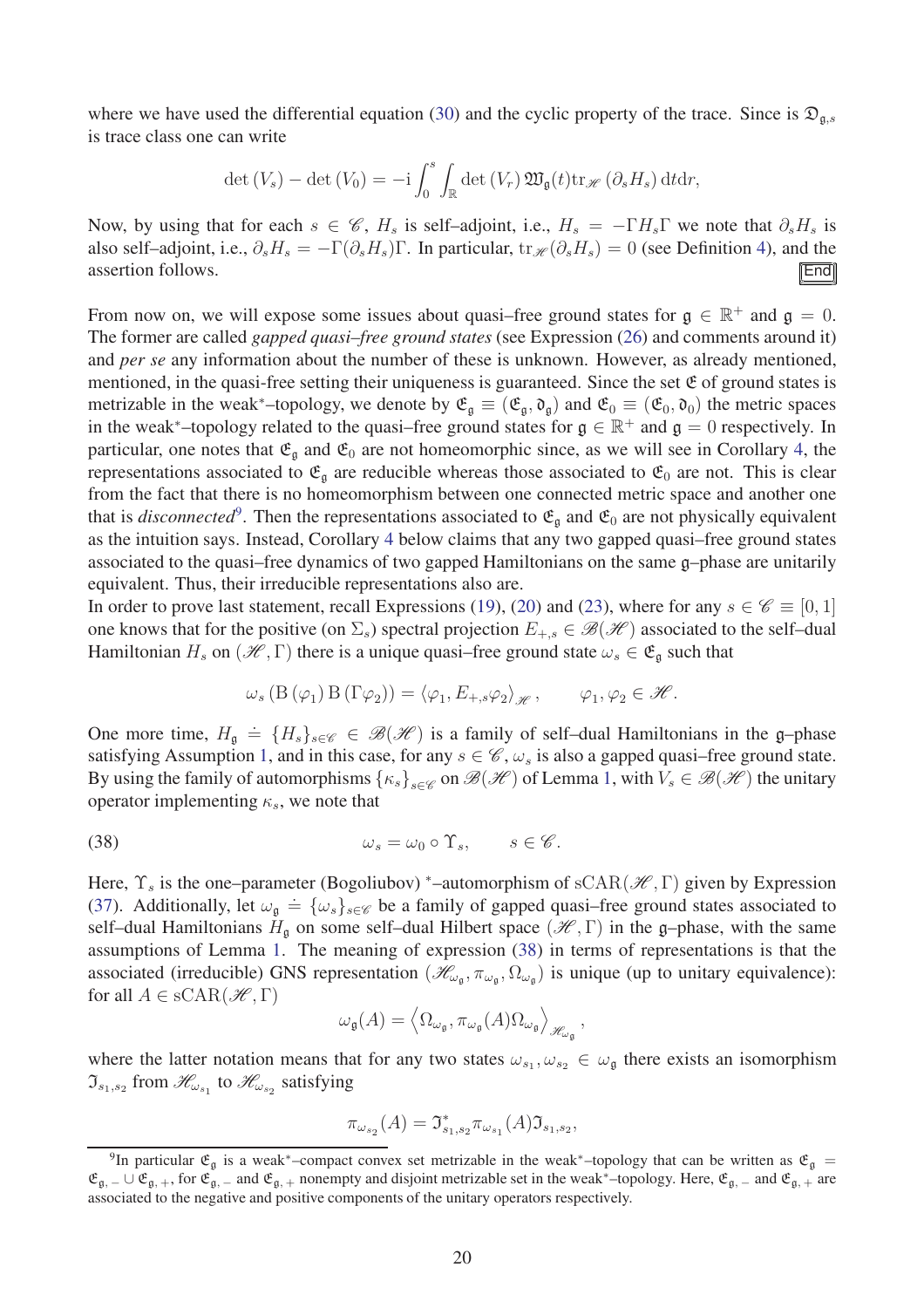i.e.,  $\pi_{\omega_{s_2}}$  and  $\pi_{\omega_{s_2}}$  are unitarily equivalent as well as their associated cyclic vectors  $\Omega_{\omega_{s_1}}$  and  $\Omega_{\omega_{s_2}}$ . Additionally, following Definition [6](#page-8-2) and comments around it, there is a strongly continuous one– parameter unitary group (e<sup>it L</sup>ωg)  $t \in \mathbb{R}$  with generator  $\mathscr{L}_{\omega_{\mathfrak{g}}} = \mathscr{L}_{\omega_{\mathfrak{g}}}^* \ge 0$  satisfying  $e^{it\mathscr{L}_{\omega_{\mathfrak{g}}}} \Omega_{\omega_{\mathfrak{g}}} = \Omega_{\omega_{\mathfrak{g}}}$  such that for  $t \in \mathbb{R}$ ,  $e^{it\mathcal{L}_{\omega_{\mathfrak{g}}}} \in \pi_{\omega_{\mathfrak{g}}}(\mathrm{sCAR}(\mathscr{H}, \Gamma))''$  and any  $A \in \mathrm{sCAR}(\mathscr{H}, \Gamma)$ 

<span id="page-20-2"></span>
$$
e^{it\mathcal{L}_{\omega_{\mathfrak{g}}}}\pi_{\omega_{\mathfrak{g}}}(A)\Omega_{\omega_{\mathfrak{g}}}=\pi_{\omega_{\mathfrak{g}}}(\tau_t(A))\,\Omega_{\omega_{\mathfrak{g}}}.
$$

We summarize the latter with the following Corollary:

#### COROLLARY 4.

Consider a family of self-dual Hamiltonians  $H_{\mathfrak{q}} \in \mathcal{B}(\mathcal{H})$  satisfying Assumption [1](#page-11-3) in the g-phase. Take . Let  $\omega_{\rm g} \in \mathfrak{E}_{\rm g}$  be a family of gapped quasi–free ground states associated to  $H_{\rm g}$ . The associated (irreducible) GNS representation  $(\mathcal{H}_{\omega_{\mathfrak{g}}}, \pi_{\omega_{\mathfrak{g}}}, \Omega_{\omega_{\mathfrak{g}}})$  is unique (up to unitary equivalence). In particular, any state  $\omega_s \in \mathfrak{E}_{\mathfrak{g}}, s \in \mathscr{C}$ , is related to  $\omega_0 \in \mathfrak{E}_{\mathfrak{g}}$  by Expression [\(38\)](#page-19-1), namely,  $\omega_s = \omega_0 \circ \Upsilon_s$ .

### <span id="page-20-0"></span>4.2 Dynamics, ground states and spectral flow automorphism in the Thermodynamic limit

For  $d \in \mathbb{N}$ , let  $\mathbb{Z}^d$  be the Cayley graph as defined in Appendix [A,](#page-30-0) see Expression [\(58\)](#page-31-0), and let the *spin* set S, such that  $\mathcal{L} = \mathbb{Z}^d \times \mathfrak{S}$ . Since we are dealing with fermions, w.l.o.g., these can be treated as *negatively* charged particles. The cases of particles positively charged can be treated by exactly the same methods. Then, in order to *take* the *thermodynamic limit* we define the Hilbert spaces  $\mathscr{H}_{\mathfrak{S}} = \ell^2(\mathfrak{S}) \oplus \ell^2(\mathfrak{S})^*$  and  $\mathscr{H}_L = \ell^2(\Lambda_L; \mathscr{H}_{\mathfrak{S}})$  for all  $L \in \mathbb{R}_0^+ \cup \{\infty\}$ , where  $\Lambda_L$  for  $L \in \mathbb{R}_0^+ \cup \{\infty\}$ is defined by the increasing sequence of cubic boxes

<span id="page-20-5"></span>(39) 
$$
\Lambda_L \doteq \{(x_1,\ldots,x_d) \in \mathbb{Z}^d \colon |x_1|,\ldots,|x_d| \leq L\} \in \mathscr{P}_f(\mathbb{Z}^d),
$$

of side length  $\mathcal{O}(L)$ . Note that such a sequence is a "Van Hove net", i.e., the volume of the bound-aries<sup>[10](#page-20-3)</sup>  $\partial \Lambda_L \subset \Lambda_L \in \mathscr{P}_f(\mathbb{Z}^d)$  is negligible w.r.t. the volume of  $\Lambda_L$  for *L* large enough:  $\lim_{L\to\infty}$  $\frac{|\partial\Lambda_L|}{|\Lambda_L|}=0.$ We now fix any antiunitary involution  $\Gamma_{\mathfrak{S}}$  on  $\mathcal{H}_{\mathfrak{S}}$ . For any  $L \in \mathbb{R}_0^+ \cup \{\infty\}$ , we define an antiunitary involution  $\Gamma_L$  on  $\mathcal{H}_L$  by

<span id="page-20-4"></span>(40) 
$$
(\Gamma_L \varphi)(x) \doteq \Gamma_{\mathfrak{S}}(\varphi(x)), \qquad x \in \Lambda_L, \ \varphi \in \mathscr{H}_L.
$$

Then,  $(\mathscr{H}_L, \Gamma_L)$  is a *local* self-dual Hilbert space for any  $L \in \mathbb{R}_0^+ \cup \{\infty\}$ . Note that  $\mathscr{H}_\mathcal{S}$  and  $\mathscr{H}_L$  are finite–dimensional, with even dimension, whenever  $L < \infty$ : Let

<span id="page-20-1"></span>(41) 
$$
\mathbb{X}_L \dot{=} \Lambda_L \times \mathfrak{S} \times \{+, -\}, \qquad L \in \mathbb{R}_0^+ \cup \{\infty\}.
$$

The canonical orthonormal basis  $\{\mathfrak{e}_x\}_{x \in \mathbb{X}_L}$  of  $\mathcal{H}_L$ ,  $L \in \mathbb{R}_0^+ \cup \{\infty\}$ , now is defined by

(42) 
$$
\mathfrak{e}_{\mathbf{x}}(y) \doteq \delta_{x,y} \mathfrak{f}_{\mathfrak{s},v}, \qquad \mathbf{x} = (x, \mathfrak{s}, v) \in \mathbb{X}_L, \quad y \in \Lambda_L,
$$

where  $f_{\mathfrak{s},+} = \Gamma_{\mathfrak{S}} f_{\mathfrak{s},-} \in \mathcal{H}_{\mathfrak{S}}$  and  $f_{\mathfrak{s},-}(t) = \delta_{\mathfrak{s},t}$  for any  $\mathfrak{s}, t \in \mathfrak{S}$ .

Within the self–dual formalism, a lattice fermion system in infinite volume is defined by a self–dual Hamiltonian  $H_{\infty} \in \mathscr{B}(\mathscr{H}_{\infty})$  on  $(\mathscr{H}_{\infty}, \Gamma_{\infty})$ , that is,  $H_{\infty} = H_{\infty}^{*} = -\Gamma_{\infty} H_{\infty} \Gamma_{\infty}$ . See Definition [4](#page-5-2) which is here extended to the infinite–dimensional case. For a fixed basis projection  $P_{\infty}$  diagonalizing  $H_{\infty}$ , the operator  $P_{\infty}H_{\infty}P_{\infty}$  is the so–called one–particle Hamiltonian associated with the system.

<span id="page-20-3"></span> $\overline{P}$ <sup>10</sup>By fixing  $m \ge 1$ , the boundary  $\partial \Lambda$  of any  $\Lambda \subset \mathbb{Z}^d$  is defined by  $\partial \Lambda = \{x \in \Lambda : \exists y \in \mathbb{Z}^d \setminus \Lambda \text{ with } d_\epsilon(x, y) \le m\},$ where for  $\epsilon \in (0,1], d_{\epsilon}(x,y): \mathbb{Z}^d \times \mathbb{Z}^d \to [0,\infty)$  is a well-defined pseudometric related to the distance between  $x, y$  in the lattice  $\mathbb{Z}^d$  [\[BP13\]](#page-35-14). W.l.o.g. we will take the  $\epsilon$ –euclidian distance  $d_{\epsilon}(x, y) \doteq |x - y|^{\epsilon}$ .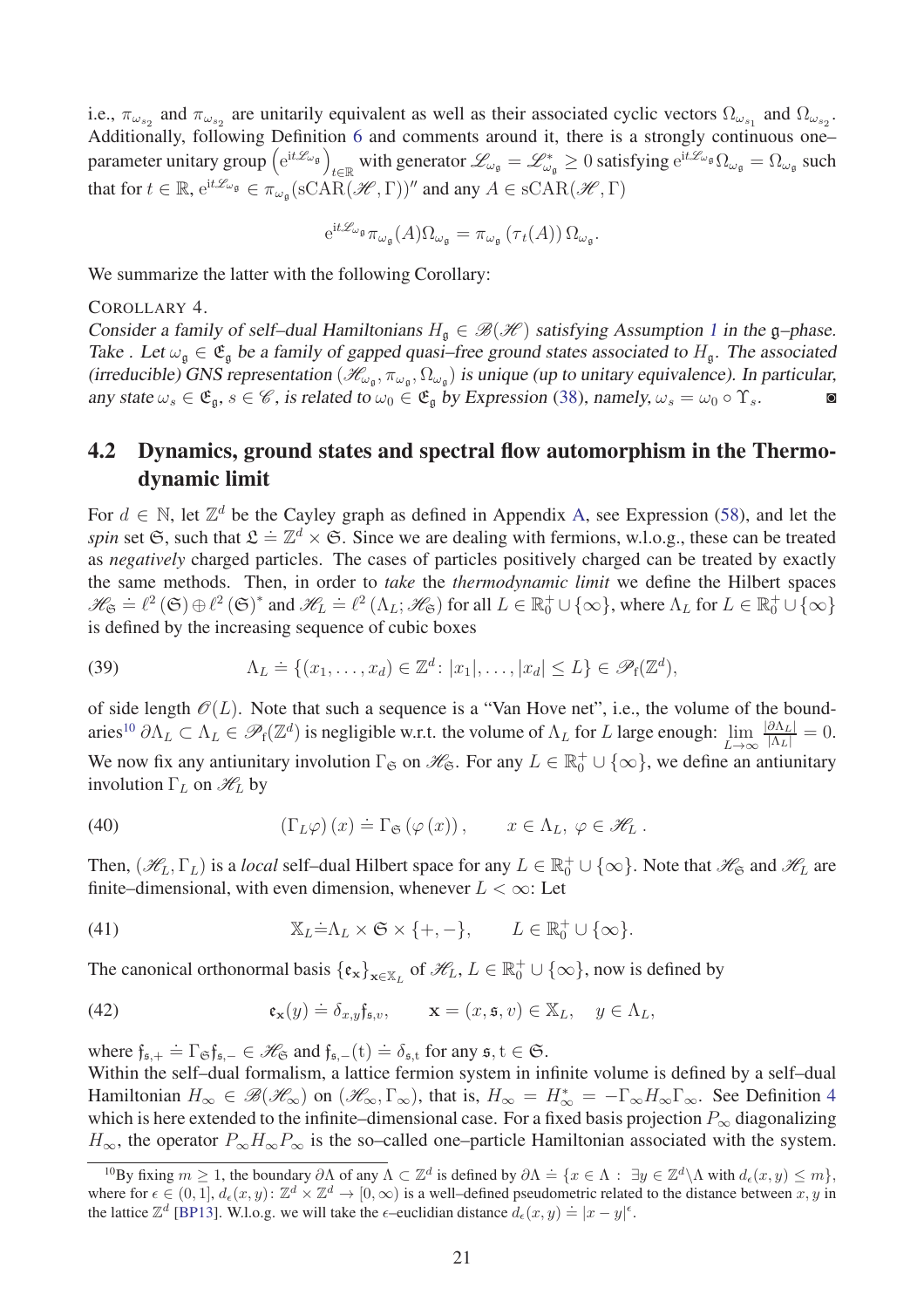To obtain the corresponding self–dual Hamiltonians in finite volume we use the orthogonal projector  $P_{\mathscr{H}_L} \in \mathscr{B}(\mathscr{H}_\infty)$  on  $\mathscr{H}_L$  and define

<span id="page-21-1"></span>(43) 
$$
H_L \doteq P_{\mathscr{H}_L} H_{\infty} P_{\mathscr{H}_L}, \qquad L \in \mathbb{R}_0^+.
$$

By construction, if  $H_{\infty}$  is a self-dual Hamiltonian on  $(\mathcal{H}_{\infty}, \Gamma_{\infty})$ , then, for any  $L \in \mathbb{R}_0^+$ ,  $H_L$  is a self–dual Hamiltonian on  $(\mathcal{H}_L, \Gamma_L)$ . Note that  $P_{\mathcal{H}_L}$  strongly converges to  $1_{\mathcal{H}_\infty}$  as  $L \to \infty$ .

For the self–dual Hilbert space  $(\mathscr{H}_{\infty}, \Gamma_{\infty})$ , the self–dual CAR algebra associated is denoted by  $\mathfrak{A}_{\infty}$  = sCAR( $\mathcal{H}_{\infty}, \Gamma_{\infty}$ ), with generator elements 1 and  $\{B(\mathfrak{e}_{\mathbf{x}})\}_{\mathbf{x}\in\mathbb{X}_{\infty}}$  satisfying CAR Expressions of Definition [1.](#page-3-7) The subalgebra of even elements of  $\mathfrak{A}_{\infty}$  (see [\(7\)](#page-4-3)) will be denoted by  $\mathfrak{A}_{\infty}^+$  in the sequel. For  $\Lambda \in \mathscr{P}_f(\mathbb{Z}^d)$  and the finite–dimensional (one–particle) Hilbert space  $\mathscr{H}_{\Lambda} \doteq \ell^2(\mathscr{H}_{\mathfrak{S}};\Lambda)$  with involution given by [\(40\)](#page-20-4), we identify the finite dimensional CAR *C* <sup>∗</sup>–algebra

<span id="page-21-3"></span>(44) 
$$
\mathfrak{A}_{\Lambda} \doteq \mathrm{sCAR}(\mathscr{H}_{\Lambda}, \Gamma_{\Lambda}), \qquad \Lambda \in \mathscr{P}_{f}(\mathbb{Z}^{d}),
$$

with the  $C^*$ –subalgebra generated by the unit 1 and  ${B(\mathfrak{e}_x)}_{x \in X_\Lambda}$ . Then, we define by

(45) 
$$
\mathfrak{A}_{\infty}^{(0)} \doteq \bigcup_{\Lambda \in \mathscr{P}_{f}(\mathbb{Z}^{d})} \mathfrak{A}_{\Lambda} \subset \mathfrak{A}_{\infty},
$$

the normed  $*$ –algebra of local elements, which is dense in  $\mathfrak{A}_{\infty}$ .

From Definition [6](#page-8-2) one notes that existence of ground states strongly relies on the existence of the dynamics in the thermodynamical limit. The latter means that the sequence  $\{\Lambda_L\}_{L\in\mathbb{R}_0^+\cup\{\infty\}}$ , defined by [\(39\)](#page-20-5), eventually will contain all the finite subsets,  $\mathscr{P}_f(\mathbb{Z}^d)$  of  $\mathbb{Z}^d$  as  $L \to \infty$ . In fact, for any  $H_L = H_L^* \in \mathscr{B}(\mathscr{H}_L)$  one can associate a quasi–free dynamics [\(10\)](#page-5-3) defining a continuous group  ${\{\tau_t^{(L)}\}}_{t \in \mathbb{R}, L \in \mathbb{R}_0^+}$  of *finite volume* \*–automorphisms of  $\mathfrak{A}_L \equiv \mathfrak{A}_{\Lambda_L}$  by

<span id="page-21-2"></span><span id="page-21-0"></span>
$$
\tau_t^{(L)}(A) \doteq \mathrm{e}^{-\mathrm{i} t \langle \mathbf{B}, H_L \mathbf{B} \rangle} A \mathrm{e}^{\mathrm{i} t \langle \mathbf{B}, H_L \mathbf{B} \rangle}, \qquad A \in \mathfrak{A}_{\infty}, \ t \in \mathbb{R}.
$$

See [\(43\)](#page-21-1) and [\(45\)](#page-21-0). The associated *finite volume* generator or *finite symmetric derivation* is given by [\(13\)](#page-6-3), namely,

(46) 
$$
\delta^{(L)}(A) = -i[\langle B, H_L B \rangle, A], \qquad A \in \mathfrak{A}_{\infty}^{(0)},
$$

while, the *infinite volume* generator or *symmetric derivation* is

(47) 
$$
\delta(A) = -i[\langle B, H_{\infty}B \rangle, A], \qquad A \in \mathfrak{A}_{\infty}^{(0)}.
$$

For  $L \in \mathbb{R}_0^+$  and  $\Lambda_L \in \mathscr{P}_f(\mathbb{Z}^d)$ , denote by  $\Lambda_L^c \equiv \mathbb{Z}^d \setminus \Lambda_L$  the complement of  $\Lambda_L$ . Then,  $\mathfrak{A}_{\Lambda_c} \doteq$  $\text{sCAR}(\mathcal{H}_{\Lambda^c}, \Gamma_{\Lambda^c})$ , will be the *C*<sup>\*</sup>-subalgebra generated by the unit 1 and  $\{B(\mathfrak{e}_x)\}_{x \in \mathbb{X}_{\Lambda^c_{L}}}$ . The bilinear elements associated to the (border) terms on  $\Lambda_L$  and  $\Lambda_L^c$  are (cf. Definition [3\)](#page-4-2):

$$
\left\langle \mathbf{B},\,\partial H_L\,\mathbf{B}\right\rangle=\sum_{\mathbf{x}_1,\mathbf{x}_2\in\mathbb{X}_{\infty}}\left\langle \mathfrak{e}_{\mathbf{x}_2},\partial H_L\,\mathfrak{e}_{\mathbf{x}_1}\right\rangle_{\mathscr{H}_{\infty}}\,\mathbf{B}\left(\mathfrak{e}_{\mathbf{x}_1}\right)\mathbf{B}\left(\mathfrak{e}_{\mathbf{x}_2}\right)^*,
$$

with  $\mathscr{H}_L^c \equiv \mathscr{H}_{\Lambda_L^c}$  and

(48) 
$$
\partial H_L \doteq P_{\mathscr{H}_L} H_{\infty} P_{\mathscr{H}_L^c} + P_{\mathscr{H}_L^c} H_{\infty} P_{\mathscr{H}_L},
$$

where for any  $\Lambda_L \in \mathscr{P}_f(\mathbb{Z}^d)$ ,  $P_{\mathscr{H}_L} \in \mathscr{B}(\mathscr{H}_\infty)$  is the orthogonal projector on  $\mathscr{H}_L$ , see Expression [\(43\)](#page-21-1). Theorem 3 (Infinite volume dynamics):

Assume that the sequence  $\{H_L\}_{L\in\mathbb{R}^+_0}$  of self–dual Hamiltonians  $H_L\in\mathscr{B}(\mathscr{H}_L)$  strongly converges to  $H_{\infty} \in \mathscr{B}(H_{\infty})$ . For  $L \in \mathbb{R}_0^+$ , the continuous group  $\{\tau_t^{(L)}\}_{t \in \mathbb{R}}$  with generator  $\delta^{(L)}$  converges strongly *to a continuous group*  $\{\tau_t\}_{t \in \mathbb{R}}$  *with generator*  $\delta$  *as*  $L \to \infty$ *.*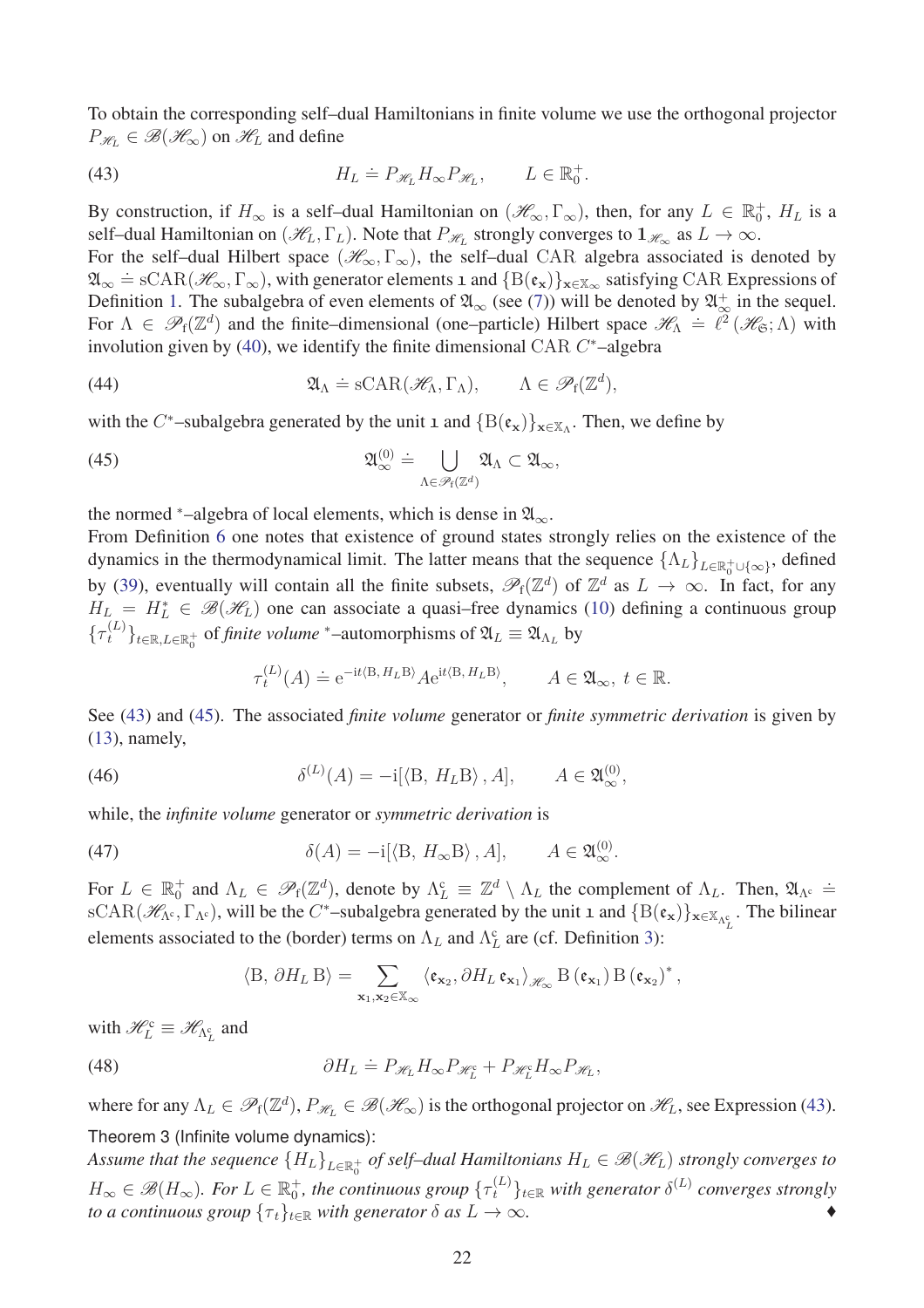*Proof.* The proof of the statements is completely standard. We present it here for the sake of completeness. We can combine Expressions [\(10\)](#page-5-3) and [\(11\)](#page-5-5) such that for any self–dual Hamiltonian  $H_{\infty} \in \mathscr{B}(\mathscr{H}_{\infty})$  we have

$$
\tau_t^{(L)}(\mathcal{B}(\varphi)) = \mathcal{B}\left(\left(U_t^{(L)}\right)^*\varphi\right) \quad \text{and} \quad \tau_t(\mathcal{B}(\varphi)) = \mathcal{B}\left(U_t^*\varphi\right).
$$

Here, for  $L \in \mathbb{R}_0^+$ ,  $\tau_t^{(L)}$  $t_t^{(L)} \doteq \chi_{e^{itH}L}$  and  $\tau_t \doteq \chi_{e^{itH}\infty}$  so that

$$
\left\{U_t^{(L)} \doteq \mathrm{e}^{\mathrm{i} t H_L}\right\}_{t\in\mathbb{R}} \quad \text{ and } \quad \left\{U_t \equiv U_t^{(\infty)} \doteq \mathrm{e}^{\mathrm{i} t H_\infty}\right\}_{t\in\mathbb{R}}
$$

are the *one–parameter unitary groups* on  $(\mathcal{H}_{\infty}, \Gamma_{\infty})$  associated to the *finite* and *infinite* dynamical systems, respectively. Note that for any  $\varphi \in \mathscr{H}_{\infty}$ ,  $B(\varphi)$  is bounded (see Definition [1\)](#page-3-7). Then, using that  $||B(\varphi)||_{\mathfrak{A}_{\infty}} \le ||\varphi||_{\mathscr{H}_{\infty}}$ , for any  $L_1, L_2 \in \mathbb{R}_0^+$ , with  $L_2 \ge L_1$ , we have

$$
\left\|\tau_t^{(L_2)}\left(\mathcal{B}(\varphi)\right)-\tau_t^{(L_1)}\left(\mathcal{B}(\varphi)\right)\right\|_{\mathfrak{A}_{\infty}}\leq \left\|U_t^{(L_2)}-U_t^{(L_1)}\right\|_{\mathscr{B}(\mathscr{H}_{\infty})}\|\varphi\|_{\mathscr{H}_{\infty}}.
$$

We can write

$$
U_t^{(L_2)} - U_t^{(L_1)} = i \int_0^t \partial_s \left( U_{t-s}^{(L_1)} U_s^{(L_2)} \right) ds = i \int_0^t U_{t-s}^{(L_1)} \left( H_{L_2} - H_{L_1} \right) U_s^{(L_2)} ds,
$$

so that

$$
\left\|\tau_t^{(L_2)}\left(\mathcal{B}(\varphi)\right)-\tau_t^{(L_1)}\left(\mathcal{B}(\varphi)\right)\right\|_{\mathfrak{A}_{\infty}}\leq |t| \left\|H_{L_2}-H_{L_1}\right\|_{\mathscr{B}(\mathscr{H}_{\infty})}\|\varphi\|_{\mathscr{H}_{\infty}}.
$$

Since the sequence  ${H_L}_{L\in\mathbb{R}_0^+}$  strongly converges to  $H_{\infty}$  as  $L \to \infty$ , the last expression shows that it is a Cauchy sequence of self–adjoint operators. Therefore, the continuous group of <sup>∗</sup>–automorphisms  $\left\{ \tau_t^{(L)} \right\}$ *t*  $\overline{1}$  $\mathcal{L}_{t \in \mathbb{R}}$ ,  $L \in \mathbb{R}^+$ , strongly converges to  $\{\tau_t\}_{t \in \mathbb{R}}$  for all  $t \in \mathbb{R}$ .

To show the existence of the generator, we restrict our study to bounded self–dual Hamiltonians. An extension to unbounded self–dual Hamiltonians can be found using similar arguments that in [\[BP16,](#page-35-12) Theorem 4.8]. With the same notation as above, note that the difference between finite volume generators is (see [\(46\)](#page-21-2))

$$
\delta^{(L_2)}(A) - \delta^{(L_1)}(A) = -i[\langle B, (H_{L_2} - H_{L_1})B \rangle, A], \qquad A \in \mathfrak{A}_{\infty}^{(0)}.
$$

We can write for  $L_1, L_2 \in \mathbb{R}_0^+$ , with  $L_2 \ge L_1$ ,

$$
H_{L_2} = H_{L_1} + P_{\mathscr{H}_{L_1}} H_{\infty} P_{\mathscr{H}_{L_2} \setminus \mathscr{H}_{L_1}} + P_{\mathscr{H}_{L_2} \setminus \mathscr{H}_{L_1}} H_{\infty} P_{\mathscr{H}_{L_1}} + P_{\mathscr{H}_{L_2} \setminus \mathscr{H}_{L_1}} H_{\infty} P_{\mathscr{H}_{L_2} \setminus \mathscr{H}_{L_1}},
$$

where  $P_{\mathcal{H}_{L_2} \setminus \mathcal{H}_{L_1}} \equiv P_{\mathcal{H}_{L_2}} - P_{\mathcal{H}_{L_1}} \in \mathcal{B}(\mathcal{H}_{\infty})$  is the orthogonal projector on  $\mathcal{H}_{L_2} \setminus \mathcal{H}_{L_1}$ . Then, for any fixed  $\Lambda \subset \Lambda_{L_1} \subsetneq \Lambda_{L_2}$ 

$$
\left\|\delta^{(L_2)}(A)-\delta^{(L_1)}(A)\right\|_{\mathfrak{A}_{\infty}}\leq 2\|A\|_{\mathfrak{A}_{\infty}}\left(\sum_{\mathbf{x}_1,\,\mathbf{x}_2\in\mathbb{X}_{L_2}\backslash\mathbb{X}_{L_1}}\left|\langle\mathfrak{e}_{\mathbf{x}_2},H_\infty\mathfrak{e}_{\mathbf{x}_1}\rangle_{\mathscr{H}_\infty}\right|+2\mathfrak{X}_{L_1,L_2}(\Lambda)\right),
$$

with

<span id="page-22-0"></span>
$$
(49)\ \ \mathfrak{X}_{L_1,L_2}(\Lambda)\doteq\max\left\{\sum_{\mathbf{x}_1\in\mathbb{X}_{L_2}\backslash\mathbb{X}_{L_1}}\sum_{\mathbf{x}_2\in\mathbb{X}_{\Lambda}}\left|\langle\mathfrak{e}_{\mathbf{x}_2},H_{\infty}\mathfrak{e}_{\mathbf{x}_1}\rangle_{\mathscr{H}_{\infty}}\right|,\sum_{\mathbf{x}_2\in\mathbb{X}_{L_2}\backslash\mathbb{X}_{L_1}}\sum_{\mathbf{x}_1\in\mathbb{X}_{\Lambda}}\left|\langle\mathfrak{e}_{\mathbf{x}_2},H_{\infty}\mathfrak{e}_{\mathbf{x}_1}\rangle_{\mathscr{H}_{\infty}}\right|\right\},
$$

we then note that for  $L_1, L_2 \to \infty$ ,  $\left\| \delta^{(L_2)}(A) - \delta^{(L_1)}(A) \right\|_{\mathfrak{A}_{\infty}}$  goes to zero, and therefore the sequence  $\{\delta^{(L)}\}_L \in \mathbb{R}^+_0$  is Cauchy. In fact, it is (absolutely) convergent for any  $A \in \mathfrak{A}_{\infty}^{(0)}$ :  $\delta(A) =$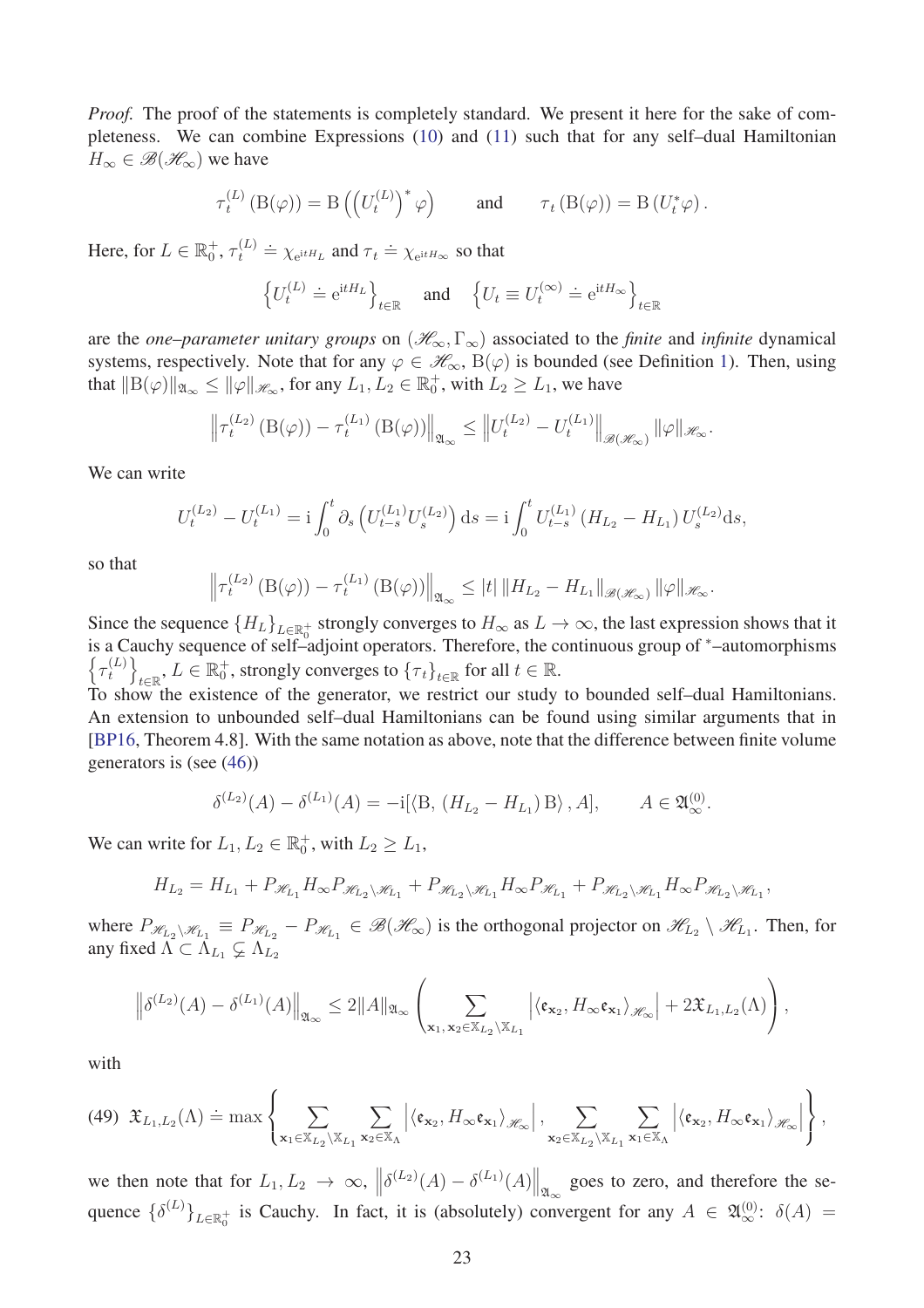$\lim_{L\to\infty} \delta^{(L)}(A)$ ,  $A \in \mathfrak{A}_{\infty}^{(0)}$ . In particular, note that for the local element  $A \in \mathfrak{A}_L$ 

**x**2∈X*<sup>L</sup>*

$$
\|[\langle \mathbf{B}, H_L \mathbf{B} \rangle, A] \|_{\mathfrak{A}_{\infty}} \leq 2 \|\Lambda_L\| \|A\|_{\mathfrak{A}} \max \Big\{ \sup_{\mathbf{x}_1 \in \mathbb{X}_L} \sum_{\mathbf{x}_2 \in \mathbb{X}_L} \Big| \langle \mathfrak{e}_{\mathbf{x}_2}, H_L \mathfrak{e}_{\mathbf{x}_1} \rangle_{\mathscr{H}_{\infty}} \Big|,
$$
  

$$
\sup_{\mathbf{x}_1 \in \mathbb{X}_L} \sum_{\mathbf{x}_2 \in \mathbb{X}_L} \Big| \langle \mathfrak{e}_{\mathbf{x}_2}, H_L \mathfrak{e}_{\mathbf{x}_1} \rangle_{\mathscr{H}_{\infty}} \Big| \Big\}.
$$

Finally, let us remark that the second Trotter–Kato Approximation Theorem [\[EBN](#page-36-16)+06, Chap. III, Sect. 4.9] assures that  $\delta: \mathfrak{A}_{0}^{(\infty)} \to \mathfrak{A}^{(\infty)}$  is the generator of  $\{\tau_t\}_{t \in \mathbb{R}}$ . For complete details see  $[BP16]$ .  $[End]$ 

**x**1∈X*<sup>L</sup>*

**Remark 2.** Observe that for any  $t \in \mathbb{R}, \Lambda \in \mathscr{P}_f(\mathbb{Z}^d)$ ,  $A \in \mathscr{U}_\Lambda$  and  $L_1, L_2 \in \mathbb{R}_0^+$  with  $\Lambda \subset \Lambda_{L_1} \subsetneq \Lambda_{L_2}$  we have:

$$
\tau_t^{(L_2)}(A) - \tau_t^{(L_1)}(A) = \int_0^t \frac{d}{ds} \left( \tau_s^{(L_2)} \left( \tau_{t-s}^{(L_1)}(A) \right) \right) ds
$$
  
= 
$$
-i \int_0^t \tau_s^{(L_2)} \left( \left[ \langle B, (H_{L_2} - H_{L_1}) B \rangle, \tau_{t-s}^{(L_1)}(A) \right] \right) ds
$$

Because of Expression [\(11\)](#page-5-5), the boundedness of the generators  $_1$  and  $(B(\mathfrak{e_x})\}_{\mathbf{x}\in\mathbb{X}_L}$ , and due to  $\Lambda\subset\Lambda_1$ one has:

$$
\left\|\tau_t^{(L_2)}(A)-\tau_t^{(L_1)}(A)\right\|_{\mathfrak{A}_{\infty}}\leq 2\|A\|_{\mathfrak{A}_{\infty}}|t|\left(\sum_{\mathbf{x}_1,\,\mathbf{x}_2\in\mathbb{X}_{L_2}\backslash\mathbb{X}_{L_1}}\left|\langle\mathfrak{e}_{\mathbf{x}_2},H_\infty\mathfrak{e}_{\mathbf{x}_1}\rangle_{\mathscr{H}_\infty}\right|+2\mathfrak{X}_{L_1,L_2}(\Lambda)\right),
$$

where  $\mathfrak{X}_{L_1,L_2}(\Lambda)$  is given by [\(49\)](#page-22-0). Last inequality is reminiscent of Lieb–Robinson bounds (LRB) used to show the existence of dynamics for the interacting *short–range* case  $[BP16]$ .

In order to study quasi–free ground states at infinite volume we use:

#### PROPOSITION 2.

Let  $\{H_L\}_{L\in\R_0^+}\in \mathscr{B}(\mathscr{H}_\infty)$  be a sequence of self–dual Hamiltonians on  $(\mathscr{H}_\infty,\Gamma_\infty)$  strongly convergent to  $H_{\infty} \in \mathcal{B}(\mathcal{H}_{\infty})$ . For any  $L \in \mathbb{R}_0^+ \cup \{\infty\}$ ,  $E_{+,L}$  will denote the spectral projection on  $\mathbb{R}^+$  associated to the self–dual Hamiltonian  $H_L$ . If zero is not an eigenvalue of  $H_{\infty}$ , then  $E_+$  will be the strong limit of the sequence  ${E_{+,L}}_{L \in \mathbb{R}_0^+}$ , *i.e.*,  $\lim_{L \to \infty} E_{+,L} = E_+$ . **■** 

*Proof.* The proof is found in [\[AE83,](#page-34-0) Lemma 3.3.]

For any  $L \in \mathbb{R}_0^+$  let us define the set of *local* quasi–free ground states by  $q\mathfrak{E}^{(L)} \subset q\mathfrak{E}^{(\infty)}$  on  $\mathfrak{A}_L \subset \mathfrak{A}_{\infty}$ . See Definition [7.](#page-9-4) To be explicit, for any self-dual Hamiltonian  $H_{\infty} \in \mathcal{B}(\mathcal{H}_{\infty})$  on  $(\mathscr{H}_{\infty}, \Gamma_{\infty})$  and any orthogonal projection  $P_{\mathscr{H}_L} \in \mathscr{B}(\mathscr{H}_{\infty})$  on  $\mathscr{H}_L$  the local Hamiltonian is given by [\(43\)](#page-21-1), namely,

$$
H_L \doteq P_{\mathcal{H}_L} H_{\infty} P_{\mathcal{H}_L},
$$

which has an associated *local* Gibbs state defined by

$$
\varrho_{\Lambda_L}\left(\mathbf{B}(\varphi_{1,\,\Lambda_L})\mathbf{B}(\varphi_{2,\,\Lambda_L})^*\right)\doteq\left\langle\varphi_{1,\,\Lambda_L},E_{+,L}\varphi_{2,\,\Lambda_L}\right\rangle_{\mathscr{H}_L},
$$

for  $\varphi_{j,\Lambda_L} \in \mathcal{H}_L$ ,  $j = \{1,2\}$ , where  $E_{+,L}$  denotes the sequence of spectral projections of Proposition [2.](#page-23-0) Then, using Expressions [\(17\)](#page-7-0)–[\(18\)](#page-7-5) the local quasi–free ground state  $\omega_{\Lambda_L} \in \mathfrak{q} \mathfrak{E}^{(L)}$  is found to be

<span id="page-23-1"></span>(50) 
$$
\omega_{\Lambda_L} \left( B(\varphi_{1,\Lambda_L}) B(\varphi_{2,\Lambda_L})^* B(\varphi_{3,\Lambda_L^c}) B(\varphi_{4,\Lambda_L^c})^* \right) =
$$

$$
2 \varrho_{\Lambda_L} \left( B(\varphi_{1,\Lambda_L}) B(\varphi_{2,\Lambda_L})^* \right) \operatorname{tr} \left( B(\varphi_{3,\Lambda_L^c}) B(\varphi_{4,\Lambda_L^c})^* \right)
$$

<span id="page-23-0"></span>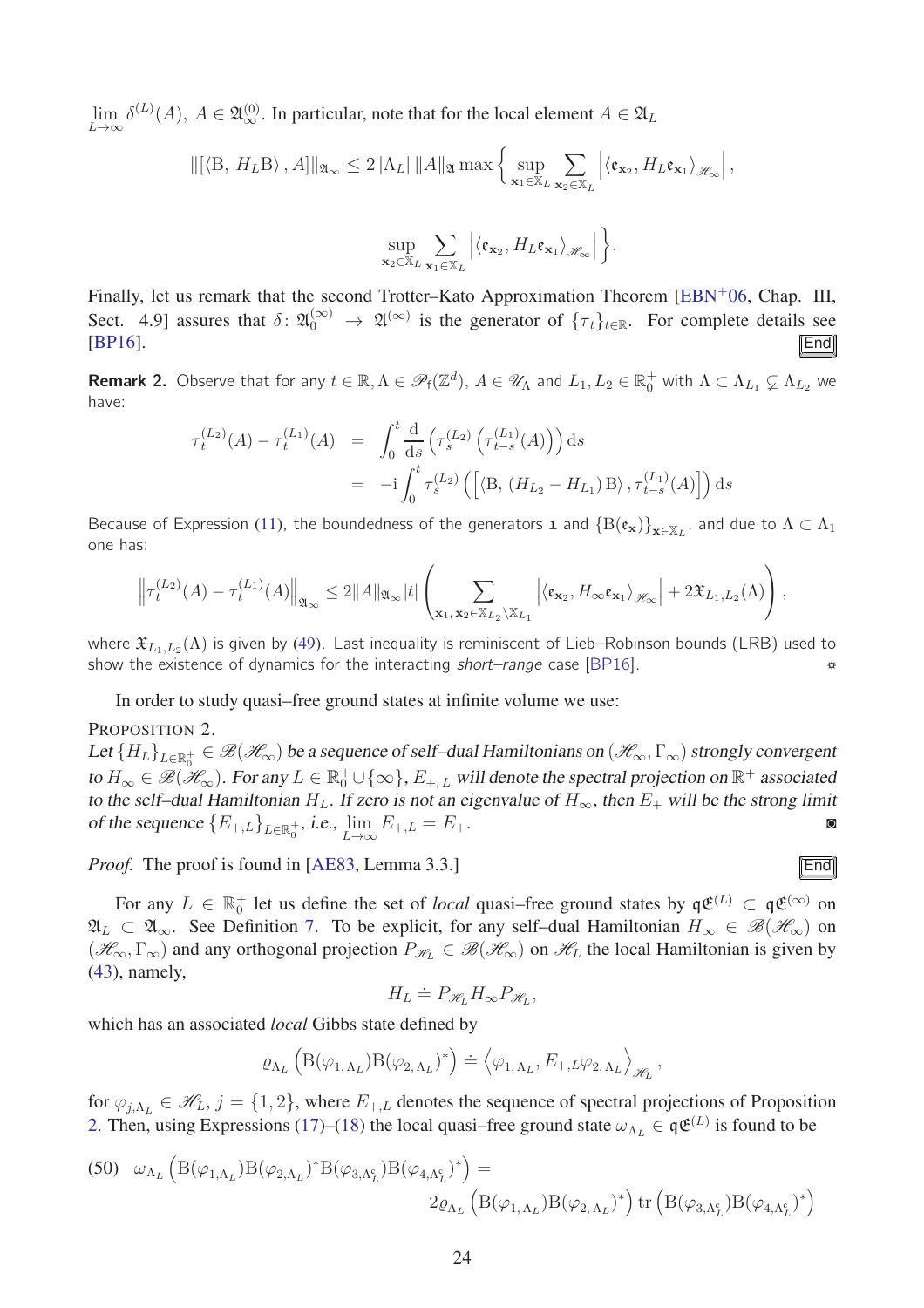where  $\varphi_{j,\Lambda_{L}^{c}} \in \mathscr{H}_{\Lambda_{L}^{c}} \equiv \mathscr{H}_{L}^{c}, j = \{3,4\}$ , and  $\mathrm{tr} \in \mathfrak{E}$  is the tracial state of Definition [5,](#page-7-4) cf. [\[AM03,](#page-34-3) Section 4.2]. In particular, if  $\varphi_{3,\Lambda_L^c} = \varphi_{4,\Lambda_L^c} = \mathbf{1}_{\mathscr{H}_{\infty}}$  one has

$$
\omega_{\Lambda_L} \left( B(\varphi_{1,\Lambda_L}) B(\varphi_{2,\Lambda_L})^* \right) = \varrho_{\Lambda_L} \left( B(\varphi_{1,\Lambda_L}) B(\varphi_{2,\Lambda_L})^* \right).
$$

Additionally, by linearly, for any two *even* elements  $A \in \mathfrak{A}_L^+$  and  $B \in \mathfrak{A}_L^{+, c}$ , see [\(7\)](#page-4-3), we get from [\(50\)](#page-23-1):

<span id="page-24-1"></span>
$$
\omega_{\Lambda_L}(AB) = 2\varrho_{\Lambda_L}(A) \operatorname{tr}(B),
$$

see again [\[AM03,](#page-34-3) Section 4.2]. We now state:

Theorem 4 (Quasi–free ground states):

*The local quasi–free ground state*  $\omega_{\Lambda_L}$  *converges to* 

$$
\omega\left(\mathcal{B}(\varphi_1)\mathcal{B}(\varphi_2)^*\right) = \langle \varphi_1, E_+\varphi_2 \rangle_{\mathscr{H}_\infty},
$$

in the weak<sup>∗</sup>–topology, where  $E_+ \in \mathscr{B}(\mathscr{H}_\infty)$  is the spectral projection on  $\mathbb{R}^+$  associated to the self– *dual Hamiltonian*  $H_{\infty} \in \mathscr{B}(\mathscr{H}_{\infty})$ , and  $\varphi_1, \varphi_2 \in \mathscr{H}_{\infty}$ .

*Proof.* Take  $L_1, L_2 \in \mathbb{R}_0^+$ , with  $L_2 \geq L_1$  such that  $\Lambda_{L_2} \supsetneq \Lambda_{L_1}$ . Thus, we analyze the following difference:

$$
D_{\omega_{L_2}, \omega_{L_1}} \doteq \omega_{L_2} \left( \mathcal{B}(\varphi_{1, L_2}) \mathcal{B}(\varphi_{2, L_2})^* \right) - \omega_{L_1} \left( \mathcal{B}(\varphi_{1, L_1}) \mathcal{B}(\varphi_{2, L_1})^* \right).
$$

Here, in the way that the set of boxes  $\Lambda_L$  was defined [\(39\)](#page-20-5), for  $j = \{1, 2\}$  we canonically identify  $\varphi_{j,L_1} \in \mathcal{H}_{L_1}$  with the element  $\varphi_{j,L_1} \oplus 0_{\Lambda_{L_2} \setminus \Lambda_{L_1}} \in \mathcal{H}_{L_2}$ . The spectral projections on  $\mathbb{R}^+$  are related by  $E_{L_2} = E_{L_1} \oplus \mathbb{1}_{\Lambda_{L_2} \setminus \Lambda_{L_1}} \in \mathcal{B}(\mathcal{H}_{L_2})$ . Straightforward calculations yield us to note that  $\lim_{L_1 \to \infty} \lim_{L_2 \to \infty} D_{\omega_{L_2}, \omega_{L_1}}$  equals zero.  $\boxed{\text{End}}$ 

We are now in a position to prove the properties of the family of automorphisms  $\kappa_s$ :  $\mathscr{B}(\mathscr{H}) \to$  $\mathscr{B}(\mathscr{H})$ , for any  $s \in \mathscr{C}$ , given by Assumption [1](#page-11-3) and Lemma [1,](#page-16-2) which are associated to a differentiable family of self–dual Hamiltonians  $H_{\mathfrak{g}} \in \mathcal{B}(\mathcal{H}_{\infty})$  in the g–phase, see Definition [10.](#page-11-2) Observe that the existence of such  $\kappa_s$  is closely related to the existence of a differentiable unitary operator  $V_s \in \mathcal{B}(\mathcal{H})$ satisfying the *non*–autonomous differential equation, Expression [\(30\)](#page-16-3):

$$
\partial_s V_s = -\mathrm{i} \mathfrak{D}_{\mathfrak{g},s} V_s
$$
, with  $V_0 = \pm \mathbf{1}_{\mathscr{H}}$ ,

where  $\{\mathfrak{D}_{\mathfrak{a},s}\}_{s\in\mathscr{C}}\in\mathscr{B}(\mathscr{H}_{\infty})$  is a family of self–adjoint operators that is found to be

$$
\mathfrak{D}_{\mathfrak{g},s} \doteq \int_{\mathbb{R}} \mathrm{e}^{\mathrm{i} t H_s} \left( \partial_s H_s \right) \mathrm{e}^{-\mathrm{i} t H_s} \mathfrak{W}_{\mathfrak{g}}(t) \mathrm{d} t,
$$

with  $\mathfrak{W}_{\mathfrak{a}}: \mathbb{R} \to \mathbb{R}$  an integrable odd function the properties of which are summarized in [\[BMNS12,](#page-35-3) [MZ13\]](#page-37-9) and references therein. In the sequel, for any  $s \in \mathcal{C}$ ,  $V_s$ ,  $H_s$  and  $\partial_s H_s$  have to be understood as the strong limit of the sequences  $\{V_s^{(L)}\}_{L \in \mathbb{R}_0^+}$ ,  $\{H_{s,L}\}_{L \in \mathbb{R}_0^+}$  and  $\{\partial_s H_{s,L}\}_{L \in \mathbb{R}_0^+}$  respectively. We formulate:

#### <span id="page-24-0"></span>LEMMA 2.

Take  $\mathscr{C} \equiv [0, 1]$ , fix  $s \in \mathscr{C}$  and consider the family of operators satisfying Assumption [1.](#page-11-3) Then, the sequence of automorphisms  $\{\kappa_s^{(L)}\}_{L \in \mathbb{R}_0^+} : \mathcal{B}(\mathcal{H}_L) \to \mathcal{B}(\mathcal{H}_L)$  of Lemma [1](#page-16-2) on the local selfdual Hilbert space  $(\mathscr{H}_L, \Gamma_L)$  strongly converges uniformly on  $\mathscr{C}$  to  $\kappa_s : \mathscr{B}(\mathscr{H}_\infty) \to \mathscr{B}(\mathscr{H}_\infty)$ . More precisely, for any  $\Lambda \in \mathcal{P}_f(\mathbb{Z}^d)$ ,  $B \in \mathcal{B}(\mathcal{H}_\Lambda)$  and  $L \in \mathbb{R}_0^+$  such that  $\Lambda \subset \Lambda_L$  we have

$$
\lim_{L \to \infty} \left\| \kappa_s(B) - \kappa_s^{(L)}(B) \right\|_{\mathscr{B}(\mathscr{H}_\infty)} = 0, \quad \text{for any} \quad s \in \mathscr{C}.
$$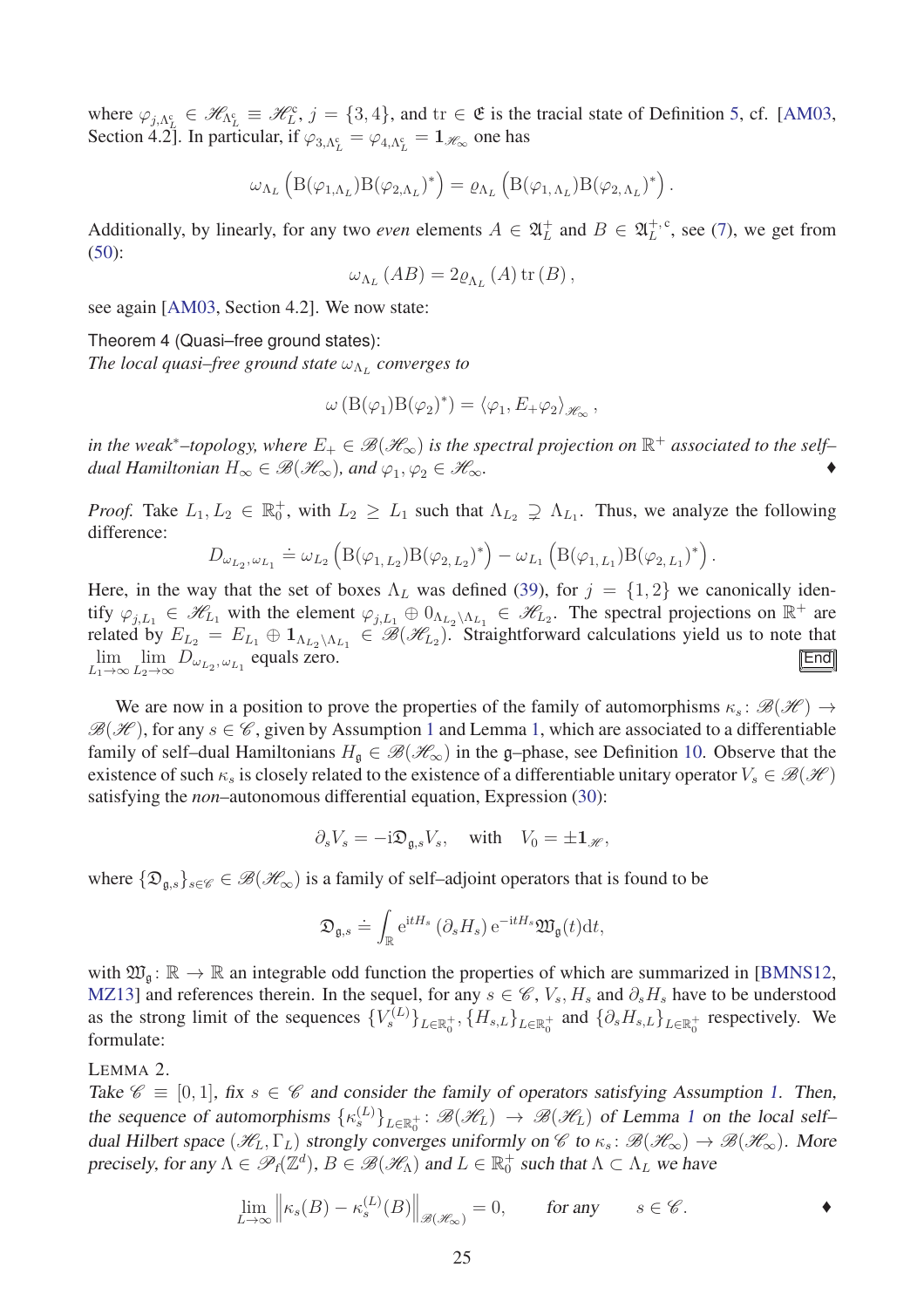*Proof.* Fix  $\Lambda \in \mathscr{P}_f(\mathbb{Z}^d)$  and take  $L_1, L_2 \in \mathbb{R}_0^+$ , with  $L_2 \ge L_1$  such that  $\Lambda_{L_2} \supsetneq \Lambda_{L_1} \supseteq \Lambda$ . We proceed in a similar way as in [\[BP16,](#page-35-12) Lemma 4.4]. Note that with a few modifications of the proof we can arrive at a result that works even in the *interparticle* case [\[AR\]](#page-35-5).

For any  $L \in \mathbb{R}_0^+$ , let  $V_s^{(L)} \in \mathcal{B}(\mathcal{H}_L)$  be the unitary operator satisfying the differential equation [\(30\)](#page-16-3), with  $V_0^{(L)} = \pm 1_{\mathcal{H}}$ . For  $s, r \in \mathcal{C}$ , one defines the unitary element

(51) 
$$
U_L(s,r) \doteq V_s^{(L)} \left(V_r^{(L)}\right)^*,
$$

which satisfies  $U_L(s, s) = \mathbf{1}_{\mathcal{H}}$  for all  $s \in \mathcal{C}$  while

(52) 
$$
\partial_s U_L(s,r) = -i \mathfrak{D}_{\mathfrak{g},s}^{(L)} U_L(s,r) \quad \text{and} \quad \partial_r U_L(s,r) = i U_L(s,r) \mathfrak{D}_{\mathfrak{g},r}^{(L)}.
$$

Note that for  $B \in \mathcal{B}(\mathcal{H}_{\Lambda})$  one can write

<span id="page-25-3"></span><span id="page-25-1"></span><span id="page-25-0"></span>
$$
\kappa_s^{(L_2)}(B) - \kappa_s^{(L_1)}(B) = \int_0^s \partial_r (U_{L_2}(0, r) U_{L_1}(r, s) B U_{L_1}(s, r) U_{L_2}(r, 0)) dr.
$$

Straightforward calculations show us that the derivative inside the integral is

(53) 
$$
iU_{L_2}(0,r) \left[ \left( \mathfrak{D}_{\mathfrak{g},r}^{(L_2)} - \mathfrak{D}_{\mathfrak{g},r}^{(L_1)} \right), U_{L_1}(r,s)BU_{L_1}(s,r) \right] U_{L_2}(r,0)
$$

with  $s, r \in \mathscr{C}$ , and for  $L \in \mathbb{R}_0^+$ , and  $\Lambda \in \mathscr{P}_f(\mathbb{Z}^d)$ ,  $\Lambda \subset \Lambda_L$ . On the other hand, for any  $s \in \mathscr{C}$ ,  $t \in \mathbb{R}^+$ ,  $\Lambda \in \mathscr{P}_f(\mathbb{Z}^d)$  and  $L \in \mathbb{R}_0^+$  such that  $\Lambda_L \supset \Lambda$ , define the *s*–automorphism  $\tilde{\tau}_{s,t}^{(L)} : \mathcal{B}(\mathcal{H}_L) \to \mathcal{B}(\mathcal{H}_L)$  by

$$
\widetilde{\tau}_{s,t}^{(L)}(B) \doteq e^{itH_{s,L}} Be^{-itH_{s,L}},
$$

with  $H_{s,L}$  a self-dual Hamiltonian on  $(\mathcal{H}_L, \Gamma_L)$ . Then, for  $L_1, L_2 \in \mathbb{R}_0^+$  one can write the following

$$
\tilde{\tau}_{s,t}^{(L_2)}(B) - \tilde{\tau}_{s,t}^{(L_1)}(B) = \int_0^t \partial_u \left( \tilde{\tau}_{s,u}^{(L_2)} \circ \tilde{\tau}_{s,t-u}^{(L_1)}(B) \right) du \n= i \int_0^t \tilde{\tau}_{u}^{(L_2)} \left( \left[ H_{s,L_2} - H_{s,L_1}, \tilde{\tau}_{s,t-u}^{(L_1)}(B) \right] \right) du,
$$

where, for a fix  $s \in \mathcal{C}$ , the difference  $H_{s,L_2} - H_{s,L_1} \in \mathcal{B}(\mathcal{H}_{\infty})$  is given by

$$
H_{s,L_2}-H_{s,L_1}=P_{\mathscr H_{L_1}}H_{s,\infty}P_{\mathscr H_{L_2}\backslash \mathscr H_{L_1}}+P_{\mathscr H_{L_2}\backslash \mathscr H_{L_1}}H_{s,\infty}P_{\mathscr H_{L_1}}+P_{\mathscr H_{L_2}\backslash \mathscr H_{L_1}}H_{s,\infty}P_{\mathscr H_{L_2}\backslash \mathscr H_{L_1}},
$$

where  $P_{\mathscr{H}_{L_2} \setminus \mathscr{H}_{L_1}} \equiv P_{\mathscr{H}_{L_2}} - P_{\mathscr{H}_{L_1}} \in \mathscr{B}(\mathscr{H}_{\infty})$  is the orthogonal projector on  $\mathscr{H}_{L_2} \setminus \mathscr{H}_{L_1}$ . Here,  $H_{s,\infty}$ is the self–dual Hamiltonian on  $(\mathscr{H}_\infty,\Gamma_\infty)$  at infinite volume. It follows that,

<span id="page-25-2"></span>(54) 
$$
\|\tilde{\tau}_{s,t}^{(L_2)}(B) - \tilde{\tau}_{s,t}^{(L_1)}(B)\|_{\mathscr{B}(\mathscr{H}_{\infty})} \leq \int_0^t \left\| \left[H_{s,L_2} - H_{s,L_1}, \tilde{\tau}_{s,t-u}^{(L_1)}(B)\right] \right\| du \\ \leq 2|t| \|H_{s,L_2} - H_{s,L_1}\|_{\mathscr{B}(\mathscr{H}_{\infty})} \|B\|_{\mathscr{B}(\mathscr{H}_{\Lambda})}.
$$

By Assumption [1,](#page-11-3)  ${H_{s,L}}_{L \in \mathbb{R}^+_0}$  is a sequence of operators which strongly converges to  $H_{s,\infty}$  as  $L \to$  $\infty$ , then last expression is a Cauchy sequence of self–adjoint operators. Hence, for all  $t \in \mathbb{R}$ ,  $\tilde{\tau}_{s,t}^{(L)}$ *s, t* converges strongly on  $\mathscr{B}(\mathscr{H}_L)$  to  $\tilde{\tau}_{s,t}$ , as  $L \to \infty$ .

What is important to stress is that the difference  $\mathfrak{D}_{\mathfrak{g},r}^{(L_2)} - \mathfrak{D}_{\mathfrak{g},r}^{(L_1)}$  in Expression [\(53\)](#page-25-1) can be written as follows

$$
\mathfrak{D}_{\mathfrak{g},r}^{(L_2)} - \mathfrak{D}_{\mathfrak{g},r}^{(L_1)} = \int_{\mathbb{R}} \left( \tilde{\tau}_{r,t}^{(L_2)} (\partial_r \{H_{r,L_2}\}) - \tilde{\tau}_{r,t}^{(L_2)} (\partial_r \{H_{r,L_1}\}) \right) \mathfrak{W}_{\mathfrak{g}}(t) dt +
$$

$$
\int_{\mathbb{R}} \left( \tilde{\tau}_{r,t}^{(L_2)} (\partial_r \{H_{r,L_1}\}) - \tilde{\tau}_{r,t}^{(L_1)} (\partial_r \{H_{r,L_1}\}) \right) \mathfrak{W}_{\mathfrak{g}}(t) dt.
$$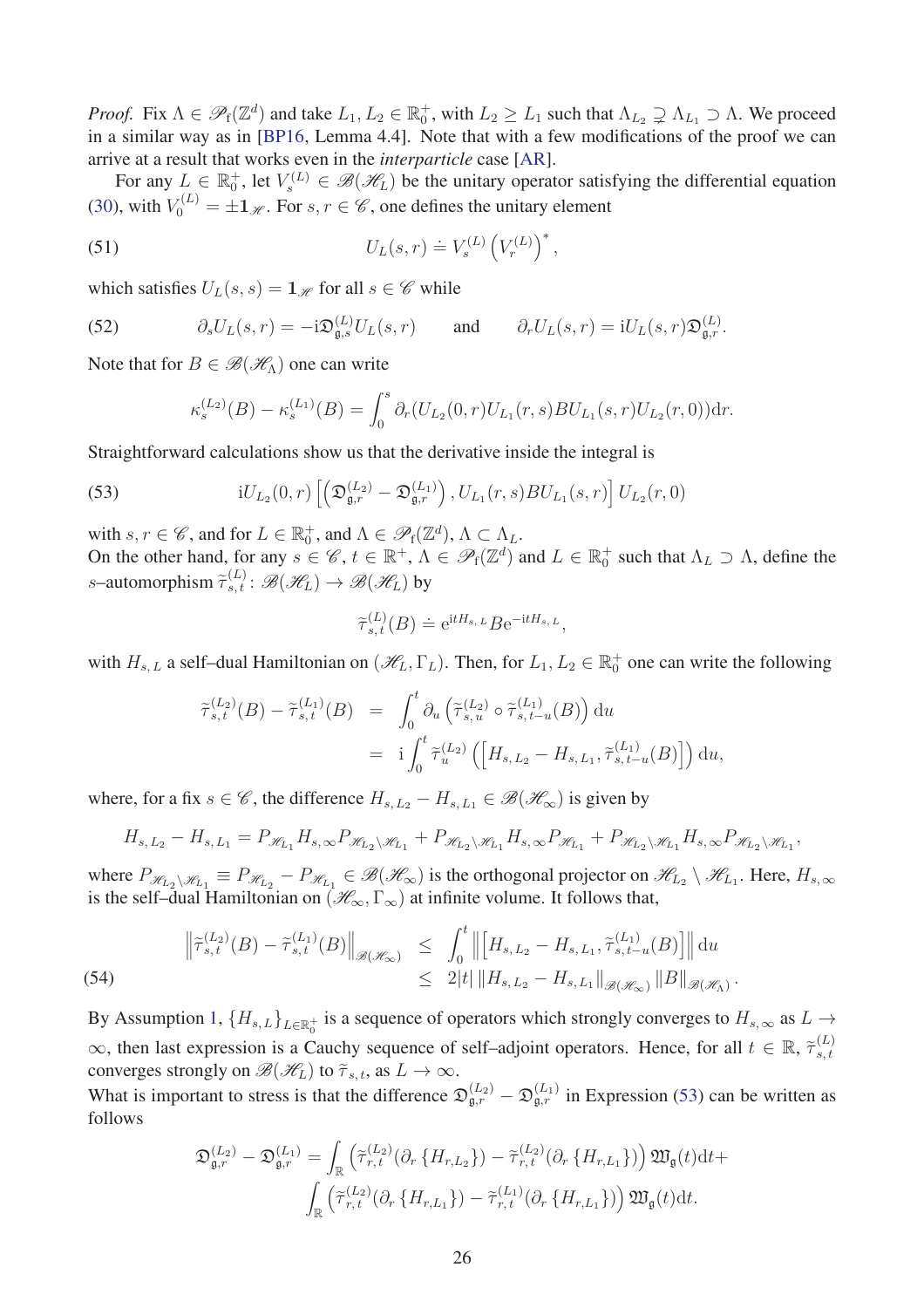From which one has

<span id="page-26-2"></span>(55) 
$$
\left\| \kappa_s^{(L_2)}(B) - \kappa_s^{(L_1)}(B) \right\|_{\mathscr{B}(\mathscr{H}_{\infty})} \leq 2 \left\| B \right\|_{\mathscr{B}(\mathscr{H}_{\infty})} |s|
$$
  
\n
$$
\sup_{r \in \mathscr{C}} \left( \int_{\mathbb{R}} \left\| \partial_r \left\{ H_{r,L_2} \right\} - \partial_r \left\{ H_{r,L_1} \right\} \right\|_{\mathscr{B}(\mathscr{H}_{\infty})} |\mathfrak{W}_{\mathfrak{g}}(t)| \, \mathrm{d}t \right. \\ \left. + \int_{\mathbb{R}} \left\| \left( \tilde{\tau}_{r,t}^{(L_2)} - \tilde{\tau}_{r,t}^{(L_1)} \right) \partial_r \left\{ H_{r,L_1} \right\} \right\|_{\mathscr{B}(\mathscr{H}_{\infty})} |\mathfrak{W}_{\mathfrak{g}}(t)| \, \mathrm{d}t \right).
$$

Hence, for a fixed  $s \in \mathscr{C}$ , by Assumption [1](#page-11-3) and Inequality [\(54\)](#page-25-2) one notes that the right hand side of the last inequality vanishes as  $L_2 \to \infty$  and  $L_1 \to \infty$ . Thus,  $\kappa_s^{(L)}$  is a pointwise Cauchy sequence as  $L \to \infty$  and hence the family of automorphism  $\kappa_s^{(L)}$  converges strongly on  $\mathcal{B}(\mathcal{H}_L)$  to  $\kappa_s$  as  $L \to \infty$ . **Find** 

As a consequence we have:

COROLLARY 5.

Make the same assumptions as in Lemma [2](#page-24-0). Then, for any  $s \in \mathcal{C}$ , the sequence of unitary operators  $V_s^{(L)} \in \mathscr{B}(\mathscr{H}_{\infty})$  strongly converges to some  $V_s \in \mathscr{B}(\mathscr{H}_{\infty})$ .

*Proof.* As is usual, it is enough to show that the sequence  $V_s^{(L)} \in \mathcal{B}(\mathcal{H}_{\infty})$  is a Cauchy sequence. Note that for any  $s \in \mathscr{C}$  and  $L_1, L_2 \in \mathbb{R}_0^+$  with  $L_2 \ge L_1$ , we can write:

<span id="page-26-1"></span>
$$
\left(V_s^{(L_2)}\right)^* - \left(V_s^{(L_1)}\right)^* = \int_0^s \partial_r \left(U_{L_2}(0, r) U_{L_1}(r, s)\right) dr,
$$

where for any  $s, r \in \mathcal{C}$ ,  $U_L(s, r)$  is the unitary element defined by [\(51\)](#page-25-3)–[\(52\)](#page-25-0). Straightforward calculations yield to

$$
\left(V_s^{(L_2)}\right)^* - \left(V_s^{(L_1)}\right)^* = \mathbf{i} \int_0^s U_{L_2}(0, r) \left(\mathfrak{D}_{\mathfrak{g},r}^{(L_2)} - \mathfrak{D}_{\mathfrak{g},r}^{(L_1)}\right) U_{L_1}(r, s) dr.
$$

Proceeding as in  $(55)$  we arrive at the desired result. We omit the details.  $\boxed{\text{End}}$ 

<span id="page-26-0"></span>LEMMA 3 (UNIFORMITY OF THE DETERMINANT).

Make the same assumptions as in Lemma [2](#page-24-0) and suppose that for any  $s \in \mathscr{C}$  and  $L \in \mathbb{R}_0^+ \cup \{\infty\}$ ,  $1 - V_s^{(L)}$  and  $\mathfrak{D}_{\mathfrak{g},s}^{(L)}$  ( $\mathfrak{D}_{\mathfrak{g},s}^{(L)}$  given by [\(30\)](#page-16-3)) are trace class on  $\mathcal{H}_L$ . Then, for any  $s \in \mathcal{C}$ , the family of determinants  $\sigma_s^{(L)} \doteq \det \left( V_s^{(L)} \right)$  $\Theta$  = {-1, 1} is uniform for  $L \in \mathbb{R}^+_0 \cup \{\infty\}.$ 

*Proof.* For  $L \in \mathbb{R}_0^+ \cup \{\infty\}$  and any  $s, r \in \mathcal{C}$  consider  $U_L(s, r)$ , the unitary element defined by [\(51\)](#page-25-3)– [\(52\)](#page-25-0). By the Jacobi's formula of determinants for  $U_L(s, r)$  we have for  $L_1, L_2 \in \mathbb{R}_0^+$  with  $L_2 \ge L_1$ that

$$
\left| \det \left( V_s^{(L_2)} \right) - \det \left( V_s^{(L_1)} \right) \right| = \left| \int_0^s \partial_r \left( \det \left( U_{L_2}(r, 0) \right) \det \left( U_{L_1}(s, r) \right) \right) dr \right|
$$
  
= 
$$
\left| \int_0^s \det \left( U_{L_2}(0, r) \right) \det \left( U_{L_1}(s, r) \right) \left( \operatorname{tr}_{\mathscr{H}_{L_2}} \left( \mathfrak{D}_{\mathfrak{g}, r}^{(L_2)} \right) - \operatorname{tr}_{\mathscr{H}_{L_1}} \left( \mathfrak{D}_{\mathfrak{g}, r}^{(L_1)} \right) \right) dr \right|
$$

Now, similar to the proof of Corollary [3,](#page-18-0) since  $H_{s,L}$  is self–adjoint for  $s \in \mathscr{C}$  and  $L \in \mathbb{R}_0^+ \cup$ {∞}, *∂sHs, L* also is. Thus, by Expression [\(36\)](#page-17-2) and the cyclic property of the trace, it follows that  $\text{tr}_{\mathscr{H}_L}(\mathfrak{D}_{\mathfrak{g},s}^{(L)}) = 0$ , for  $L \in \mathbb{R}_0^+$ . Now, for any  $s \in \mathscr{C}$ , note that the sequence of functions  $\left\{\det\left(V_s^{(L)}\right) \right\}$  $\setminus$ *L*∈N is equicontinuous and pointwise bounded. By the *Ascoli–Arzela`* Theorem exists a uniform convergent subsequence  $\left\{\det \left(V_s^{(L^{(n)})}\right)\right\}$  $\setminus$ such that the map  $s \mapsto \det \left( V_s^{(L^{(n)})} \right)$  $\vert$  converges uniformly for  $s \in \mathscr{C}$ . By Corollary [3,](#page-18-0) for any  $s \in \mathscr{C}$  and  $n \in \mathbb{N}$ ,  $\sigma_s^{(L^{(n)})} \doteq \det \left( V_s^{(L^{(n)})} \right)$  $=$ det  $\left(V_0^{(L^{(n)})}\right)$ 0  $\setminus$  $= \pm 1.$  **Find**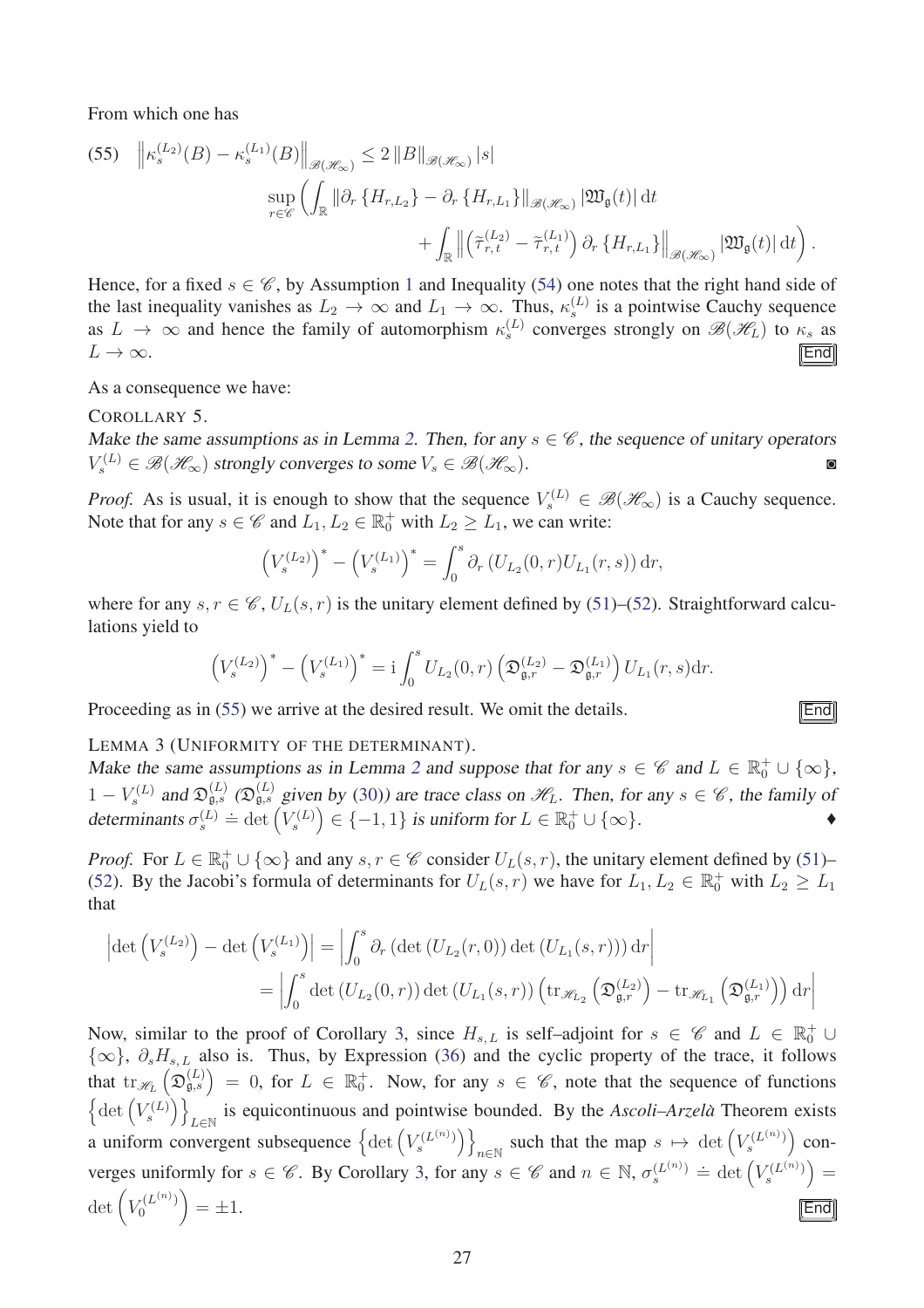#### <span id="page-27-0"></span>4.3 Decay estimates of correlations and gapped quasi–free ground states

Fix  $\epsilon \in (0, 1]$  and let  $(\mathcal{H}_{\infty}, \Gamma_{\infty})$  be the self-dual Hilbert space as defined in subsection [4.2.](#page-20-0) Moreover, consider the family of self–adjoint operators  $\{A_s\}_{s\in\mathscr{C}}\in\mathscr{B}(\mathscr{H}_\infty)$ . Thus, for any  $s\in\mathscr{C}$  we define the constants

$$
\mathbf{S}(A_s,\mu) \doteq \sup_{\mathbf{x}_1 \in \mathbb{X}_{\infty}} \sum_{\mathbf{x}_2 \in \mathbb{X}_{\infty}} \left( e^{\mu |x_1 - x_2|^{\epsilon}} - 1 \right) \left| \langle \mathfrak{e}_{\mathbf{x}_1}, A_s \mathfrak{e}_{\mathbf{x}_2} \rangle_{\mathscr{H}_{\infty}} \right| \in \mathbb{R}_0^+ \cup \{ \infty \},
$$

for  $\mu \in \mathbb{R}_0^+$  and

<span id="page-27-3"></span>
$$
\Delta(A_s, z) \doteq \inf \{|z - \lambda| : \lambda \in \text{spec}(A_s)\}, \qquad z \in \mathbb{C},
$$

as the distance from the point *z* to the spectrum of  $A_s$ .  $\mathbb{X}_{\infty}$  is defined by [\(41\)](#page-20-1). Here,  $\mu$  is not necessarily the same for two different operators  $A_{s_1}, A_{s_2} \in \{A_s\}_{s \in \mathscr{C}}$ , but in the sequel w.l.o.g. we will assume this. Since the function  $x \mapsto (e^{xr} - 1)/x$  is increasing on  $\mathbb{R}^+$  for any fixed  $r \ge 0$ , it follows that

(56) 
$$
\mathbf{S}(A_s, \mu_1) \leq \frac{\mu_1}{\mu_2} \mathbf{S}(A_s, \mu_2), \qquad \mu_2 \geq \mu_1 \geq 0.
$$

We have the following Combes–Thomas estimates:

#### PROPOSITION 3 (COMBES-THOMAS).

Let  $\epsilon \in (0,1], \mathscr{C} = [0,1]$ , the family of self-adjoint operators  $\{A_s\}_{s \in \mathscr{C}} \in \mathscr{B}(\mathscr{H}_{\infty})$ ,  $\mu \in \mathbb{R}_0^+$  and  $z \in \mathbb{C}$ . If  $\Delta(A_s, z) > \mathbf{S}(A_s, \mu)$  then for any  $s \in \mathscr{C}$  and  $\mathbf{x} = (x, s, v), \mathbf{y} = (y, t, w) \in \mathbb{X}_{\infty}$ 

<span id="page-27-1"></span>
$$
\left| \left\langle \mathfrak{e}_{\mathbf{x}}, (z - A_s)^{-1} \mathfrak{e}_{\mathbf{y}} \right\rangle_{\mathscr{H}_{\infty}} \right| \leq \sup_{s \in \mathscr{C}} \left\{ \frac{e^{-\mu |x - y|^{\epsilon}}}{\Delta(A_s, z) - \mathbf{S}(A_s, \mu)} \right\}.
$$

For a proof see [\[AW15,](#page-35-15) Theorem 10.5]. Some immediate consequences are summarized as follows: COROLLARY 6.

Let  $\epsilon \in (0,1], \mathscr{C} = [0,1]$ , the family of self-adjoint operators  $\{A_s\}_{s \in \mathscr{C}} \in \mathscr{B}(\mathscr{H}_{\infty}), \mu \in \mathbb{R}^+_0$  and all  $\mathbf{x} = (x, s, v), \mathbf{y} = (y, t, w) \in \mathbb{X}_{\infty}$ . Then,

(a) Let  $\eta \in \mathbb{R}^+$  such that sup  $\sup_{s \in \mathscr{C}} {\{\mathbf{S}(A_s, \mu)\}} \le \eta/2, u \in \mathbb{R} \text{ and } s \in \mathscr{C},$ 

$$
\begin{aligned}\n&\left| \left\langle \mathbf{\varepsilon}_{\mathbf{x}}, \left( (A_s - u)^2 + \eta^2 \right)^{-1} \mathbf{\varepsilon}_{\mathbf{y}} \right\rangle_{\mathscr{H}_{\infty}} \right| \\
&\leq D_{6,(a)} e^{-\mu |x-y|^{\epsilon}} \sup_{s \in \mathscr{C}} \left\{ \left\langle \mathbf{\varepsilon}_{\mathbf{x}}, \left( (A_s - u)^2 + \eta^2 \right)^{-1} \mathbf{\varepsilon}_{\mathbf{x}} \right\rangle_{\mathscr{H}_{\infty}}^{1/2} \left\langle \mathbf{\varepsilon}_{\mathbf{y}}, \left( (A_s - u)^2 + \eta^2 \right)^{-1} \mathbf{\varepsilon}_{\mathbf{y}} \right\rangle_{\mathscr{H}_{\infty}}^{1/2} \right\}.\n\end{aligned}
$$

Moreover, for any function  $G(z)$ :  $\mathbb{C} \to \mathbb{C}$  analytic on  $|\Im \mathfrak{m}(z)| \leq \eta$  and uniformly bounded by  $||G||_{∞}$  we have

$$
\langle \mathfrak{e}_{\mathbf{x}}, G(A_s) \mathfrak{e}_{\mathbf{y}} \rangle_{\mathscr{H}_\infty} \leq D_{6,(b)} \|G\|_\infty \mathrm{e}^{-\mu \min \Bigl\{1, \inf_{s \in \mathscr{C}} \bigl\{ \frac{\eta}{4S(A_s,\mu)} \bigr\} \Bigr\}|x-y|^{\epsilon}}
$$

<span id="page-27-2"></span>*.*

(b) (Gapped Case) For  $z \in \mathbb{C}$  such that  $\inf_{s \in \mathscr{C}} \Delta(A_s, z) \geq \mathfrak{g}/2 > 0$ , with  $\mathfrak g$  as in Definition [10](#page-11-2):

<span id="page-27-4"></span>(57) 
$$
\left| \left\langle \mathfrak{e}_{\mathbf{x}}, (z - A_s)^{-1} \mathfrak{e}_{\mathbf{y}} \right\rangle_{\mathscr{H}_{\infty}} \right| \leq 4 \mathfrak{g}^{-1} \exp \left( -\mu \min \left\{ 1, \inf_{s \in \mathscr{C}} \left\{ \frac{\mathfrak{g}}{4S(A_s, \mu)} \right\} \right\} |x - y|^{\epsilon} \right).
$$

Moreover, for  $\eta \in (0, \mathfrak{g}/2]$ , and any function  $G(z)$ :  $\mathbb{C} \to \mathbb{C}$  analytic on  $z \in \mathbb{R}_0^+ + \eta + i\eta [-1, 1]$ and uniformly bounded by  $||G||_{\infty}$  we have

$$
\langle \mathfrak{e}_{\mathbf{x}}, E_+ G(A_s) E_+ \mathfrak{e}_{\mathbf{y}} \rangle_{\mathscr{H}_\infty} \leq D_{6,(c)} \| G \|_\infty \mathrm{e}^{- \mu \min \left\{ 1, \inf_{s \in \mathscr{C}} \left\{ \frac{\mathfrak{g}}{4 S(A_s, \mu)} \right\} \right\} |x - y|^{\epsilon}}.
$$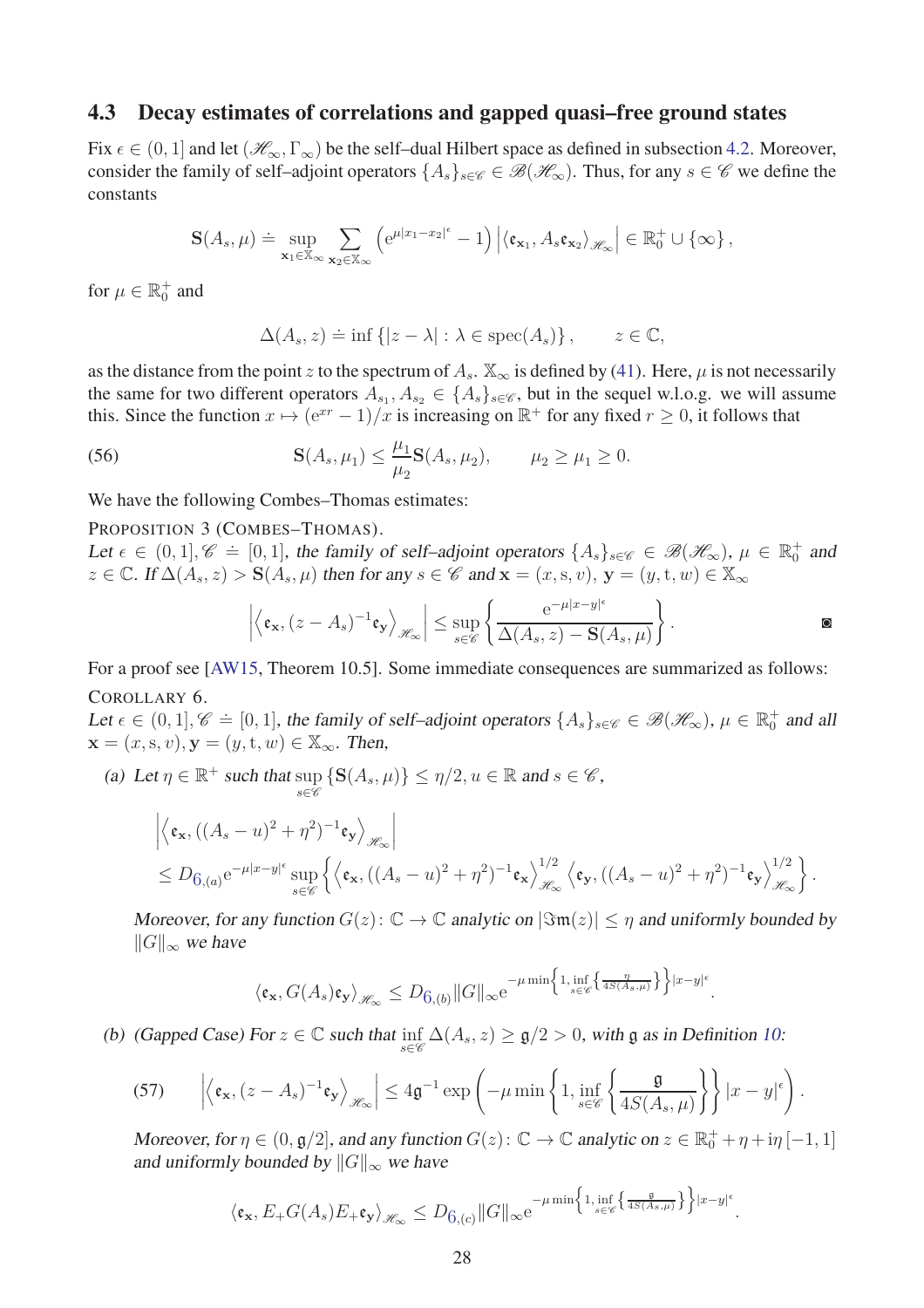In all inequalities, the numbers  $D_{6,(a)}, D_{6,(b)}, D_{6,(c)} \in \mathbb{R}^+$  $D_{6,(a)}, D_{6,(b)}, D_{6,(c)} \in \mathbb{R}^+$  $D_{6,(a)}, D_{6,(b)}, D_{6,(c)} \in \mathbb{R}^+$  are suitable constants.

*Proof.* (a) is proven as in [\[AG98,](#page-34-4) Theorem 3 and Lemma 3]. (b) The first part is a consequence of Theorem [3](#page-27-1) together Inequality [\(56\)](#page-27-3). On the other hand, we use Cauchy's integral formula to write, for all real  $E \in \mathbb{R} \backslash \{\eta\},\$ 

$$
\chi_{(\eta,\infty)}G(E) = \frac{1}{2\pi i} \int_{\eta}^{\infty} \left( \frac{G(u - i\eta)}{u - E - i\eta} - \frac{G(u + i\eta)}{u - E + i\eta} \right) du - \frac{1}{2\pi} \int_{-\eta}^{\eta} \frac{G(\eta + iu)}{\eta - E + iu} du,
$$

which yields

$$
\chi_{(\eta,\infty)}G(E) = \frac{\eta}{\pi} \int_{\eta}^{\infty} \frac{G(u - i\eta) + G(u + i\eta)}{(u - E)^2 + \eta^2} du - \frac{2\eta}{\pi} \int_{\eta}^{\infty} \frac{G(u)}{(u - E)^2 + 4\eta^2} du \n+ \frac{1}{2\pi} \int_{0}^{\eta} \frac{G(\eta - iu)}{\eta - iu - E + 2i\eta} du + \frac{1}{2\pi} \int_{0}^{\eta} \frac{G(\eta + iu)}{\eta + iu - E - 2i\eta} du \n- \frac{1}{2\pi} \int_{-\eta}^{\eta} \frac{G(\eta + iu)}{\eta - E + iu} du.
$$

By spectral calculus, together with the last equality, part (a) of this Lemma, Inequality [\(57\)](#page-27-4) and the Cauchy–Schwarz inequality, the result follows. For further details see [\[ABPM20,](#page-34-1) Lemma 5.12]. End

At this point it is useful to introduce the normalized *trace per unit volume* as

<span id="page-28-0"></span>
$$
\mathrm{Tr}(\cdot) \doteq \lim_{L \to \infty} \frac{1}{\dim(\mathcal{H}_L)} \mathrm{tr}_{\mathcal{H}_L}(\cdot).
$$

We are able to state the following:

LEMMA 4.

Take  $\mathscr{C} \equiv [0, 1]$  and consider the family of operators satisfying assumptions of Corollary [6](#page-27-2) for  ${\{\partial_s H_s^{(L)}\}}_{s \in \mathscr{C}} \in \mathscr{B}(\mathscr{H}_L), L \in \mathbb{R}_0^+ \cup \{\infty\}.$  Consider the pointwise sequence  $V_s^{(L)} \colon \mathscr{C} \to \mathscr{B}(\mathscr{H})$ , *s*  $L \in \mathbb{R}_0^+ \cup \{\infty\}$ , of unitary operators satisfying [\(30\)](#page-16-3). Then, the sequence  $\left\{1 - V_s^{(L)}\right\}$  $\overline{\mathfrak{l}}$  $L \in \mathbb{R}^+_0 \cup \{\infty\}$ is trace–class per unit volume. Thus, for  $L \in \mathbb{R}_0^+ \cup \{\infty\}$ , the family of one–parameter (Bogoliubov)  $group\left\{\Upsilon_s^{(L)}\right\}$  $\mathcal{L}$ *s*∈C ∈R of \*-automorphisms on  $\mathfrak{A}_L$  (see [\(44\)](#page-21-3)), given by [\(37\)](#page-18-2), is inner<sup>[11](#page-28-1)</sup>  $\overline{\phantom{a}}$ 

*Proof.* For  $s \in \mathscr{C}$  and  $L \in \mathbb{R}_0^+$ , let  $W_s^{(L)} \in \mathscr{B}(\mathscr{H}_L)$  be the partial isometry arising from the polar decomposition of  $1_{\mathscr{H}_L} - V_s^{(L)}$ 

$$
\mathbf{1}_{\mathscr{H}_L} - V_s^{(L)} = W_s^{(L)} \left| \mathbf{1}_{\mathscr{H}_L} - V_s^{(L)} \right|.
$$

From this one can calculate the trace of  $\left|1 - V_s^{(L)}\right|$    as follows

$$
\mathrm{tr}_{\mathscr{H}_L}\left|\mathbf{1}_{\mathscr{H}_L} - V_s^{(L)}\right| = \sum_{\mathbf{x}\in \mathbb{X}_L} \left\langle \mathfrak{e}_{\mathbf{x}}, \left(W_s^{(L)}\right)^* \left(\mathbf{1}_{\mathscr{H}_L} - V_s^{(L)}\right) \mathfrak{e}_{\mathbf{x}} \right\rangle_{\mathscr{H}_L}.
$$

Note that for the unitary bounded operator  $V_s^{(L)}$  on  $\mathcal{H}_L$  we can write  $1 - V_s^{(L)} = -i \int_0^s \mathfrak{D}_{\mathfrak{g},r}^{(L)} V_r^{(L)} dr$ . Then, by combining the explicit form of  $\mathfrak{D}_{\mathfrak{g},r}^{(L)}$  given by [\(36\)](#page-17-2), Cauchy–Schwarz inequality, Corollary [6,](#page-27-2) and other simple arguments we arrive at

$$
\frac{1}{|\Lambda_L|} \left| \operatorname{tr}_{\mathscr{H}_L} \left| \mathbf{1}_{\mathscr{H}_L} - V_s^{(L)} \right| \right| \leq D_{\operatorname{Lem.}} 4 |s| \left| \mathfrak{S} \right| \int_{\mathbb{R}} |\mathfrak{W}_{\mathfrak{g}}(t)| \, \mathrm{d}t
$$
\n
$$
\sum_{x \in \mathbb{Z}^d} e^{-\mu \min \left\{ 1, \inf_{r \in \mathscr{C}} \left\{ \frac{1}{4S(\partial_r H_{r,\mu})} \right\}, \inf_{r \in \mathscr{C}} \left\{ \frac{1}{4S(H_{r,\mu})} \right\} \right\} |x|^{\epsilon}.
$$

<span id="page-28-1"></span><sup>&</sup>lt;sup>11</sup>For  $U \in \mathcal{B}(\mathcal{H})$ , a Bogoliubov transformation, the Bogoliubov \*–automorphism  $\chi_{U}$  on sCAR( $\mathcal{H}$ ,  $\Gamma$ ) is inner if and only if  $\mathbf{1}_{\mathscr{H}_{\infty}}$  − *U* is trace class and  $\det(U) = \pm 1$ , see [\[Ara87,](#page-35-9) Theorem 4.1].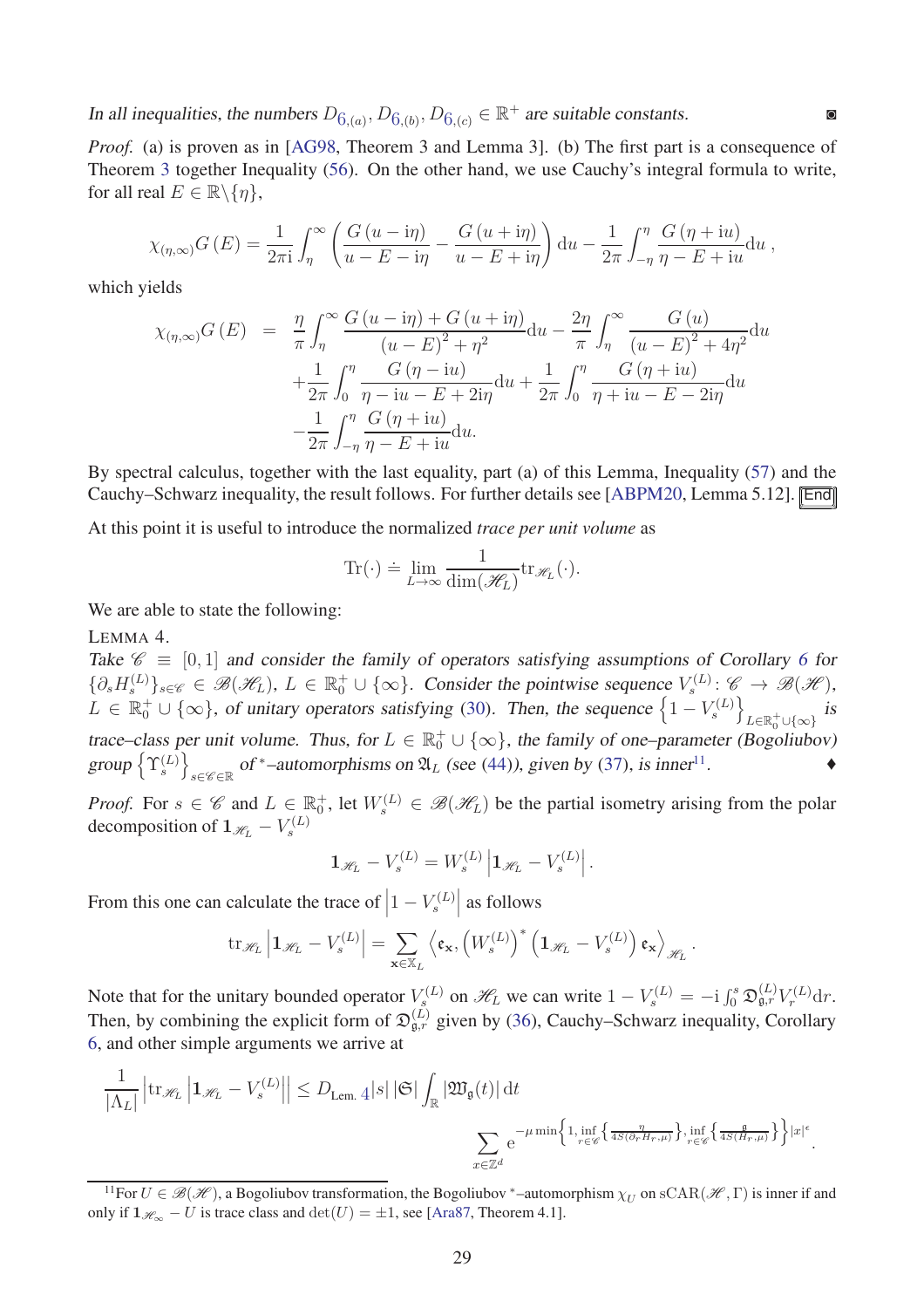Then,  $1_{\mathcal{H}_L} - V_s^{(L)}$  is trace class per unit volume, and  $V_s^{(L)} \in \mathcal{B}(\mathcal{H}_L)$  is a Bogoliubov transformation such that  $\det \left( V_s^{(L)} \right)$  $= \pm 1$ , for  $L \in \mathbb{R}^+_0 \cup \{\infty\}$ . See also Lemma [3.](#page-26-0) It follows from [\[Ara87,](#page-35-9) Theorem 4.1] that the <sup>\*</sup>-automorphism  $\Upsilon_s^{(L)}$  on  $\mathfrak{A}_L$  is inner. **End** 

<span id="page-29-3"></span>A combination of Corollary [5](#page-26-1) and Lemma [4](#page-28-0) yields to:

#### COROLLARY 7.

Take same assumptions of Lemma [2.](#page-24-0) Then, the one–parameter (Bogoliubov) group  $\Upsilon_s^{(L)}$  on  $\mathfrak{A}_{\infty}^{(0)}$ converges uniformly for  $s \in \mathscr{C}$  as  $L \to \infty$  to the one–parameter (Bogoliubov) group  $\Upsilon_s$  on  $\mathfrak{A}_{\infty}$ , thus defining a strongly continuous group on  $\mathfrak{A}_{\infty}^{\{1\}}$ . Moreover,  $\left(\Upsilon_s^{(L)}\right)$  $\int_{0}^{-1}$  exists and strongly converges to  $\Upsilon_{s}^{-1}$ . The contract of the contract of the contract of the contract of the contract of the contract of the contract of the contract of the contract of the contract of the contract of the contract of the contract of the contrac

*Proof.* Note that the sequence of one–parameter (Bogoliubov) group  $\Upsilon_s^{(L)}$  on  $\mathfrak{A}_{\infty}^{(0)}$  is Cauchy for any  $B \in \mathfrak{A}_{\infty}^{(0)}$ . We omit the details. Existence of  $(\Upsilon_s^{(L)})$  $\int^{-1}$  is a straight conclusion from Corollary [2,](#page-24-0) its convergence is immediate. We also omit the details.

<span id="page-29-0"></span>In regard to the unitary operator  $U_L(s, r)$  defined by [\(51\)](#page-25-3)–[\(52\)](#page-25-0) for any  $r, s \in \mathscr{C}$  and  $L \in \mathbb{R}_0^+ \cup \{\infty\}$ we have the following:

#### LEMMA 5.

Take same assumptions of Lemma [2](#page-24-0) and consider the unitary operator  $U_L(s, r)$  defined by [\(51\)](#page-25-3)– [\(52\)](#page-25-0). For fixed  $r, s \in \mathscr{C}$  we have: (a) The sequence  $\{1 - U_L(s, r)\}_{L \in \mathbb{R}_0^+ \cup \{\infty\}}$  is trace–class per unit volume. (b)  $U_L(s,r)$  commutes with the involution  $\Gamma_L$  for any  $L \in \mathbb{R}_0^+ \cup \{\infty\}$ . (c) det  $(U_L(s,r)) =$ 1.  $\bullet$ 

*Proof.* (a) Similar to proof of Lemma [4](#page-28-0) for  $r, s \in \mathscr{C}$  and  $L \in \mathbb{R}_0^+$ , let  $W_L(r, s) \in \mathscr{B}(\mathscr{H}_L)$  be the partial isometry arising from the polar decomposition of  $\mathbf{1}_{\mathcal{H}_L} - U_L(r, s)$ , in such a way that we write

$$
\begin{array}{rcl}\n\operatorname{tr}_{\mathscr{H}_{L}}\left|1_{\mathscr{H}_{L}}-U_{L}(r,s)\right| & = & \sum_{\mathbf{x}\in\mathbb{X}_{L}}\left\langle\mathfrak{e}_{\mathbf{x}},\left(W_{L}(r,s)\right)^{*}\left(1_{\mathscr{H}_{L}}-U_{L}(r,s)\right)\mathfrak{e}_{\mathbf{x}}\right\rangle_{\mathscr{H}_{L}} \\
& = & \sum_{\mathbf{x}\in\mathbb{X}_{L}}\left\langle\mathfrak{e}_{\mathbf{x}},\left(W_{L}(r,s)\right)^{*}\left(V_{r}^{(L)}-V_{s}^{(L)}\right)\left(V_{r}^{(L)}\right)^{*}\mathfrak{e}_{\mathbf{x}}\right\rangle_{\mathscr{H}_{L}},\n\end{array}
$$

where we have used [\(51\)](#page-25-3). Note that we can write  $V_r^{(L)} - V_s^{(L)} = -i \int_s^r \mathfrak{D}_{\mathfrak{g},q}^{(L)} V_q^{(L)} dq$ . Then, by combining the explicit form of  $\mathfrak{D}_{\mathfrak{g},r}^{(L)}$  given by [\(36\)](#page-17-2), Cauchy–Schwarz inequality, Corollary [6,](#page-27-2) and other simple arguments we arrive at

$$
\frac{1}{|\Lambda_L|} |\text{tr}_{\mathscr{H}_L} \left| 1_{\mathscr{H}_L} - U_L(s, r) \right| | \leq D_{\text{Lem. } 5} |r - s| \, |\mathfrak{S}| \int_{\mathbb{R}} |\mathfrak{W}_{\mathfrak{g}}(t)| \, \mathrm{d}t
$$
\n
$$
\sum_{x \in \mathbb{Z}^d} e^{-\mu \min \left\{ 1, \inf_{r \in \mathscr{C}} \left\{ 1, \inf_{x \in \mathscr{C}} \left\{ 1, \inf_{x \in \mathscr{C}} \left\{ 1, \inf_{x \in \mathscr{C}} \left\{ 1, \inf_{x \in \mathscr{C}} \left\{ 1, \inf_{x \in \mathscr{C}} \left\{ 1, \inf_{x \in \mathscr{C}} \left\{ 1, \inf_{x \in \mathscr{C}} \left\{ 1, \inf_{x \in \mathscr{C}} \left\{ 1, \inf_{x \in \mathscr{C}} \left\{ 1, \inf_{x \in \mathscr{C}} \left\{ 1, \inf_{x \in \mathscr{C}} \left\{ 1, \inf_{x \in \mathscr{C}} \left\{ 1, \inf_{x \in \mathscr{C}} \left\{ 1, \inf_{x \in \mathscr{C}} \left\{ 1, \inf_{x \in \mathscr{C}} \left\{ 1, \inf_{x \in \mathscr{C}} \left\{ 1, \inf_{x \in \mathscr{C}} \left\{ 1, \inf_{x \in \mathscr{C}} \left\{ 1, \inf_{x \in \mathscr{C}} \left\{ 1, \inf_{x \in \mathscr{C}} \left\{ 1, \inf_{x \in \mathscr{C}} \left\{ 1, \inf_{x \in \mathscr{C}} \left\{ 1, \inf_{x \in \mathscr{C}} \left\{ 1, \inf_{x \in \mathscr{C}} \left\{ 1, \inf_{x \in \mathscr{C}} \left\{ 1, \inf_{x \in \mathscr{C}} \left\{ 1, \inf_{x \in \mathscr{C}} \left\{ 1, \inf_{x \in \mathscr{C}} \left\{ 1, \inf_{x \in \mathscr{C}} \left\{ 1, \inf_{x \in \mathscr{C}} \left\{ 1, \inf_{x \in \mathscr{C}} \left\{ 1, \inf_{x
$$

Then,  $\mathbf{1}_{\mathcal{H}_L} - U_L(s,r)$  is trace–class per unit volume. Part (b) is straightforward from Corollary [2](#page-18-1) applied for  $r, s \in \mathscr{C}$  and  $L \in \mathbb{R}_0^+ \cup \{\infty\}$ . Part (c) follows from parts (a) and (b) and taking into account Corollary [3](#page-18-0) and the uniformity of the determinants of Lemma [3:](#page-26-0) det  $(V_s^{(L)}$  $=$  det  $\left(V_r^{(L)}\right)$  $) =$  $\pm 1$ . The set of the set of the set of the set of the set of  $\sqrt{\text{End}}$ 

For any  $L \in \mathbb{R}_0^+$ ,  $\mathfrak{q} \mathfrak{E}^{(L,\infty)} \subset \mathfrak{q} \mathfrak{E}^{(\infty)}$  denotes the *local* quasi–free ground states on  $\mathfrak{A}_L \subset \mathfrak{A}_\infty$ . We postulate:

<span id="page-29-2"></span><span id="page-29-1"></span><sup>&</sup>lt;sup>12</sup>Recall that  $\mathfrak{A}_{\infty}$  is the completeness of the normed \*–algebra  $\mathfrak{A}^{(0)}$  given by [\(45\)](#page-21-0).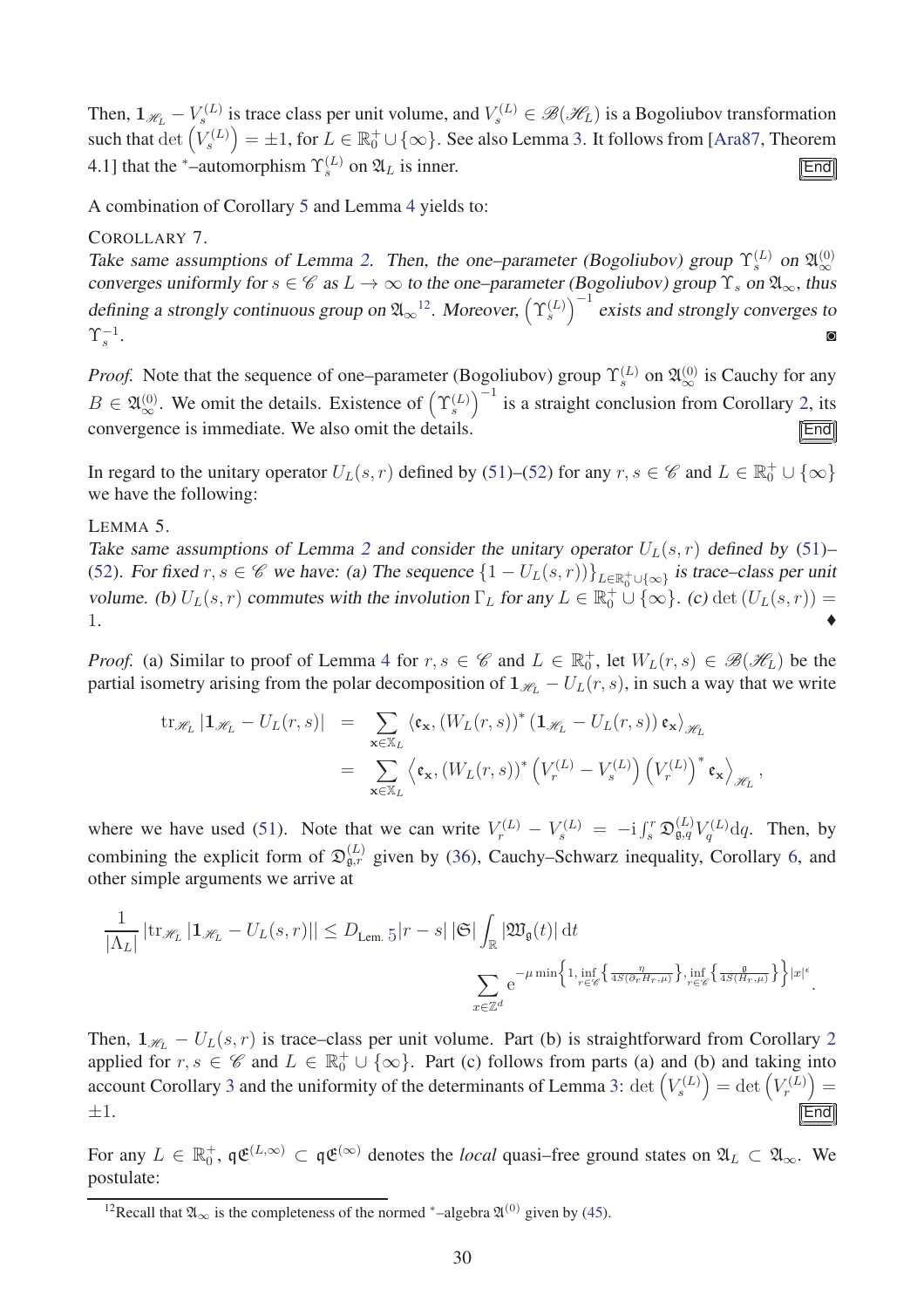#### Theorem 5 (Gapped quasi–free ground states):

*Take*  $\mathscr{C} \equiv [0, 1]$  $\mathscr{C} \equiv [0, 1]$  $\mathscr{C} \equiv [0, 1]$  *and consider the family of self–dual Hamiltonians satisfying Assumption 1 (b). Fix*  $L \in \mathbb{R}_0^+$ *, and let*  $\left\{\omega_s^{(L)}\right\}$  $\overline{\mathfrak{c}}$ *s*∈ $\epsilon$  ⊂ q**c**<sup>(*L*,∞)</sup> *be the family of gapped quasi–free ground states associated* to the family of Hamiltonians  $\left\{H_s^{(L)}\right\}$  $\overline{1}$  $s ∈ E$  ∈  $\mathscr{B}(\mathscr{H}_L)$ *. Then,* 

- $(1)$   $\omega_s^{(L)} = \omega_0^{(L)} \circ \Upsilon_s^{(L)}$ , for all  $s \in \mathscr{C}$ , where  $\Upsilon_s^{(L)}$  is the finite–volume Bogoliubov \*-automorphism *on* A*<sup>L</sup> of Corollary [7.](#page-29-3)*
- *(2) Let*  $\omega_s \in \mathfrak{q} \mathfrak{E}^{(\infty)}$  *be the weak*<sup>\*</sup>–limit of  $\omega_s^{(L)} \in \mathfrak{q} \mathfrak{E}^{(L,\infty)}$  and  $\Upsilon_s$  the infinite–volume Bogoli*ubov* <sup>∗</sup>*–automorphism on* A<sup>∞</sup> *associated to the sequence* Υ(*L*) *s of Corollary [7.](#page-29-3) With respect to the weak*<sup>\*</sup>–*topology, the following three statements are equivalent:* (a)  $\lim_{L\to\infty} \omega_s^{(L)} = \omega_s$ . (b)  $\lim_{L \to \infty} \omega_s^{(L)} \circ \Upsilon_s = \omega_s \circ \Upsilon_s$ , (*c*)  $\lim_{L \to \infty} \omega_s^{(L)} \circ \Upsilon_s^{(L)} = \omega_s \circ \Upsilon_s$ .

*Proof.* (1) follows from Corollary [4](#page-20-2) and Lemma [4.](#page-28-0) (2) Fix  $s \in \mathcal{C}$ . Note that the existence of the weak<sup>∗</sup>–limit *ω<sup>s</sup>* is consequence of Theorem [4](#page-24-1) while the existence of the Bogoliubov <sup>∗</sup>–automorphism  $\Upsilon_s$  is a consequence of Corollary [7.](#page-29-3) Now, take any  $A \in \mathfrak{A}_{\infty}$  and note that (a)  $\Rightarrow$  (b) because

$$
\left|\omega_s^{(L)}\circ \Upsilon_s(A)-\omega_s\circ \Upsilon_s(A)\right|\leq \left|\omega_s^{(L)}-\omega_s\right|\|A\|_{\mathfrak{A}_{\infty}}.
$$

(b)  $\Rightarrow$  (c) follows by recognizing  $\omega_s^{(L)}$  and  $\omega_s$  as states and writting

$$
\left|\omega_s^{(L)}\circ\Upsilon_s^{(L)}(A)-\omega_s\circ\Upsilon_s(A)\right|\leq \left|\omega_s^{(L)}-\omega_s\right|\|A\|_{\mathfrak{A}_{\infty}}+\left|\omega_s^{(L)}\right|\left\|\Upsilon_s^{(L)}(A)-\Upsilon_s(A)\right\|_{\mathfrak{A}_{\infty}},
$$

and we have that the left hand side of last inequality is zero. Finally, we note that

$$
\left|\omega_s^{(L)}(A) - \omega_s(A)\right| \le \left|\omega_s^{(L)} \circ \Upsilon_s^{(L)} - \omega_s \circ \Upsilon_s\right| ||A|| + |\omega_s \circ \Upsilon_s| \left\|\left(\Upsilon_s^{(L)}\right)^{-1}(A) - \Upsilon_s^{-1}(A)\right\|_{\mathfrak{A}_{\infty}},
$$

and from Corollary [7,](#page-29-3) the right hand side of last inequality is zero, thus  $(c) \Rightarrow (a)$ .

## <span id="page-30-0"></span>A Disordered models on general graphs

Consider the *graph*  $\mathfrak{G} \doteq \mathfrak{V} \times \mathfrak{E}$ , where  $\mathfrak{V}$  is the so–called set of *vertices* and  $\mathfrak{E}$  is called set of *edges*. A graph has the following basic properties:

- 1. For any,  $v, w \in \mathfrak{V}$ , and  $(v, w) \in \mathfrak{V} \times \mathfrak{V}$ , *v* and *w* are called the *endpoints* of  $(v, w) \in \mathfrak{E}$ .
- 2. For  $v, w \in \mathfrak{V}$ , the vertices  $\mathfrak{E}$  set does not contain element of the form  $(v, v)$ .
- 3. Unless otherwise indicated, the edges set is *not–oriented*:  $(v, w) \in \mathfrak{E}$  iff  $(w, v) \in \mathfrak{E}$ .
- 4. For simplicity, the element  $q \in \mathfrak{G}$  is written as  $q \equiv (v, e)$  for some  $v \in \mathfrak{V}$  and  $e \in \mathfrak{E}$ .
- 5. For  $\epsilon \in (0,1]$  and any  $v, w \in \mathfrak{V}$ , one can endow to  $\mathfrak{G}$  of a pseudometric  $\mathfrak{d}_{\epsilon} : \mathfrak{G} \times \mathfrak{G} \to \mathbb{R}_0^+ \cup \{\infty\},\$ that is, an equivalence relation satisfying the metric properties on  $\mathfrak{G}$ , except that  $\mathfrak{d}_{\epsilon}(v, w) = 0$ does not implies that  $v = w$ .  $\mathfrak{d}_{\epsilon}$  is closely related to the size of the *path* with the minimum number of edges *joining* the vertices *v* and *w*.
- 6. For  $\mathfrak{G}, \mathcal{P}_f(\mathfrak{G}) \subset 2^{\mathfrak{G}}$  will denote the set of all finite subsets of  $\mathfrak{G}.$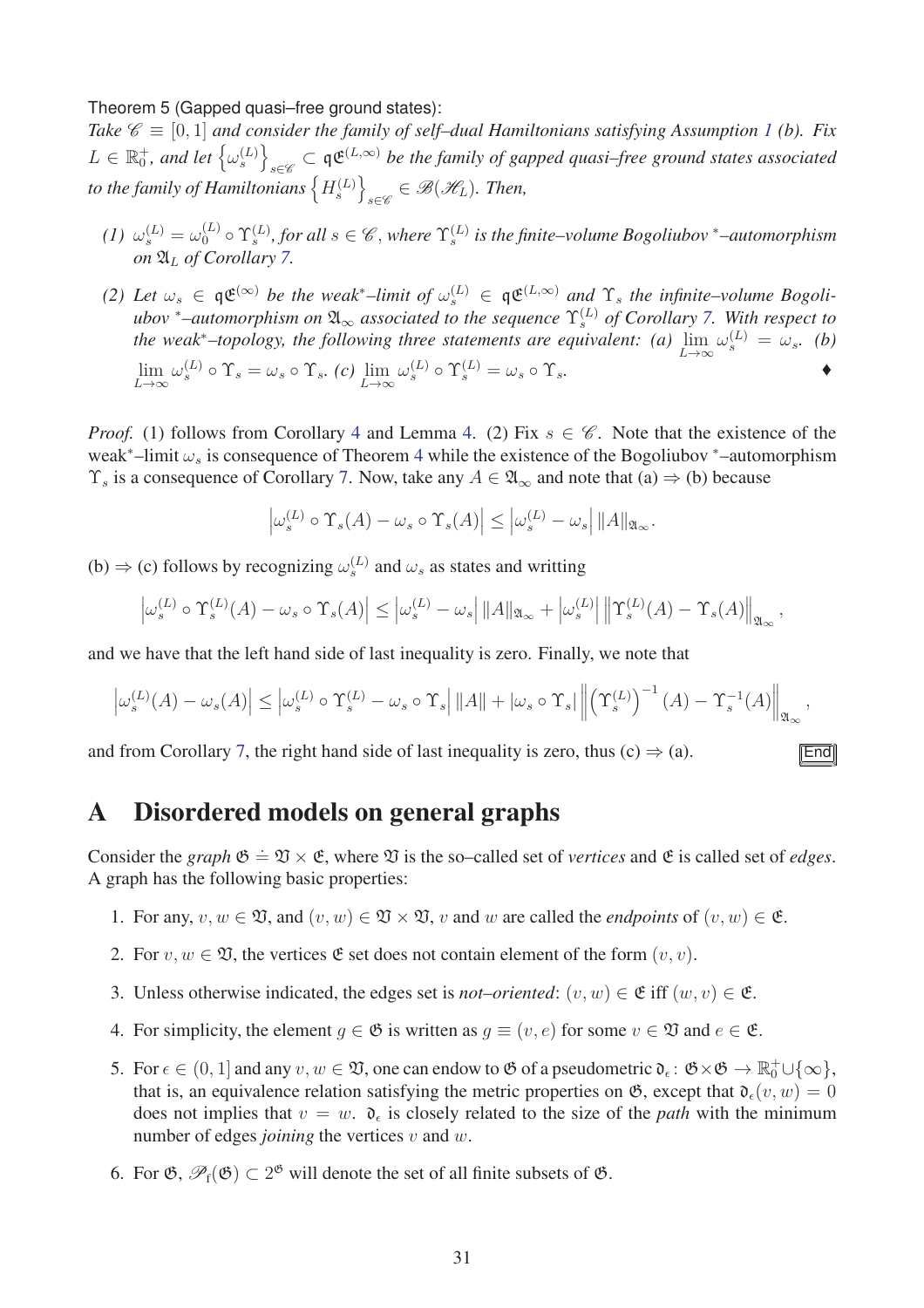We refer the reader to [\[LP17\]](#page-37-11) for a complete discussion about graphs.

Take  $d \in \mathbb{N}$ . Among the graphs that physicists consider, the *d–dimensional cubic lattice* or *crystal*  $\mathbb{Z}^d$ is taken as a subset of  $\mathbb{R}^d$  in the following way<sup>[13](#page-31-1)</sup>:

(58) 
$$
\mathbb{Z}^d \doteq \{(x_1,\ldots,x_d) \in \mathbb{R}^d \colon x_j \in \mathbb{Z} \text{ for any } 1 \leq j \leq d\}.
$$

However, one can take more general assumptions by considering *Cayley graphs*, whuch are defined via the group  $\mathfrak{V} \equiv (\mathfrak{V}, \cdot)$  generated by the subset  $\mathfrak{v} \equiv (\mathfrak{v}, \cdot)$ . Then, we associate to any element of  $\mathfrak{V}$ a vertex of the Cayley graph  $\mathfrak G$  and the set of edges is defined by

<span id="page-31-0"></span>
$$
\mathfrak{E}\doteq\left\{(v,w)\in\mathfrak{V}^2\colon v^{-1}w\in\mathfrak{v}\right\}.
$$

In the  $\mathbb{Z}^d$  case, the group  $\mathfrak{V} \equiv (\mathfrak{V}, +)$  is the so–called *translation* group.

From the physical point of view, mobility or confinement of particles *embedded* in a graph  $\mathfrak{G} = \mathfrak{V} \times \mathfrak{E}$ will rely on the *impurities* of the material, crystal lattice defects (as in the  $\mathbb{Z}^d$  case), etc., which usually are modeled (in the simplest case) by random (one–site) external potentials on the set of vertices  $\mathfrak V$ as follows: We take the probability space  $(\Omega, \mathfrak{A}_{\Omega}, \mathfrak{a}_{\Omega})$ , where  $\Omega = [-1, 1]^{\mathfrak{V}}$ . For any  $v \in \mathfrak{V}$ ,  $\Omega_v$ is an arbitrary element of the Borel  $\sigma$ –algebra  $\mathfrak{A}_v$  of the Borel set  $[-1, 1]$  w.r.t. the usual metric topology. Then,  $\mathfrak{A}_{\mathfrak{V}}$  is the  $\sigma$ -algebra generated by the cylinder sets  $\prod_{v \in \mathfrak{N}} \Omega_v$ , where  $\Omega_v = [-1, 1]$  for all but finitely many  $v \in \mathfrak{V}$ . Additionally, we assume that the distribution  $\mathfrak{a}_{\Omega}$  is an arbitrary *ergodic* 

probability measure on the measurable space  $(\Omega, \mathfrak{A}_{\Omega})$ . I.e., it is invariant under the action

$$
\rho \longmapsto \chi_v^{(\Omega)}(\rho) \doteq \chi_v^{(\mathfrak{V})}(\rho), \qquad v \in \mathfrak{V},
$$

of the group  $\mathfrak{V} \equiv (\mathfrak{V}, \cdot)$  on  $\Omega$  and  $\mathfrak{a}_{\Omega}(\mathscr{O}) \in \{0, 1\}$  whenever  $\mathscr{O} \in \mathfrak{A}_{\Omega}$  satisfies  $\chi_e^{(\Omega)}(\mathscr{O}) = \mathscr{O}$  for all  $v \in \mathfrak{V}$ . Here, for any  $\rho \in \Omega$ ,  $v \in \mathfrak{V}$  and  $w \in \mathfrak{V}$ 

$$
\chi_v^{(\mathfrak{E})}(\rho)(w) \doteq \rho(v^{-1}w).
$$

As is usual,  $\mathbb{E}[\cdot]$  denotes the expectation value associated with  $\mathfrak{a}_{\Omega}$ .

For the Cayley graph  $\mathfrak{G} = \mathfrak{V} \times \mathfrak{E}$ ,  $\mathfrak{h} = \ell^2(\mathfrak{G}, \mathbb{C})$  will denote a separable Hilbert space associated to  $\emptyset$  with scalar product  $\langle \cdot, \cdot \rangle_{\mathfrak{h}}$  and canonical orthonormal basis denoted by  $\{\mathfrak{e}_v\}_{v \in \mathfrak{V}}$ , which is defined by  $e_v(w) = \delta_{v^{-1}w,1_{\mathfrak{V}}}$  for all  $v, w \in \mathfrak{v}$ , with  $\mathfrak{v}$  the generator set of  $\mathfrak{V}$  and  $1_{\mathfrak{V}}$  the unit on  $\mathfrak{V}$ . For any,  $\rho \in \Omega$ , one introduces the external potential  $V_{\rho} \in \mathscr{B}(\mathfrak{h})$  as the self-adjoint multiplication operator operator  $V_\rho: \mathfrak{V} \to [-1, 1]$ . On the other hand, one defines for the compact set  $\mathscr{C} = [0, 1]$ , the family of graph Laplacians  $\{\Delta_{\mathfrak{G},s}\}_{s\in\mathscr{C}}$  defined for any  $s\in\mathscr{C}$  by

<span id="page-31-2"></span>(59) 
$$
[\Delta_{\mathfrak{V},s}(\psi)](v) \doteq \deg_{\mathfrak{V}}(v)\psi(v) - s \sum_{p \in \mathfrak{V}: d_{\epsilon}(v,w)=1} \psi(v^{-1}w), \quad v \in \mathfrak{V}, \psi \in \mathfrak{h}
$$

where for any  $\epsilon \in (0, 1], d_{\epsilon}: \mathfrak{V} \times \mathfrak{V} \to \mathbb{R}^+_0 \cup \{\infty\}$  is a pseudometric on  $\mathfrak{G}$ . In [\(59\)](#page-31-2), on the right hand side,  $\deg_{\mathfrak{V}}(v)$  is the number of nearest neighbors to vertex *v*, or *degree* of *v*. If  $\{\deg_{\mathfrak{V}}(v)\}_{v\in\mathfrak{V}}\in\mathbb{N}$  is the same for all  $v \in \mathfrak{V}$ , we say that the graph is regular.

The random tight–binding (Anderson) model is the one–particle Hamiltonian defined by

(60) 
$$
h_{\mathfrak{V},s}^{(\rho)} \doteq \Delta_{\mathfrak{V},s} + \lambda V_{\rho}, \qquad \rho \in \Omega, \ \lambda \in \mathbb{R}_0^+.
$$

See [\[AW15\]](#page-35-15) for further details. In [\[ABPR19\]](#page-34-2), we consider a more general setting such that hopping disorder is present, i.e., we associate to particles a hopping probability on the non–oriented edges E. In this case, one deals with *hopping amplitudes* and the probability space  $(\Omega, \mathfrak{A}_{\Omega}, \mathfrak{a}_{\Omega})$  is properly implemented.

<span id="page-31-1"></span><sup>&</sup>lt;sup>13</sup>Because of its spatial symmetric properties: translations, rotations.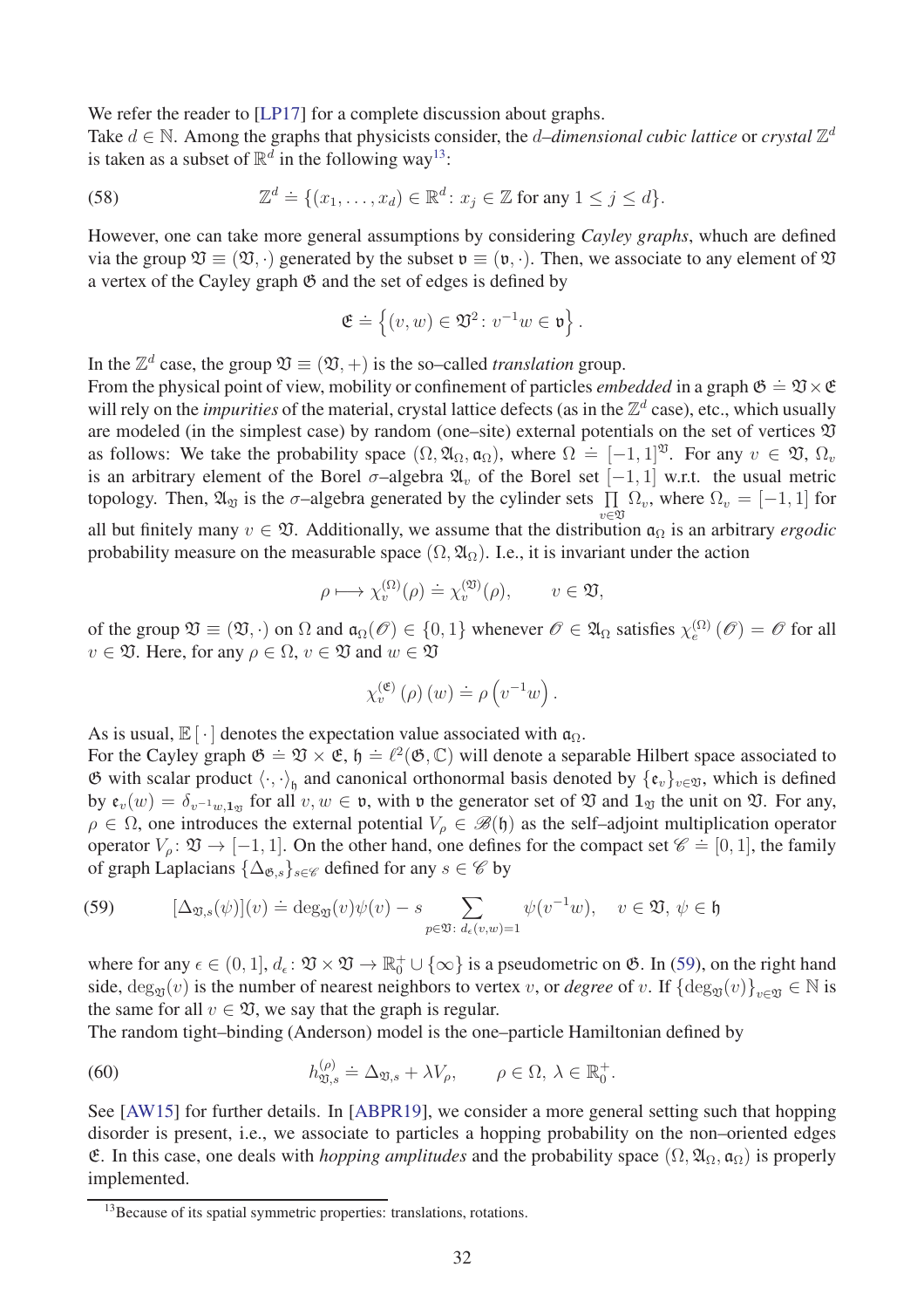### <span id="page-32-0"></span>B Fermionic Fock space and parity of the vacuum vector

Let  $(\mathcal{H}, \Gamma)$  be a self-dual Hilbert space as defined in Section [2.1](#page-3-1) and take  $P \in \mathfrak{p}(\mathcal{H}, \Gamma)$ , a basis projection, with range  $\text{ran}(P) = \mathfrak{h}_P$ . For  $n \in \mathbb{N}_0$ , let  $\mathfrak{h}_P^0 = \mathbb{C}$  and for  $n \in \mathbb{N}$  define

$$
\mathfrak{h}_P^n \doteq \lim \{ \varphi_1 \otimes \cdots \otimes \varphi_n : \varphi_1, \ldots, \varphi_n \in \mathfrak{h}_P \}.
$$

The set  $\varphi_1, \ldots, \varphi_n \in \mathfrak{h}_P$  denotes *n state vectors* of a single particle. Thus, the element  $\varphi_1 \otimes \cdots \otimes \varphi_n \in$  $\mathfrak{h}_P^n$  associate the state of the particle 1 in the state  $\varphi_1$ , the particle 2 in the state  $\varphi_2$ , and so on [\[AJP06\]](#page-34-5). Then, the Fock (Hilbert) space is nothing but

$$
\mathscr{F}(\mathfrak{h}_{P}) \doteq \bigoplus_{n \geq 0} \mathfrak{h}_{P}^{n},
$$

where, as always, this infinite direct sum of Hilbert spaces is the subspace of the product space  $\prod_{n=0}^{\infty} \mathfrak{h}_P^n$ , the elements of which are sequences that eventually vanish. An element  $\Upsilon \in \mathcal{F}(\mathfrak{h}_P)$  is the sequence of functions  $\{Y_n\}_{n\geq 0}$  such that  $Y_0 \in \mathbb{C}$  and  $Y_n \in \mathfrak{h}_P^n$  for  $n \in \mathbb{N}$  [\[RS81\]](#page-37-12):

(61) 
$$
\Upsilon \doteq \{Y_0, Y_1(\phi_1^*), Y_2(\phi_1^*, \phi_2^*), \ldots\},
$$

with  $Y_n \doteq \varphi_1 \otimes \cdots \otimes \varphi_n \in \mathfrak{h}_P^n$  and

<span id="page-32-1"></span>(62) 
$$
(\varphi_1 \otimes \cdots \otimes \varphi_n)(\phi_1^*, \ldots, \phi_n^*) \doteq \phi_1^*(\varphi_1) \cdots \phi_n^*(\varphi_n), \qquad \phi_1^*, \ldots, \phi_n^* \in \mathfrak{h}_P^*.
$$

Naturally, the inner product on  $\mathscr{F}(\mathfrak{h}_P)$  is given by

<span id="page-32-3"></span><span id="page-32-2"></span>
$$
\langle \Upsilon, \Phi \rangle_{\mathscr{F}(\mathfrak{h}_{P})} \doteq \sum_{n \geq 0} \langle \varphi_n, \phi_n \rangle_{\mathfrak{h}_{P}^n}.
$$

for  $\Upsilon, \Phi \in \mathscr{F}(\mathfrak{h}_P)$ . We then define the completely antisymmetric *n*–linear form  $\varphi_1 \wedge \cdots \wedge \varphi_n \in \wedge^n \mathfrak{h}_P$ as

(63) 
$$
\varphi_1 \wedge \cdots \wedge \varphi_n \doteq \sum_{\pi \in \mathscr{S}_n} \varepsilon_{\pi} \varphi_{\pi(1)} \otimes \cdots \otimes \varphi_{\pi(n)},
$$

where  $\mathscr{S}_n$  denotes the set of all permutations of  $n \in \mathbb{N}$  elements, with  $\varepsilon_\pi$  equals +1 or −1 if the permutation is even or odd respectively. Note that, for any permutation  $\varepsilon_{\pi}$  of  $n \in \mathbb{N}$  elements we have

$$
\varphi_1 \wedge \cdots \wedge \varphi_n = \varepsilon_{\pi} \varphi_{\pi(1)} \wedge \cdots \wedge \varphi_{\pi(n)}, \qquad \varphi_1, \ldots, \varphi_n \in \mathfrak{h}_P.
$$

For  $n \in \mathbb{N}_0$  we use that  $\wedge^0 \mathfrak{h}_P \doteq \mathbb{C}$  and for  $n \in \mathbb{N}$  we define

$$
\wedge^n \mathfrak{h}_P \doteq \lim \{ \varphi_1 \wedge \cdots \wedge \varphi_n : \varphi_1, \ldots, \varphi_n \in \mathfrak{h}_P \}.
$$

Note that by [\(62\)](#page-32-1), [\(63\)](#page-32-2) and the *Leibniz formula* for determinants we are able to write

$$
(\varphi_1 \wedge \cdots \wedge \varphi_n)(\phi_1^*, \ldots, \phi_n^*) = \det \left( \left( \phi_i^*(\varphi_j) \right)_{i,j}^n \right), \qquad \phi_1^*, \ldots, \phi_n^* \in \mathfrak{h}_P^*.
$$

Then, for the Hilbert space  $\mathfrak{h}_P$ , here we define the fermionic Fock space by

$$
\wedge \mathfrak{h}_P \doteq \bigoplus_{n \geq 0} \wedge^n \mathfrak{h}_P.
$$

Note that the subspace of  $\wedge$ h<sub>*P*</sub> generated by monomials  $\varphi_1, \ldots, \varphi_n$  of even order  $n \in 2\mathbb{N}_0$  forms a commutative subalgebra, the even subalgebra of  $\wedge \mathfrak{h}_P$ , and it is denoted by  $\wedge_{+} \mathfrak{h}_P$ . Then, for  $H \in$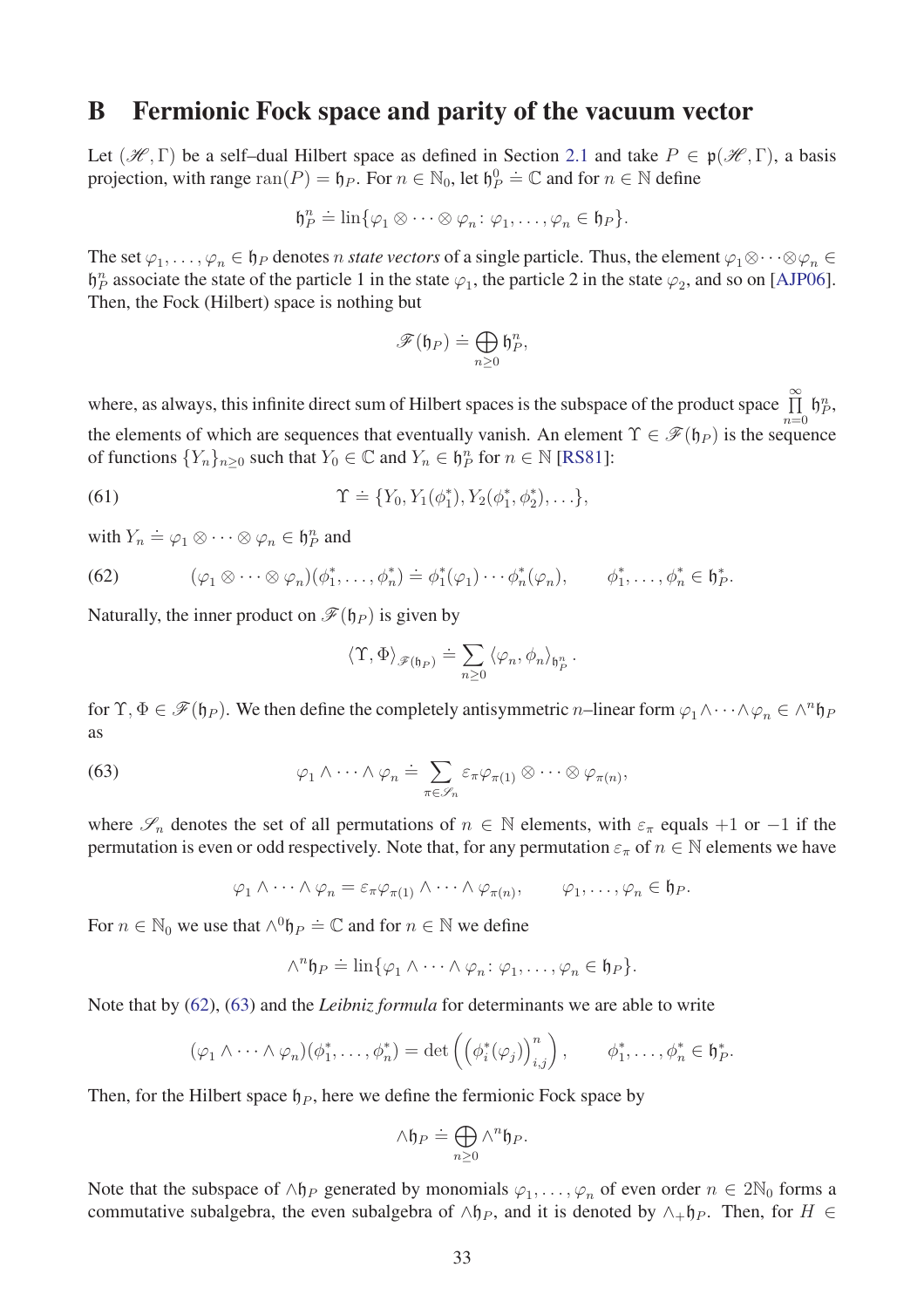$\mathscr{B}(\mathscr{H})$  be a self-dual element,  $H^* = -\Gamma H\Gamma$ , and an orthonormal basis  $\{\psi_i\}_{i\in J}$  of  $\mathfrak{h}_P$ , the *bilinear* element  $\langle \mathfrak{h}_P, H\mathfrak{h}_P \rangle$  on the fermionic Fock space ∧ $\mathfrak{h}_P$  is defined by

$$
\left\langle \mathfrak{h}_{P},H\mathfrak{h}_{P}\right\rangle \doteq\sum_{i,j\in J}\left\langle \psi_{i},H\psi_{j}\right\rangle _{\mathscr{H}}\left(\Gamma\psi_{j}\right)\wedge\psi_{i}\in\wedge_{+}\mathfrak{h}_{P},
$$

and hence we use the exponent function in  $\land$ h<sub>*P*</sub>

$$
e^{\zeta} \doteq 1 + \sum_{k=1}^{2 \dim \mathfrak{h}_P} \frac{\zeta^n}{k!}, \qquad \zeta \in \Lambda \mathfrak{h}_P,
$$

in order to define the *Gaussian element*  $e^{\langle \mathfrak{h}_P, H \mathfrak{h}_P \rangle} \in \wedge_+ \mathfrak{h}_P$ .

The *vacuum* vector denoted by  $\Omega \in \Lambda \mathfrak{h}_P$  is such that  $[\Omega]_0 \doteq 1 \in \mathfrak{h}_P^0$  and  $[\Omega]_n \doteq 0 \in \mathfrak{h}_P^n$  for  $n \geq 1$ , thus, physically  $\Omega$  is associated to the state  $(1, 0, 0, ...)$  without fermions. See [\(61\)](#page-32-3). The maps *a*:  $\wedge^n$   $\mathfrak{h}_P \to \wedge^{n-1} \mathfrak{h}_P$  and  $a^*$ :  $\wedge^n$   $\mathfrak{h}_P \to \wedge^{n+1} \mathfrak{h}_P$  are the so–called "annihilation" and "creation" operators, respectively. For  $\varphi, \varphi_1, \ldots, \varphi_n \in \mathfrak{h}_P$  they are defined by

<span id="page-33-2"></span>(64) 
$$
a(\varphi)(\varphi_1 \wedge \cdots \wedge \varphi_n) = \sum_{k=1}^n (-1)^{k-1} \langle \varphi, \varphi_k \rangle_{\mathfrak{h}_P} \varphi_1 \wedge \cdots \wedge \varphi_k \wedge \cdots \wedge \varphi_n,
$$

$$
a^*(\varphi)(\varphi_1 \wedge \cdots \wedge \varphi_n) = \varphi \wedge \varphi_1 \wedge \cdots \wedge \varphi_n
$$

where the symbol  $\check{\ }$  means that the corresponding coordinate  $\varphi_k$  was omitted. Hence,  $a(\varphi)\Omega = 0$ and  $a^*(\varphi)\Omega = \varphi$  for all  $\varphi \in \mathfrak{h}_P$ . Here, for  $\varphi \in \mathfrak{h}_P$ , the involution of  $a(\varphi) \in \mathscr{B}(\wedge \mathfrak{h}_P)$ , namely  $a(\varphi)^* \in \mathscr{B}(\wedge \mathfrak{h}_P)$ , is canonically identified with  $a^*(\varphi)$ , i.e.,  $a^*(\varphi) \equiv a(\varphi)^*$ . Then for  $n \in \mathbb{N}$ ,  $P \in \mathfrak{p}(\mathcal{H}, \Gamma)$  and  $\varphi_1, \ldots, \varphi_n \in \mathfrak{h}_P$  we can define the element of size *n* in ∧ $\mathfrak{h}_P$  by

$$
\varphi_1 \wedge \cdots \wedge \varphi_n = a^*(\varphi_1) \cdots a^*(\varphi_n) \Omega \in \wedge \mathfrak{h}_P.
$$

Additionally, we can show that the canonical anticommutation relations hold

$$
a(\varphi_1)a^*(\varphi_2) + a^*(\varphi_2)a(\varphi_1) = \langle \varphi_1, \varphi_2 \rangle_{\mathfrak{h}_P} \mathbf{1}_{\wedge \mathfrak{h}_P}, \quad a(\varphi_1)a(\varphi_2) + a(\varphi_2)a(\varphi_1) = 0.
$$

Hence, the family of operators  $\{a(\varphi)\}_{\varphi \in \mathfrak{h}_P}$  and  $\mathbf{1}_{\wedge \mathfrak{h}_P}$  generate a CAR  $C^*$ –algebra. By [\[BR03b,](#page-36-14) Theorem 5.2.5] there is an injective homomorphism between the self-dual CAR algebra sCAR( $\mathcal{H}, \Gamma$ ) and the space of bounded operators acting on the fermionic Fock space  $\pi_P$ : sCAR( $\mathscr{H}, \Gamma$ )  $\to \mathscr{B}(\wedge \mathfrak{h}_P)$ , which is *Fock representation* of the CAR algebra. In the finite dimension situation, this homomorphism is even a <sup>\*</sup>-isomorphism of *C*<sup>\*</sup>-algebras. Explicitly, for any  $P \in \mathfrak{p}(\mathcal{H}, \Gamma)$  and  $\varphi \in \mathcal{H}$  we have

<span id="page-33-0"></span>(65) 
$$
\pi_P(B(\varphi)) \doteq a(P\varphi) + a^*(\Gamma P^{\perp}\varphi), \qquad \varphi \in \mathscr{H},
$$

c.f., Expression [\(4\)](#page-4-5). The *Fock state* is canonically defined by

<span id="page-33-3"></span>(66) 
$$
\omega_P(A) = \langle \Omega, \pi_P(A) \Omega \rangle_{\wedge \mathfrak{h}_P}, \qquad A \in \text{sCAR}(\mathcal{H}, \Gamma).
$$

Let now,  $\{\psi_i\}_{i\in J}$  be an orthogonal basis of  $\natural_P$ , we define the element of size  $|J|$  in ∧ $\natural_P$  as

(67) 
$$
\Omega_P \doteq \psi_1 \wedge \cdots \wedge \psi_{|J|} = a^*(\psi_1) \cdots a^*(\psi_{|J|}) \Omega,
$$

where  $\Omega$  is the vacuum vector in  $\Lambda \mathfrak{h}_P$  while  $a^*(\cdot)$  is the associated creation operator on  $\Lambda \mathfrak{h}_P$ , see Expressions [\(64\)](#page-33-2). The GNS construction associated to  $\Omega_P$  in [\(67\)](#page-33-1) is written by

<span id="page-33-1"></span>
$$
(\mathscr{H}_{\omega_P}, \pi_{\omega_P}, \Omega_{\omega_P}) \equiv (\mathscr{H}_{\omega_P}, \pi_{\omega_P}, \Omega_P),
$$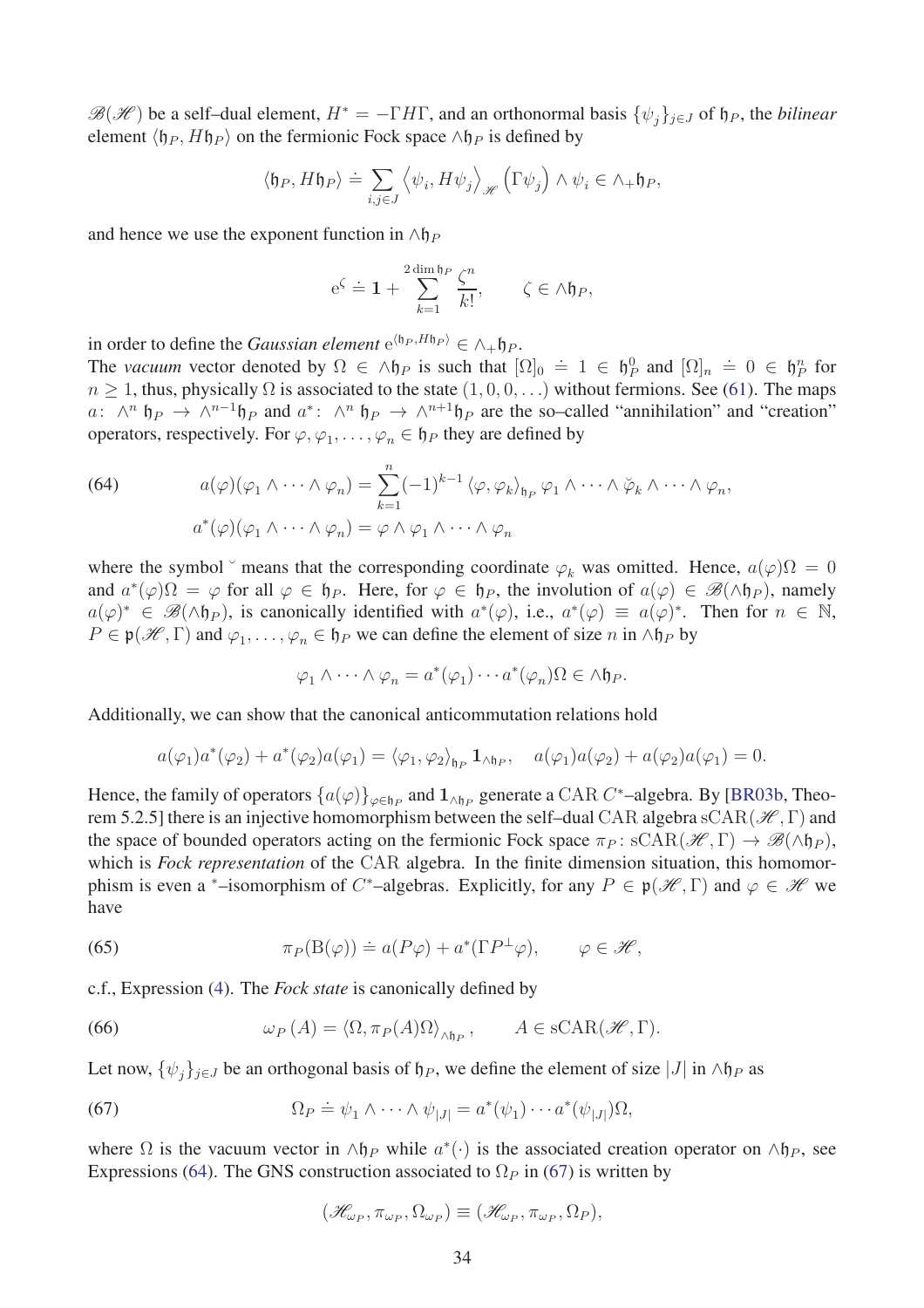with Fock state given by (c.f.  $(66)$ )

$$
\omega_P(A) = \langle \Omega_P, \pi_{\omega_P}(A)\Omega_P \rangle_{\wedge \mathfrak{h}_P}, \qquad A \in \mathfrak{A},
$$

with (see Equation [\(15\)](#page-7-6) and comments around it) [\[EK98,](#page-36-2) Exer. 6.10]. Now, take the even and odd parts  $sCAR(\mathcal{H}, \Gamma)_{\pm} \subset sCAR(\mathcal{H}, \Gamma)$  of the self-dual CAR *C*<sup>\*</sup>-algebra associated to the self-dual Hilbert space ( $\mathcal{H}, \Gamma$ ), see Expressions [\(7\)](#page-4-3), and let  $\pi_P$  be the fermionic Fock representation associated to *P* given by [\(65\)](#page-33-0). Note that  $\pi_P$  can be decomposed as two disjoint irreducible representations [\[Ara87\]](#page-35-9):  $\pi_P = \pi_P^+ \oplus \pi_P^-$ , where  $\pi_P^{\pm}$  is the restriction of  $\omega_P$  to sCAR( $\mathscr{H}, \Gamma)^{\pm}$ , and coincides with the restriction of  $\pi_P(\mathfrak{A}_\pm)$  to the clousure  $\wedge_{\pm} \mathfrak{h}_P$  of  $\pi_{\omega_P}(\mathrm{sCAR}(\mathcal{H}, \Gamma)_{\pm})\Omega$ . In this way,  $(\pi_{\omega_P})_{\pm}$  is identified with  $\pi_P^{\pm}$  or  $\pi_P^{\mp}$  depending if  $|J|$  in Expression [\(67\)](#page-33-1) is even or odd [\[EK98\]](#page-36-2).

Observe that we can study the parity of the vacuum vector Ω by using *Clifford algebras* tools. In this framework, instead we need to consider *orthogonal complex structures*  $\mathscr{J} \in \mathscr{B}(\mathscr{H})$ , that is, a linear endomorphism on  $(\mathcal{H}, \Gamma)$  satisfying  $\mathcal{J}^2 = -1_{\mathcal{H}}$  and  $\mathcal{J}^* = -\mathcal{J}$ , as well as use suitable isomorphisms between self–dual CAR–algebra sCAR( $\mathcal{H}, \Gamma$ ) and the Clifford algebra  $\mathbb{C}\ell(\Re(\mathcal{H}))$ generated by  $\Re(\mathcal{H})$  [\[BVF01\]](#page-36-3). Here,  $\Re(\mathcal{H}) = {\varphi \in \mathcal{H} : \Gamma \varphi = \varphi}$ , and  $\mathcal{J} = i(2P - 1_{\mathcal{H}})_{\Re(\mathcal{H})}$ , for any  $P \in \mathfrak{p}(\mathcal{H}, \Gamma)$ . We also endow to  $\mathbb{C}\ell(\Re\mathfrak{e}(\mathcal{H}))$  with the inner product  $\langle \cdot, \cdot \rangle_{\Re\mathfrak{e}(\mathcal{H})}$ , which is defined by a simetric non–degenerated bilinear form  $\mathscr{S}$ :  $\Re(\mathscr{H}) \times \Re(\mathscr{H}) \to \mathbb{R}$ , so that  $\mathscr{S}(\varphi_1, \varphi_2) =$  $\langle\varphi_1,\varphi_2\rangle_{\Re{\mathfrak{e}}(\mathscr{H})}$  for any  $\varphi_1,\varphi_2\in\Re{\mathfrak{e}}(\mathscr{H})$ . In [\[CGRL18\]](#page-36-11) it was already study the parity of  $\Omega$  via orthogonal complex structures, and it is completely equivalent to that presented in this paper. In fact, one defines a  $\mathbb{Z}_2$  topological index via two orthogonal complex structures  $\mathscr{J}_1$ ,  $\mathscr{J}_2$  as follows

$$
\Sigma(\mathscr{J}_1, \mathscr{J}_2) \doteq (-1)^{\frac{1}{2} \dim \ker(\mathscr{J}_1 + \mathscr{J}_2)},
$$

which coincides with the one of Expression [\(27\)](#page-12-0) [\[EK98\]](#page-36-2).

*Acknowledgments:* We are very grateful to Y. Ogata for hints and references. Financial support from the Faculty of Sciences of *Universidad de los Andes* through project INV-2019-84-1833 is gratefully acknowledged.

## References

<span id="page-34-5"></span><span id="page-34-4"></span><span id="page-34-3"></span><span id="page-34-2"></span><span id="page-34-1"></span><span id="page-34-0"></span>

| [ABPR19]<br>Journal de Mathématiques Pures et Appliquées (2019).<br>[AE83]<br>no. 4, 489–503.<br>[AG98]<br>Physics A: Mathematical and General 31 (1998), no. 32, 6783.<br>[AJP06]<br>Lecture Notes in Mathematics, Springer, 2006.<br>[AM03]<br>Reviews in Mathematical Physics 15 (2003), no. 02, 93–198. | [ABPM20] | N. J. B. Aza, J–B Bru, de Siqueira W. Pedra, and L. C. P. A. M. Müssnich, <i>Large De-</i><br>viations in Weakly Interacting Fermions I – Generating Functions as Gaussian Berezin<br>Integrals and Bounds on Large Pfaffians., 2020. |
|-------------------------------------------------------------------------------------------------------------------------------------------------------------------------------------------------------------------------------------------------------------------------------------------------------------|----------|---------------------------------------------------------------------------------------------------------------------------------------------------------------------------------------------------------------------------------------|
|                                                                                                                                                                                                                                                                                                             |          | N. J. B. Aza, J-B Bru, de Siqueira W. Pedra, and A Ratsimanetrimanana, Accuracy of<br>Classical Conductivity Theory at Atomic Scales for Free Fermions in Disordered Media,                                                           |
|                                                                                                                                                                                                                                                                                                             |          | H. Araki and D. E. Evans, On a $C^*$ -algebra approach to phase transition in the<br>two-dimensional Ising model, Communications in Mathematical Physics 91 (1983),                                                                   |
|                                                                                                                                                                                                                                                                                                             |          | M. Aizenman and G. M. Graf, <i>Localization bounds for an electron gas</i> , Journal of                                                                                                                                               |
|                                                                                                                                                                                                                                                                                                             |          | S. Attal, A. Joye, and C.A. Pillet, Open Quantum Systems I: The Hamiltonian Approach,                                                                                                                                                 |
|                                                                                                                                                                                                                                                                                                             |          | H. Araki and H. Moriya, <i>Equilibrum Statistical Mechanics of Fermion Lattice Systems</i> ,                                                                                                                                          |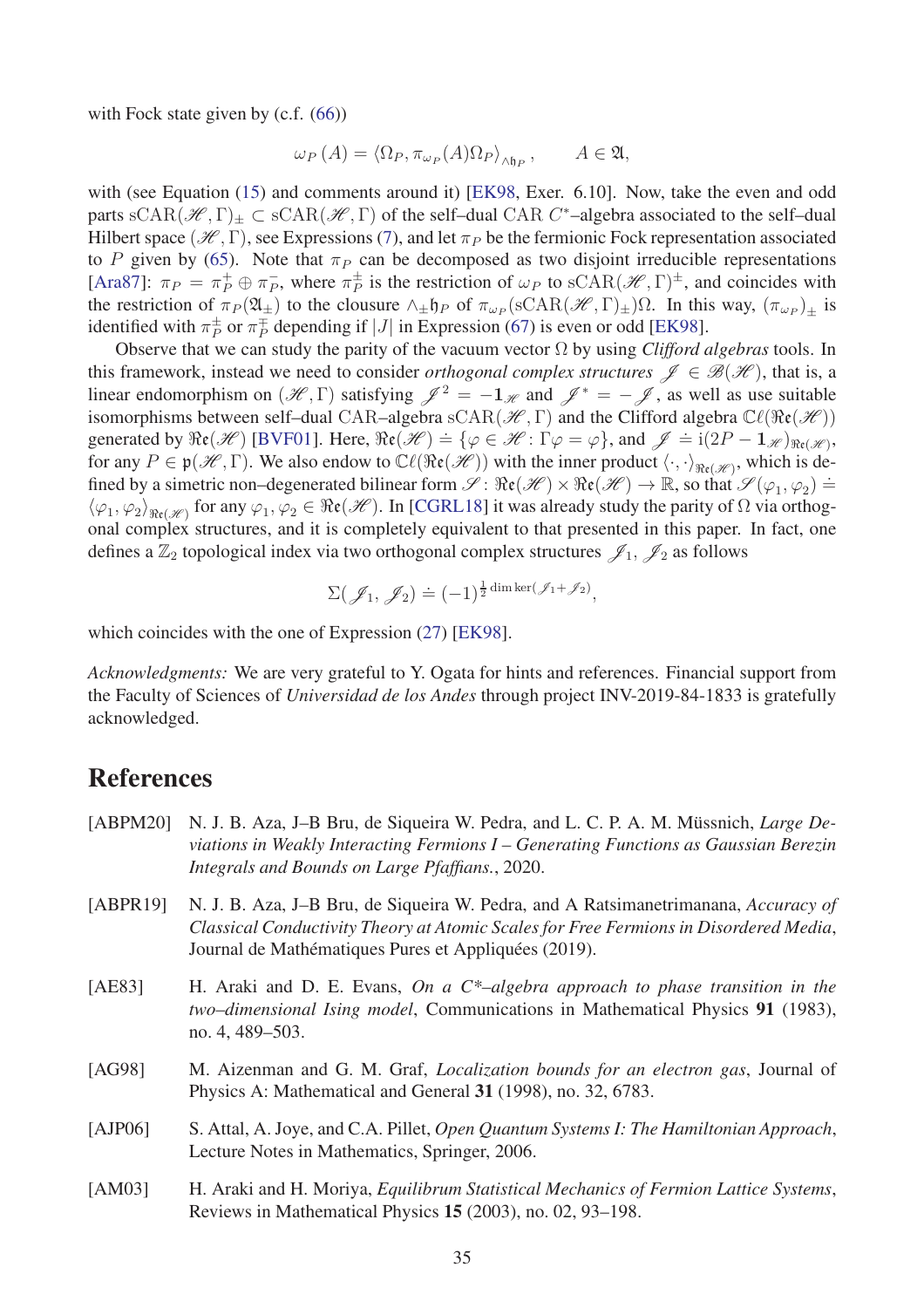- <span id="page-35-5"></span>[AR] N. J. B. Aza and A. F. Reyes-Lega, *A*  $\mathbb{Z}_2$  *Topological Index for Interacting Fermions Systems*, To appear.
- <span id="page-35-7"></span>[Ara68] H. Araki, *On the diagonalization of a bilinear Hamiltonian by a Bogoliubov transformation*, Publications of the Research Institute for Mathematical Sciences, Kyoto University. Ser. A 4 (1968), no. 2, 387–412.
- <span id="page-35-8"></span>[Ara71] , *On quasifree states of CAR and Bogoliubov automorphisms*, Publications of the Research Institute for Mathematical Sciences 6 (1971), no. 3, 385–442.
- <span id="page-35-9"></span>[Ara87] , *Bogoliubov Automorphisms and Fock Representations of Canonical Anticommutation Relations*, Contemp. Math 62 (1987), 23–141.
- <span id="page-35-10"></span>[Ara88] , *Schwinger terms and cyclic cohomology*, Quantum Theories and Geometry, Springer, 1988, p. 1–22.
- <span id="page-35-4"></span>[AT85] H. Araki and Matsui T., *Ground states of the XY–model*, Communications in Mathematical Physics 101 (1985), no. 2, 213–245.
- <span id="page-35-15"></span>[AW15] M. Aizenman and S. Warzel, *Random operators: Disorder effects on quantum spectra and dynamics, volume 168 of*, Graduate Studies in Mathematics (2015).
- <span id="page-35-0"></span>[AZ97] A. Altland and M. R. Zirnbauer, *Nonstandard symmetry classes in mesoscopic normalsuperconducting hybrid structures*, Physical Review B 55 (1997), no. 2, 1142–1161.
- <span id="page-35-1"></span>[BCR16] C. Bourne, A. L. Carey, and A. Rennie, *A non–commutative framework for topological insulators*, Reviews in Mathematical Physics 28 (2016), no. 02, 1650004.
- <span id="page-35-2"></span>[BDF18] S. Bachmann, W. De Roeck, and M. Fraas, *The adiabatic theorem and linear response theory for extended quantum systems*, Communications in Mathematical Physics (2018), no. 3, 997–1027.
- <span id="page-35-3"></span>[BMNS12] S. Bachmann, S. Michalakis, B. Nachtergaele, and R. Sims, *Automorphic equivalence within gapped phases of quantum lattice systems*, Communications in Mathematical Physics 309 (2012), no. 3, 835–871.
- <span id="page-35-6"></span>[BO20] C. Bourne and Y. Ogata, *The classification of symmetry protected topological phases of one–dimensional fermion systems*, arXiv preprint arXiv:2006.15232 (2020).
- <span id="page-35-14"></span>[BP13] J–B Bru and de Siqueira W Pedra, *Non–cooperative equilibria of Fermi systems with long range interactions*, vol. 224, American Mathematical Soc., 2013.
- <span id="page-35-12"></span>[BP16] , *Lieb–Robinson Bounds for Multi–Commutators and Applications to Response Theory*, Springer 13 (2016).
- <span id="page-35-13"></span>[BPH14] J–B Bru, W de Siqueira Pedra, and C. Hertling, *Heat production of Noninteracting fermions subjected to electric fields*, Communications on Pure and Applied Mathematics (2014).
- <span id="page-35-11"></span>[BR03a] O. Bratteli and D.W. Robinson, *Operator Algebras and Quantum Statistical Mechanics 1: C\*– and W\*–Algebras. Symmetry Groups. Decomposition of States*, 2 ed., Operator Algebras and Quantum Statistical Mechanics, Springer, 2003.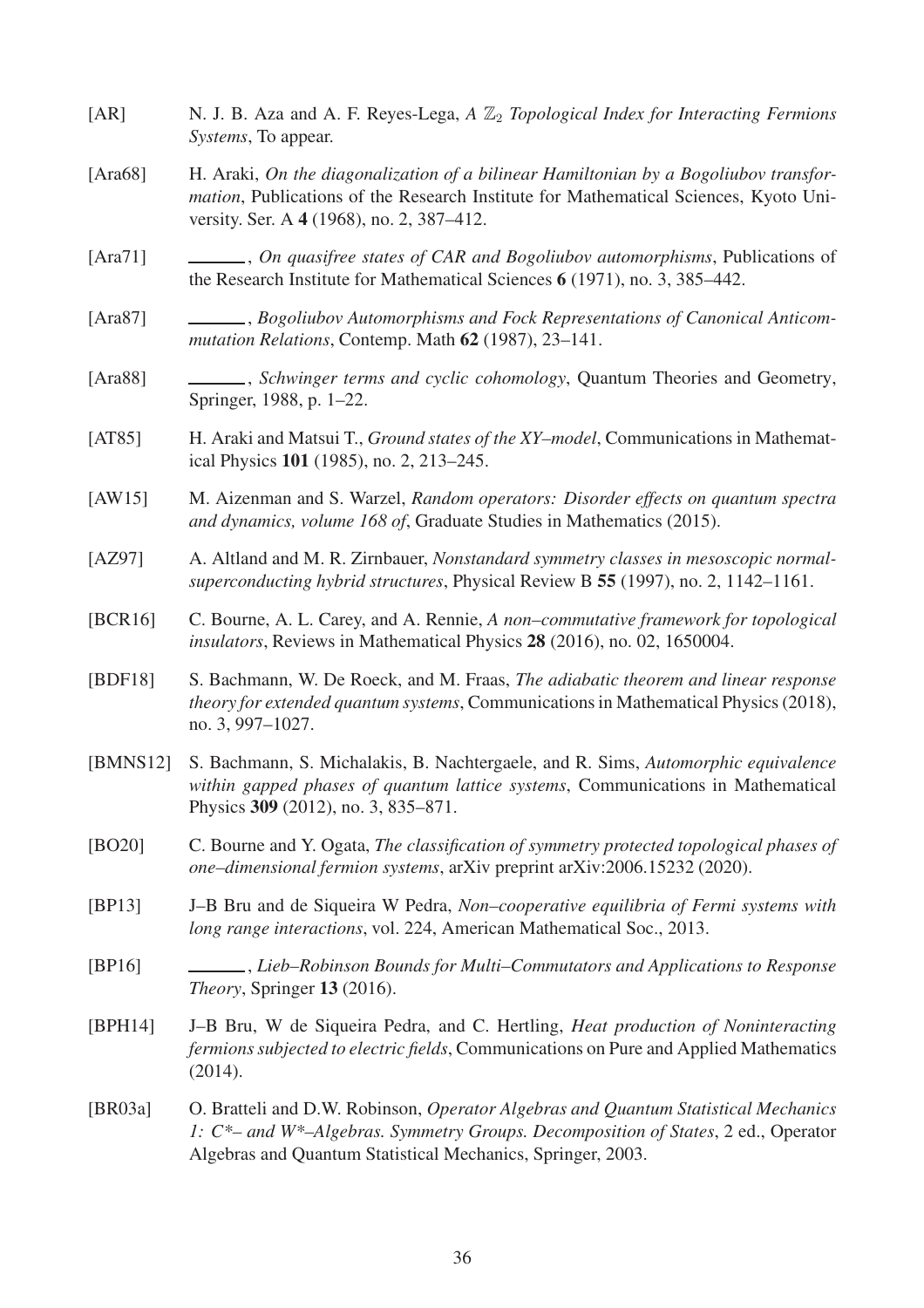<span id="page-36-16"></span><span id="page-36-15"></span><span id="page-36-14"></span><span id="page-36-13"></span><span id="page-36-12"></span><span id="page-36-11"></span><span id="page-36-10"></span><span id="page-36-9"></span><span id="page-36-8"></span><span id="page-36-7"></span><span id="page-36-6"></span><span id="page-36-5"></span><span id="page-36-4"></span><span id="page-36-3"></span><span id="page-36-2"></span><span id="page-36-1"></span><span id="page-36-0"></span>[BR03b] , *Operator Algebras and Quantum Statistical Mechanics: Equilibrium States. Models in Quantum Statistical Mechanics*, 2 ed., Operator Algebras and Quantum Statistical Mechanics 2: Equilibrium States. Models in Quantum Statistical Mechanics, Springer, 2003. [BSB20] C. Bourne and H. Schulz-Baldes, *On* **Z** 2 *-indices for ground states of fermionic chains*, Reviews in Mathematical Physics (2020), no. 0, 2050028. [BvES94] J. Bellissard, A. van Elst, and H. Schulz–Baldes, *The noncommutative geometry of the quantum Hall effect*, Journal of Mathematical Physics 35 (1994), no. 10, 5373–5451. [BVF01] J.G. Bondía, J.C. Várilly, and H. Figueroa, *Elements of Noncommutative Geometry*, Birkhäuser advanced texts. Basler Lehrbücher, Birkhäuser, 2001. [CGRL18] J. S. Calderón-García and A. F. Reyes-Lega, *Majorana fermions and orthogonal complex structures*, Modern Physics Letters A (2018), no. 14, 1840001. [CHM<sup>+</sup>06] A. L. Carey, K. C. Hannabuss, V. Mathai, et al., *Quantum Hall effect and noncommutative geometry*, Journal of Geometry and Symmetry in Physics 6 (2006), 16–37. [CNN18] M. Cha, P. Naaijkens, and B. Nachtergaele, *The complete set of infinite volume ground states for Kitaev's abelian quantum double models*, Communications in Mathematical Physics 357 (2018), no. 1, 125–157. [DS19] W. De Roeck and M. Salmhofer, *Persistence of exponential decay and spectral gaps for interacting fermions*, Communications in Mathematical Physics 365 (2019), no. 2, 773–796. [Dys62] F. J. Dyson, *The Threefold Way. Algebraic Structure of Symmetry Groups and Ensembles in Quantum Mechanics*, Journal of Mathematical Physics 3 (1962), no. 6, 1199–1215. [EBN<sup>+</sup>06] K.J. Engel, S. Brendle, R. Nagel, T. Hahn, G. Metafune, G. Nickel, D. Pallara, C. Perazzoli, A. Rhandi, et al., *One–Parameter Semigroups for Linear Evolution Equations*, Graduate Texts in Mathematics, Springer New York, 2006. [EK98] D.E. Evans and Y. Kawahigashi, *Quantum symmetries on operator algebras*, Oxford Mathematical Monographs, ISSN 0964-9174, Clarendon Press, 1998. [GJ16] A. Giuliani and I. Jauslin, *The ground state construction of bilayer graphene*, Reviews in Mathematical Physics 28 (2016), no. 08, 1650018. [GMP16] A. Giuliani, V. Mastropietro, and M. Porta, *Universality of the Hall Conductivity in Interacting Electron Systems*, Communications in Mathematical Physics (2016), 1–55. [Has19] M. B. Hastings, *The stability of free Fermi Hamiltonians*, Journal of Mathematical Physics 60 (2019), no. 4, 042201. [Kat13] T. Kato, *Perturbation Theory for Linear Operators*, vol. 132, Springer Science & Business Media, 2013. [Kit01] A. Y. Kitaev, *Unpaired Majorana fermions in quantum wires*, Physics-Uspekhi (2001), no. 10S, 131. [Kit09] A. Kitaev, *Periodic table for topological insulators and superconductors*, American Institute of Physics Conference Series 1134 (2009), 22–30.